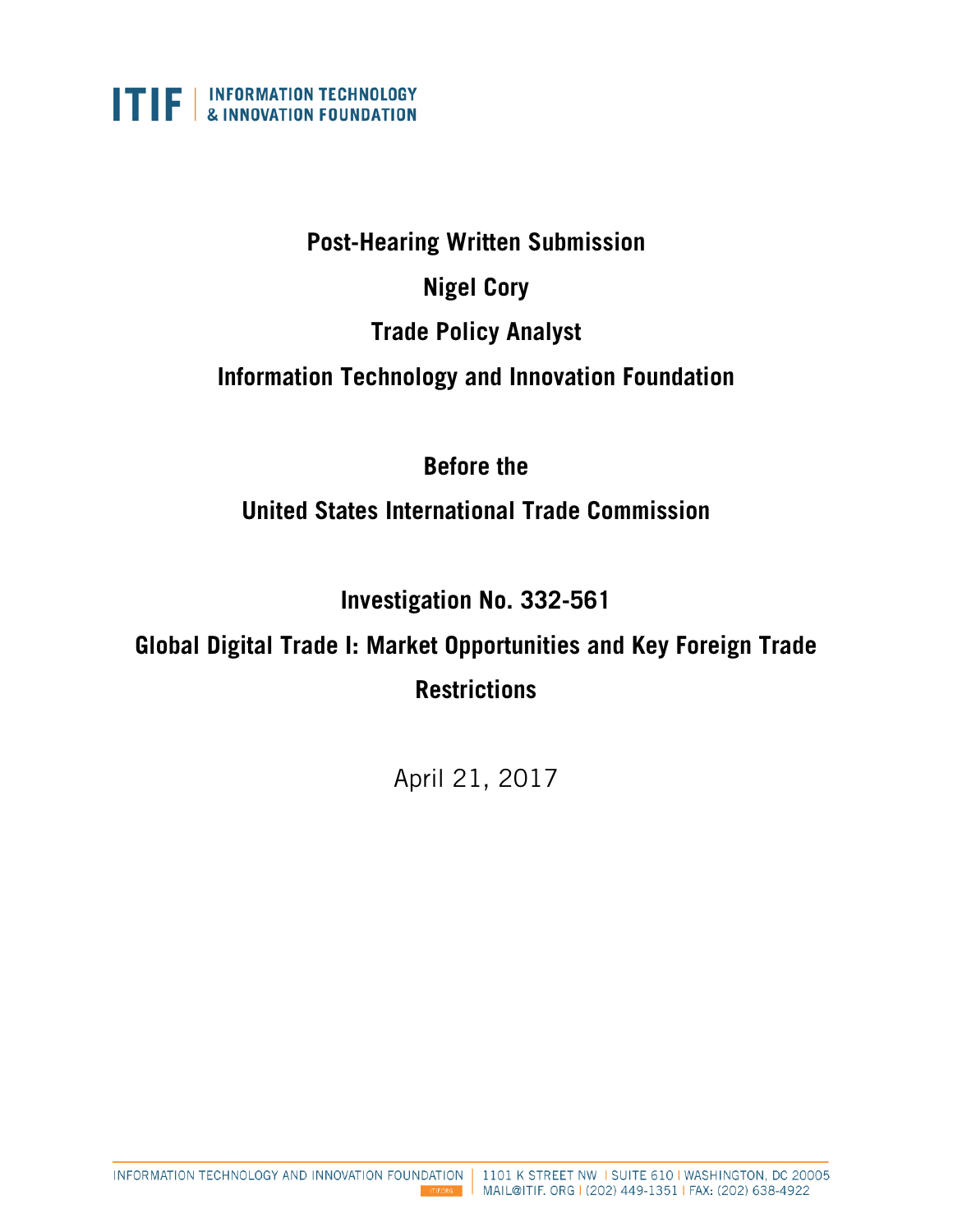## **Contents**

| Barriers to Data Flows Undermine Firm Competitiveness and Economic Productivity 6                 |
|---------------------------------------------------------------------------------------------------|
| Barriers to Cross-Border Data Flows Undermine Innovation and Access to Innovative Services7       |
|                                                                                                   |
|                                                                                                   |
|                                                                                                   |
|                                                                                                   |
|                                                                                                   |
| Example: China: Using Data Localization and Regulations to Preclude Access to its Cloud Computing |
| Example: Indonesia and Vietnam: Using Data Localization to Target Over-the-Top Services 13        |
| Example: Russia: Expanding Its Use of Data Localization Measures for Digital Mercantilism  15     |
|                                                                                                   |
|                                                                                                   |
|                                                                                                   |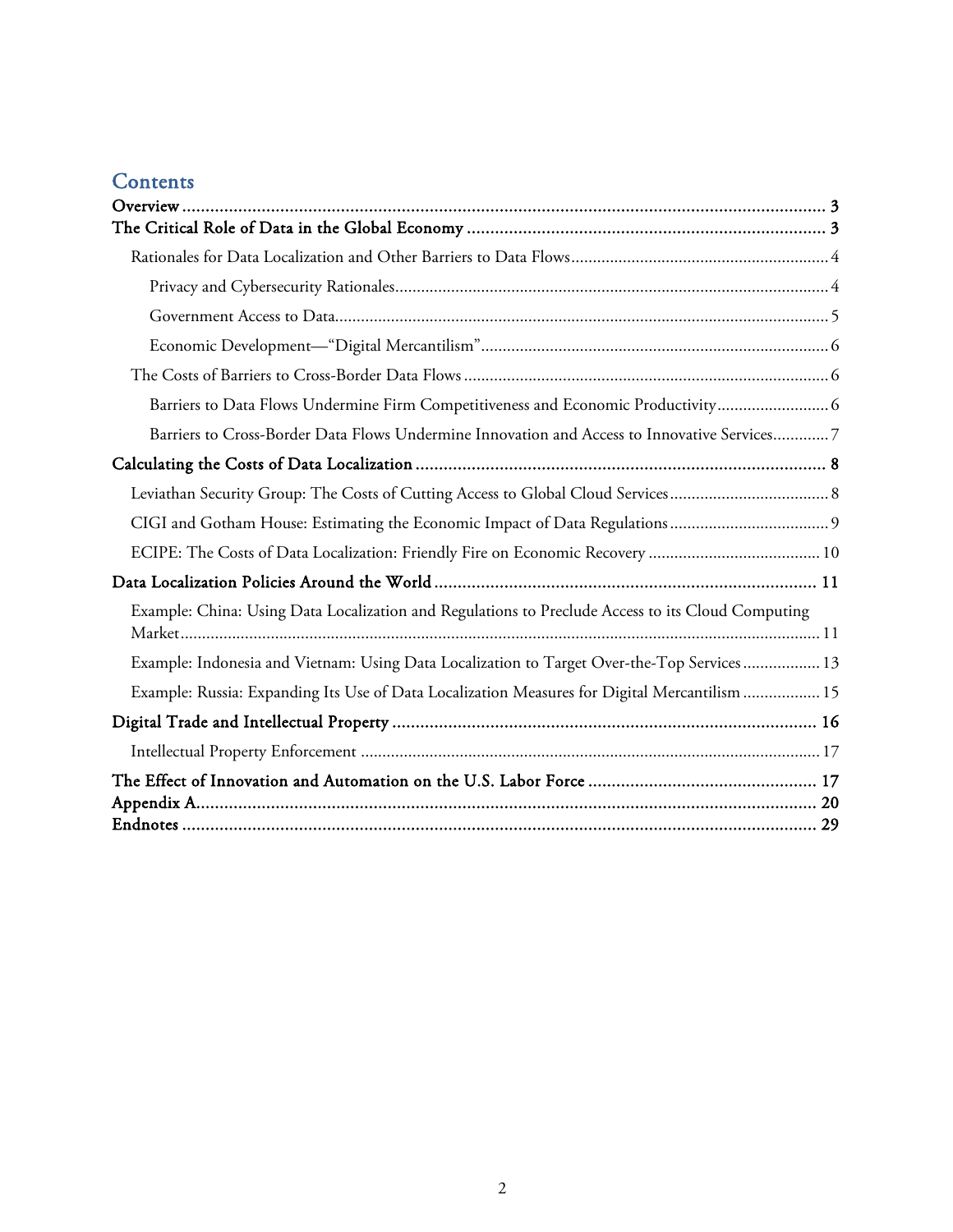The Information Technology and Innovation Foundation appreciates the United State International Trade Commission's (ITC) invitation to provide a post-hearing written submission regarding its investigation into global digital trade. The following written testimony builds on my testimony before the ITC on April 4, 2017, and addresses a number of issues raised by ITC commissioners.

### <span id="page-2-0"></span>**OVERVIEW**

America's economic future will depend on successfully driving innovation, productivity growth, and competitiveness. Digital free trade and the free flow of data supports this by improving firm competitiveness and by providing critical economies of scale (via open global markets), which also underpins the ability of U.S. firms to invest in the research and development needed for future innovation.

The United States and many other countries are pursuing policies that support their own ability to innovate and compete in new technology without undermining the ability of others to successfully compete or to the world's overall ability to drive innovation. Unfortunately, as this global race for innovation advantage intensifies, many other countries have turned to "innovation mercantilism"—a strategy that seeks to achieve prosperity by imposing protectionist- and trade-distorting policies that tip market scales in favor of local firms in order to help them expand domestic technology production. These destructive "beggar-thy-neighbor" tactics are intended to either replace imports with domestic production or to unfairly promote exports. Countries are increasingly using such innovation mercantilist policies in high-value tech sectors such as computers and electronics and Internet services, including by introducing barriers to data flows.

The following submission covers several critical policy issues relevant to the ITC's investigation into global digital trade and the impact on U.S. firms and the broader U.S. economy. Firstly, the submission focuses on the critical role of data to digital trade, the rationales countries use to enact barriers to data flows, and the impact of these barriers, including relevant econometric studies that estimate the cost of barriers to data flows, including local data residency requirements. The submission then examines how China, Indonesia, Vietnam, and Russia have enacted a range of barriers to digital trade, which is further supported by a list of data localization policies in these countries and others in Appendix A. The report then looks at the critical role of intellectual property in digital trade. Finally, the report briefly covers the impact that new innovations are having on the U.S. workforce.

### <span id="page-2-1"></span>**THE CRITICAL ROLE OF DATA IN THE GLOBAL ECONOMY**

Data is the lifeblood of the modern global economy. Digital trade and cross-border data flows are expected to continue to grow faster than the overall rate of global trade. Businesses use data to create value and many can only maximize that value when data can flow freely across borders. Despite this, a growing number of countries are enacting barriers that make it more expensive and time consuming, if not illegal, to transfer data overseas. Some nations erect such barriers on the mistaken rationale that this will mitigate privacy and cyber security concerns; others do so for purely mercantilist reasons. Yet, whatever the motivation, as this report demonstrates, the costs of these policies are significant, not just on the global economy, but on the nations that "shoot themselves in the foot" by using these policies.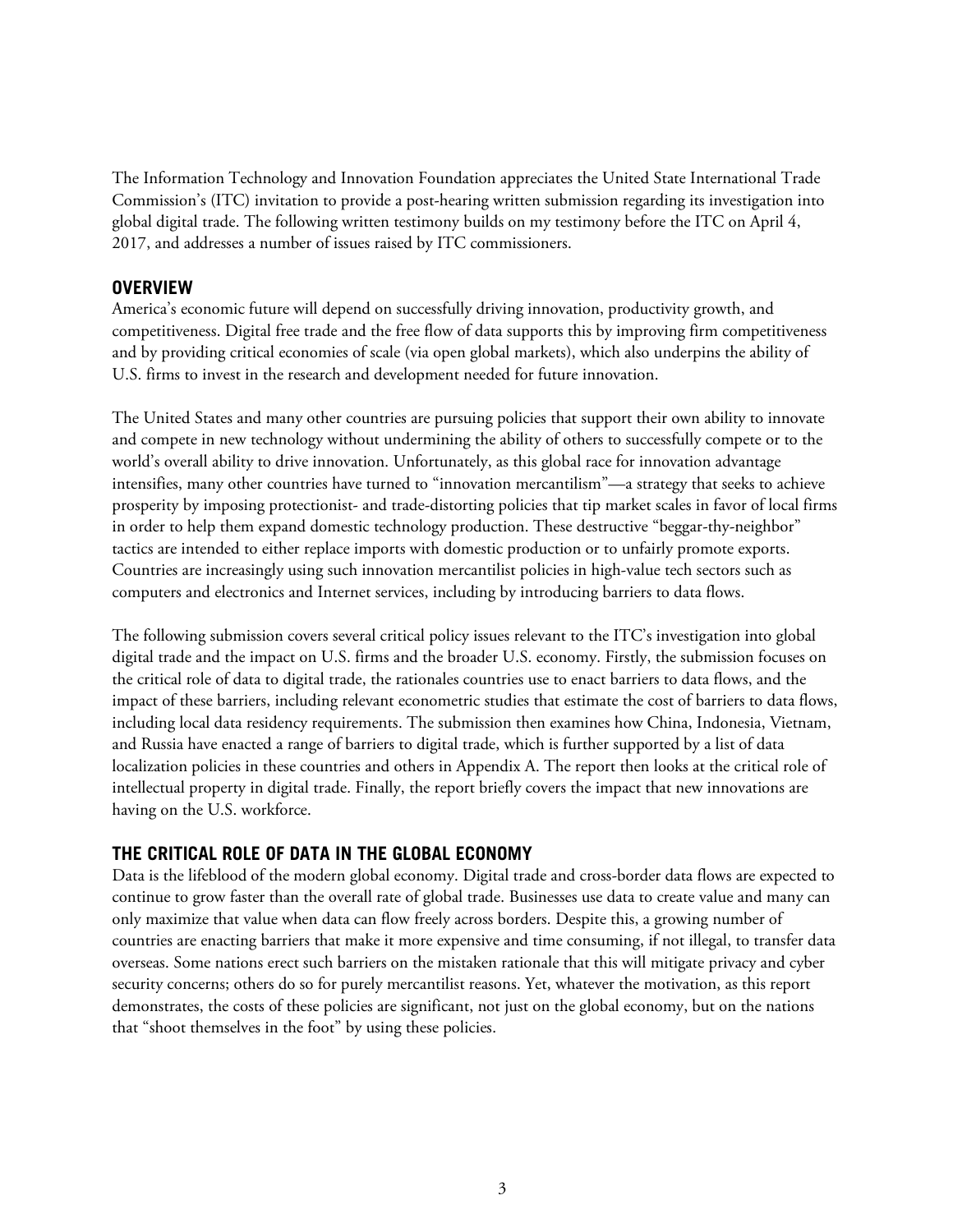The increased digitalization of organizations, driven by the rapid adoption of technologies like cloud computing and data analytics, has increased the importance of data as an input to commerce, impacting not just information industries, but traditional industries as well. (In fact, 75 percent of the value of data flows over the Internet accrue to traditional industries such as manufacturing.)<sup>[1](#page-28-1)</sup> The use of data analytics in virtually all industries has streamlined business practices and increased efficiency, but also made the movement of data more important.[2](#page-28-2) Organizations increasingly rely on data for a number of purposes, including to monitor production systems, manage global workforces, monitor supply chains, and support products in the field in real-time. Companies collect and analyze personal data to better understand customers' preferences and willingness to pay, and adapt their products and services accordingly. It is a simple fact that international trade involving consumers cannot take place without collecting and sending personal data across borders— such as names, addresses, billing information, etc.<sup>[3](#page-28-3)</sup>

Despite the significant benefits to companies, consumers, and national economies that arise from the ability of organizations to easily share data across borders, dozens of countries—across every stage of development have erected barriers to cross-border data flows, such as data residency requirements that confine data within a country's borders, a concept known as "data localization."[4](#page-28-4) These barriers makes it more expensive and harder, if not illegal, for businesses to transfer data overseas. Data localization can be an explicit requirement in a law or the de facto result as the culmination of other restrictive policies that make it unfeasible to transfer data, such as requiring companies to store a copy of the data locally, requiring companies to process data locally, and mandating individual or government consent for data transfers.

These policies represent a new barrier to global digital trade. Cutting off data flows or making such flows harder or more expensive puts foreign firms at a disadvantage.<sup>[5](#page-28-5)</sup> This is especially the case for small and solely Internet-based firms and platforms that do not have the resources to deal with burdensome restrictions in every single country in which it may have customers. In essence, these tactics constitute "data protectionism" because they keep foreign competitors out of domestic markets.

### <span id="page-3-0"></span>**RATIONALES FOR DATA LOCALIZATION AND OTHER BARRIERS TO DATA FLOWS**

The sizeable and growing threat to free trade in data puts the growing global digital economy at risk. This section examines the main justifications countries offer when they enact barriers to data flows—to mitigate concerns about privacy and cybersecurity; to mitigate concerns about government access to data; and the goal of boosting local economic growth through digital localization. Each of these given rationales fail to stand up to scrutiny.

#### <span id="page-3-1"></span>Privacy and Cybersecurity Rationales

At the heart of privacy- and cybersecurity-based localization policies lies the mistaken belief—held by a growing number of policymakers around the word—that data is more private and secure when it is stored within a country's borders. However, in most instances, data-localization mandates do not increase commercial privacy nor data security[.6](#page-28-6)

For both of these issues, companies that have a legal nexus in a country—which places the company in that country's jurisdiction—must comply with privacy and data protection laws—wherever they store the data.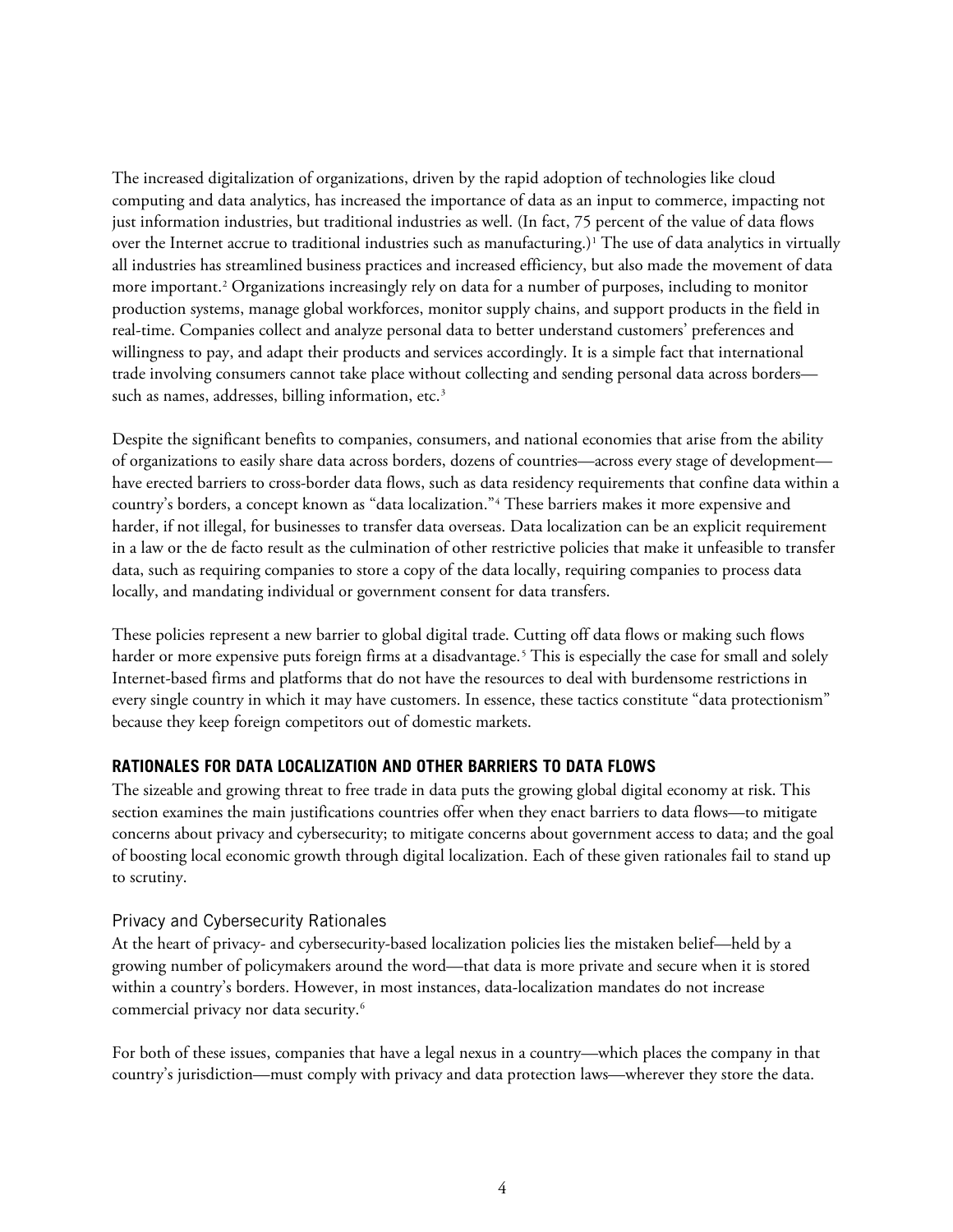Companies can't escape complying with a nation's laws by transferring data overseas. For example, a global bank or manufacturer that has branches or plants in a nation is subject to that nation's privacy and security laws and regulations. As such, the bank must comply with those rules whether it stores the data in the host country, in the home country of the foreign company, or even in a third country. Companies simply cannot escape from complying with a nation's laws by transferring data overseas. For this reason, companies should be able to move data wherever, since they are still subject to national privacy and security laws.

Policymakers focusing on geography to solve privacy and cybersecurity concerns are missing the point. Consumers and business can rely on contracts or laws to limit voluntary disclosures to ensure that data stored abroad receives the same level of protection as data stored at home. In the case of inadvertent disclosures of data (e.g., security breaches), to the extent nations have security laws and regulations, again a company operating in the nation is subject to those laws, regardless of where the data are stored. Moreover, security breaches can happen no matter where data are stored—data centers everywhere are exposed to similar risks. Such disclosures are the result of security failures, such as hackers breaking into a corporate network to steal data, government agencies tapping into telecommunications links, or employees mistakenly posting sensitive data in a public forum. What is important is that the company involved (either a company with its own networks or a third-party cloud provider) be dedicated to implementing the most advanced methods to prevent such attacks. The location of these systems has no effect on security.

Moreover, policymakers misunderstand that the confidentiality of data does not generally depend on which country the information is stored in, only on the measures used to store it securely. A secure server in Colombia is no different from a secure server in Brazil. Data security depends on the technical, physical, and administrative controls implemented by the service provider, which can be strong or weak, regardless of where the data is stored. For example, in a practice that protects both data privacy and security, some cloudcomputing companies have upgraded security controls, so that customers retain the keys used to encrypt data before it is uploaded, thereby preventing third parties, including the cloud companies themselves, from accessing their data.[7](#page-28-7) While cloud computing does not guarantee security, and organizations should investigate the terms of service and security practices of any service provider, cloud computing will likely lead to better overall security because implementing a robust security program requires resources and expertise, which is what many small and mid-sized organizations lack, but large-scale cloud-computing providers can offer.

#### <span id="page-4-0"></span>Government Access to Data

The second motivation often given for why countries enact data-localization policies are concerns over government access to data. Governments obviously need a legal process to facilitate legitimate requests to access data for law enforcement and national security purposes. But this is where the focus should be mandating ways to ensure access, not focusing on geography. Part of this is based on fear or uncertainty that other countries will withhold data that they may want in the future, whether for regulatory or legal issues. These uncertainties arise as modern technology and business operations means that multiple companies, individuals, and jurisdictions can be involved in owning, storing, and accessing data. For example, there is an ongoing court case involving the U.S. Department of Justice and Microsoft about the jurisdiction of data relating to a criminal investigation that involves a U.S. citizen but which is stored in Ireland. However, this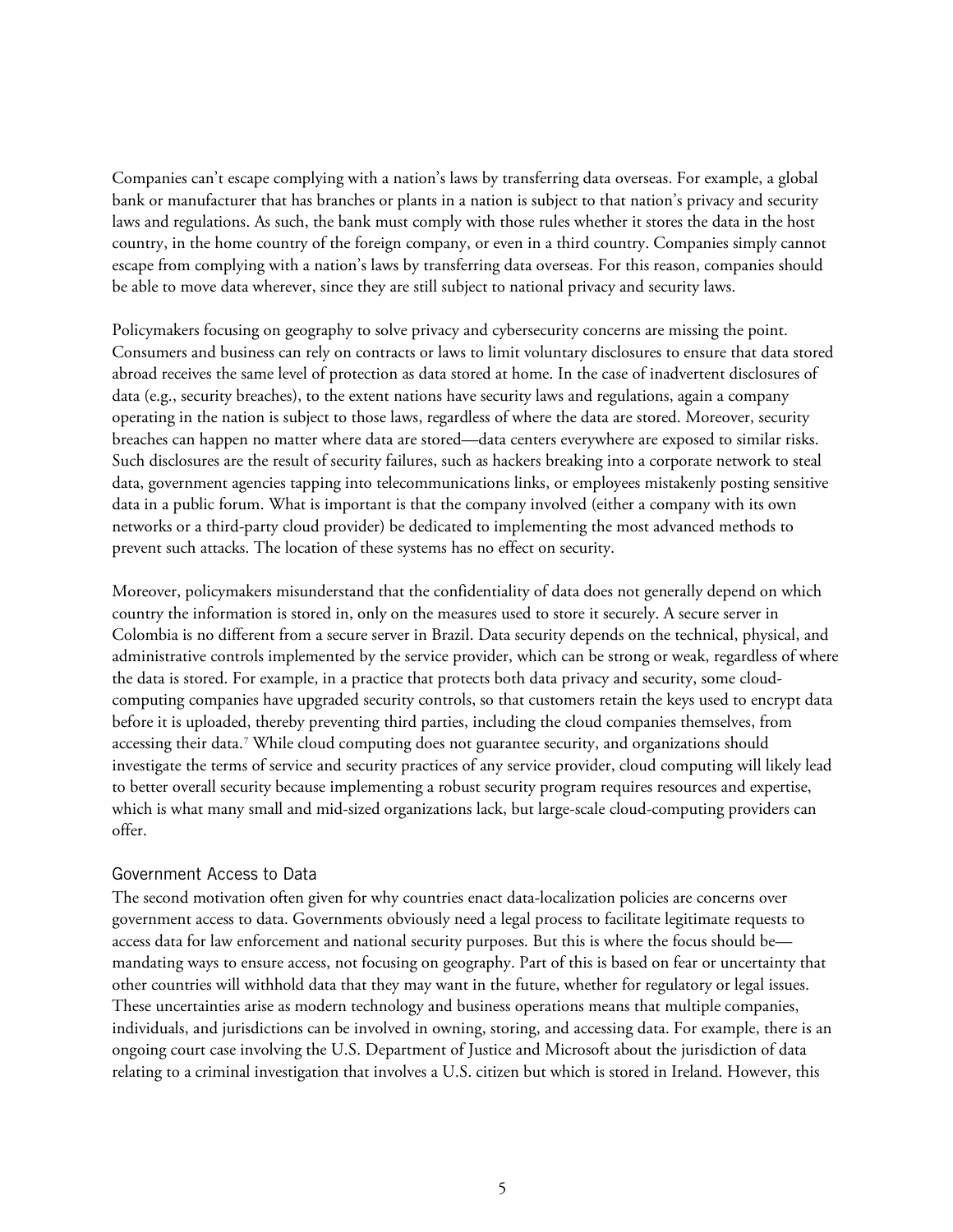simply highlights the need to revise this antiquated process—state-to-state mutual legal assistance treaties—by which countries request assistance to transfer evidence from other countries.

### <span id="page-5-0"></span>Economic Development—"Digital Mercantilism"

The final justification countries use for data localization is to spur local economic development—yet this just constitutes a new form of "digital" mercantilism. Some countries believe data localization offers a quick way to force high-tech economic activity to take place within their borders—a new form of "digital mercantilism"—similar to how countries use local content requirements and tariffs to protect local manufacturing operations.<sup>[8](#page-28-8)</sup> Given that traditional trade-protectionism tools, such as tariffs, do not work as readily on digital economic activity, countries pursuing digital mercantilism are reverting to "behind-theborder" regulations and technical requirements, such as data localization. These barriers represent the most significant issue for digital trade. For the worst offenders of digital mercantilism, such as Indonesia, Nigeria, Russia, and China, data localization is often just one of many mercantilist tools used to target foreign firms and goods to give local firms an unfair advantage.

Such countries believe that if they restrict data flows they will gain a net economic advantage from companies relocating data-related jobs to their nation. These policymakers believe that, if they restrict data flows, their countries will gain a net economic advantage from companies that will be forced to relocate data-related jobs to their nations.<sup>[9](#page-28-9)</sup> These supposed benefits of data-localization policies are misunderstood. Data centers have become more automated, meaning that the number of jobs associated with each facility, especially for technical staff, has decreased. While data centers contain expensive hardware (which is usually imported) and create some temporary construction jobs, they employ relatively few full-time staff.[10](#page-28-10) For example, in 2011, a \$1 billion data center built by Apple in North Carolina created only 50 full-time jobs and another 250 support jobs in the local community in areas such as security and maintenance. Similarly, a new Microsoft data center in Virginia was expected to create at most several dozen permanent jobs. As this report shows below, the economic benefit from these jobs is outweighed by the increased costs of data processing following on these policies.

### <span id="page-5-1"></span>**THE COSTS OF BARRIERS TO CROSS-BORDER DATA FLOWS**

Barriers to data flows—whether due to privacy and cybersecurity concerns, law enforcement, or digital mercantilism—affect a growing share of economic activity, not to mention a key area of U.S. competitiveness, as data is increasingly important to both modern and traditional sectors of the economy. Despite the mistaken rationales and self-inflicted damage data localization policies cause, these misguided views are spreading and threaten the foundational role that data plays in today's economy. This section analyzes how barriers to data flows affect firm competitiveness as well as economic productivity and innovation.

#### <span id="page-5-2"></span>Barriers to Data Flows Undermine Firm Competitiveness and Economic Productivity

Maximizing the value of data requires it to move. Innovation and economic growth is increasingly driven by how firms collect, transfer, analyze, and act on data. Absent policy-created "data protectionism," digital trade and cross-border data flows are expected to continue to grow much faster than the overall rate of global trade.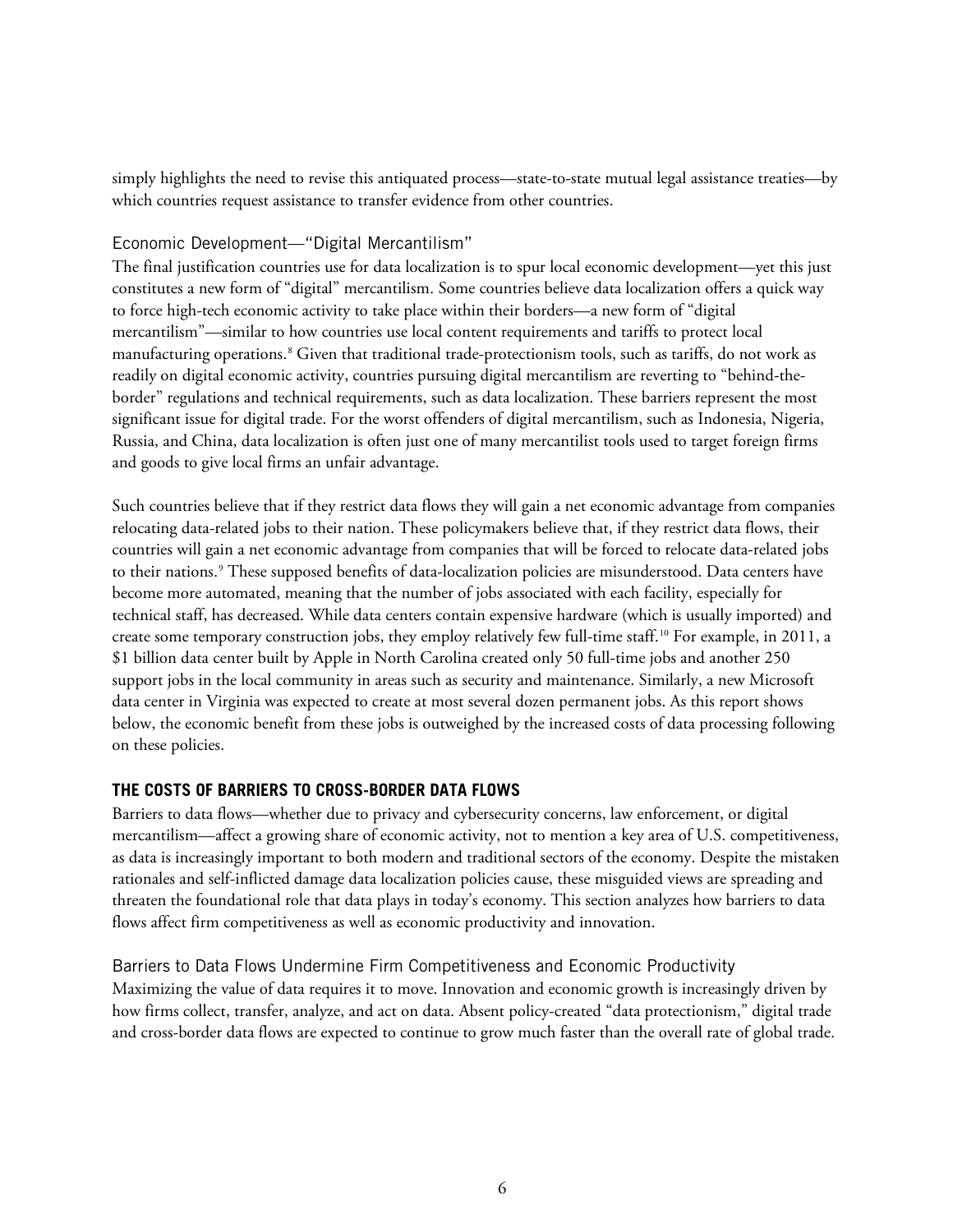At the firm level, barriers to data flows make firms less competitive, as a company will be forced to spend more than necessary on IT services. Companies will likely have to pay more for data-storage services, especially those in smaller countries (which will not naturally be home to a data center). Such barriers also prevent companies from transferring data that's needed for day-to-day activities, such as for human resources, which means companies may have to pay for duplicative services. Likewise, companies may be compelled to spend more on compliance activities, such as hiring a data-protection officer, or putting in place software and systems to get individuals' or the government's approval to transfer data. These additional costs are either borne by the customer or the firm, which undermines the firm's competitiveness (especially for foreign firms who are at some disadvantage vis-a-vis domestic firms) by cutting into profit margins.

This economic impact ripples throughout an economy as barriers to data flows affect data processing and Internet services—or any service that depends on the use of data for delivery, which in today's economy is most. For example, if Brazil had proceeded with its proposed data-localization plan, it would have forced companies to pay an average of 54 percent more for some cloud-computing services.<sup>[11](#page-28-11)</sup> As the studies in this report show, these additional costs detract from firm and industry competitiveness as well as a country's economy more broadly. The opportunity cost is that the resources could otherwise go toward hiring new employees or buying new equipment.

<span id="page-6-0"></span>Barriers to Cross-Border Data Flows Undermine Innovation and Access to Innovative Services Organizations use data to create better insights, which, in turn, lead to innovation. Businesses use data to enhance research and development, develop new products and services, create new production or delivery processes, improve marketing, and establish new organizational and management approaches.[12](#page-28-12) Countries which enact barriers to data flows make it harder and more expensive for their companies to gain exposure, and to benefit from, the ideas, research, technologies, and best practices that accompany data flows and the innovative new goods and services that rely on data. Countries that artificially prop up domestic businesses with such digital-protectionist policies—which disadvantage foreign firms—set themselves up to fail because their enterprises will always be less competitive and innovative than those companies in global markets that operate without similar protection.

Barriers to data flows also mean delays and higher costs in the development of new and innovative goods, as companies may be unable to use their preferred research partners and are forced to use second-choice research ones (if they do so at all). Data localization policies undermine the ability of companies, such as Procter & Gamble (P&G), that use new and innovative global "open innovation" platforms to facilitate collaboration among firms, universities, and other research organizations to drive their own innovation.<sup>[13](#page-29-0)</sup>

Likewise, these barriers can impede important medical research. Compared to other categories of data, health data is much less "liquid" and is therefore underutilized due to the barriers put around this data.<sup>[14](#page-29-1)</sup> This has consequences. For example, disease does not stop at national borders, therefore meaning that the data needed to find cures needs to cross borders too. Powerful data analytics applied to bigger global data sets can help speed the development of cures. The rarer the disease, the more important it is to build bigger data sets. By erecting barriers to the exchange of medical information (even anonymous data), countries' protectionist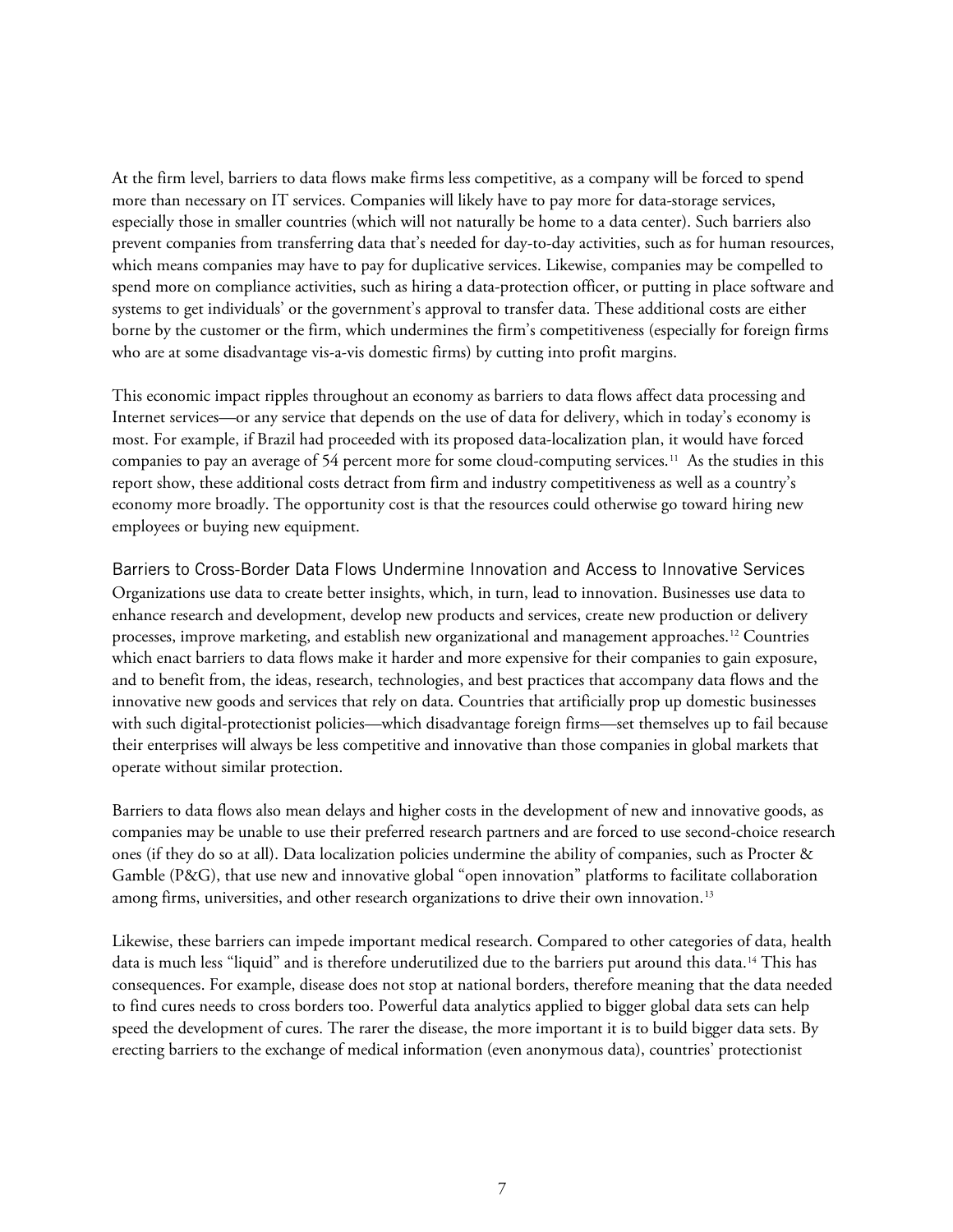policies harm not only their own citizens but people around the world, all of whom benefit from advancements in such medical research.

Countries enacting barriers to data flows not only undermine innovation, but prevent their citizens from accessing innovative services. For example, barriers to the exchange of personal medical data, such as those in Australia, Canada, China, and Russia, could prevent these counties' citizens from accessing the latest technological advances. For example, companies like Hermes and Alliance Medical provide outsourced analysis of MRI scans, thereby decreasing healthcare costs and time demands on doctors. Likewise, such health data restrictions prevent IBM Watson—which combines a supercomputer, artificial intelligence (AI), and sophisticated analytical software—from using patient data for newer, quicker, and better health diagnosis.<sup>[15](#page-29-2)</sup> Given that each of Watson's AI applications—such as for health, weather forecasts, or others require customized hardware to match the application, it is unrealistic to assume that IBM would build such data centers in each and every country that enacts barriers to health data. Instead, citizens in these countries are likely to miss out on access to the latest and most-sophisticated medical services.

## <span id="page-7-0"></span>**CALCULATING THE COSTS OF DATA LOCALIZATION**

A growing body of research has examined not only the relationship between cross-border data flows and economic growth but the economic costs engendered by limiting cross-border data flows. This section summarizes the key studies that have estimated the economic cost of data localization.

#### <span id="page-7-1"></span>**Leviathan Security Group: The Costs of Cutting Access to Global Cloud Services**

A 2015 Leviathan (an information security company) study shows that local companies could have to pay significantly more for cloud services in Brazil and Europe if data-localization policies had cut them off from the most cost-competitive global cloud providers.<sup>[16](#page-29-3)</sup> How much more depends on whether the country/region is home to a local data center from one of these seven providers and how competitive (price wise) this local provider is in comparison to global competitors. The study looks at the change in per-hour costs for cloud services if data-localization policies forced local companies to use the local cloud services from one of the seven major providers covered in the study. The study considered like-for-like services (focusing on memory allocated to services, with 1GB, 2GB, 4GB, 8GB, 16GB, and 32GB server categories) from global leaders in public infrastructure-as-a-service cloud companies: Amazon Web Services, DigitalOcean, Google Compute Engine, HP Public Cloud, Linode, Microsoft Azure, and Rackspace.[17](#page-29-4)

Leviathan's study was not able to calculate the cost of data localization in other countries that have enacted or considered data-localization policies, such as Canada, Russia, Indonesia, and India, as these countries do not have data centers from any of the major cloud providers covered in the study. This shouldn't be surprising given the distributed nature of the Internet: At the time of the study (2015), the seven companies in this study had data centers in just 12 countries: Australia, Belgium, Brazil, China, Germany, Ireland, Japan, the Netherlands, Singapore, Taiwan, the United Kingdom, and the United States.[18](#page-29-5)

At the heart of this study is a fact that some policymakers refuse to accept—that for global cloud companies, it makes no sense to have duplicative cloud-computing facilities in every country. This study shows how forcing firms to use only local data centers is much more expensive compared with permitting them to use the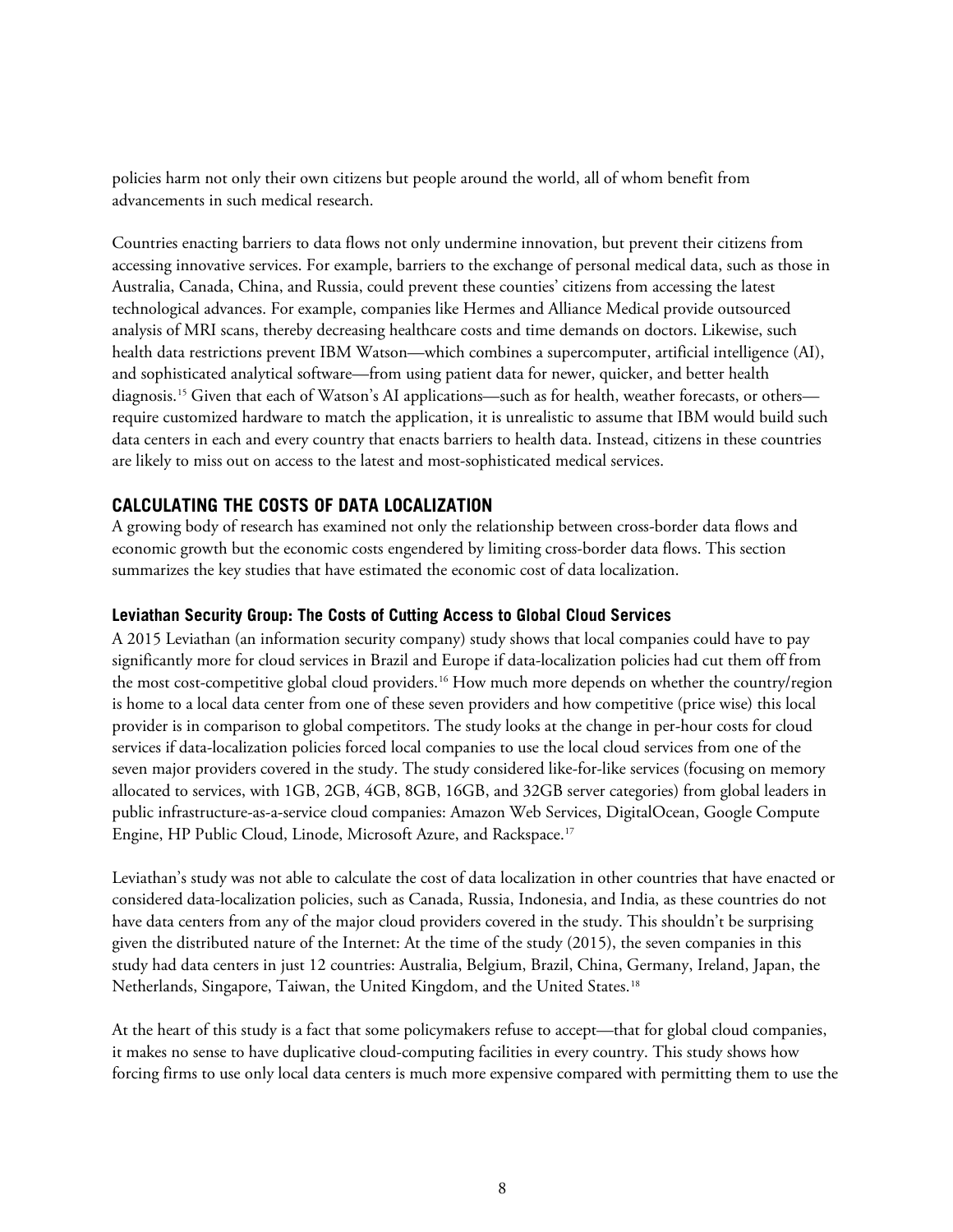lowest-cost cloud-computing service—wherever the data center for that service is located. The study found that the cost of cloud services can increase substantially, depending on the availability of alternative services.

The study shows that:

- If Brazil had enacted data localization as part of its "Internet Bill of Rights" in 2014, companies would have had to pay an average of 54 percent more to use cloud services (of all categories) from local cloud providers compared with the lowest worldwide price. For example, for 1GB equivalent services Brazilian customers would have had to pay 37.5 percent more, while for 2GB services the increase would be 62.5 percent.
- At the time of the study, some of the world's lowest-cost data centers were in the European Union, but others were more expensive. If the European Union enacted data localization, companies would not have to pay any more for 1GB and 2GB services, but would have had to pay up to 36 percent more to use 4GB and higher services.
- Furthermore, if data localization were used to create a "Schengen" cloud in Europe (thereby excluding Ireland and the United Kingdom), companies would not have to pay more for some services (such as 1GB and 2 GB), but would face cost increases of 10.5 percent for 4GB and above services.<sup>[19](#page-29-6)</sup>

### <span id="page-8-0"></span>**CIGI and Gotham House: Estimating the Economic Impact of Data Regulations**

A 2016 Center for International Governance Innovation (CIGI) and Chatham House study shows that restrictive data regulations, including forced data localization, increase prices and decrease productivity across a range of economies. The report's econometric study analyzes the negative impact data-protection measures have on 10 downstream sectors (i.e., the users of data or data-related services) and the impact this has on the broader economy in Brazil, China, the European Union, India, Indonesia, Russia, South Korea, and Vietnam.[20](#page-29-7)

The study first identifies and combines common data regulations to use as a proxy, such as full/partial data localization; strict consent for collection, storage, and dissemination of personal data; and user rights of review of stored information. It then estimates the industry impact by calculating the data intensity of downstream sectors, such as telecommunications and information services.<sup>[21](#page-29-8)</sup> It uses these two measures—data regulations and industry-data intensity—to form a joint indicator for a regression analysis to estimate the economy-wide impact via the change in total factor productivity (TFP).<sup>[22](#page-29-9)</sup>

The study uses this indictor as a counterfactual to assess the economic impact of actual or proposed data regulations, including localization, in Brazil, China, the European Union, India, Indonesia, Russia, South Korea, and Vietnam.[23](#page-29-10) As part of this, the study develops a weighted index to compare the severity of dataregulation barriers in each country. It is unsurprising that Russia (4.82) and China (3.88) score the highest (out of a one to six scale, six being the worst) because of their explicit data-localization measures. Indonesia (2.42), India (2.36), and Vietnam (2.19) are not far behind, due to a mix of data localization and other measures. However, it is important to point out that the European Union (3.18) is not far behind China and Russia, due to the indirect impact that restrictive data regulations have on data flows.<sup>24</sup>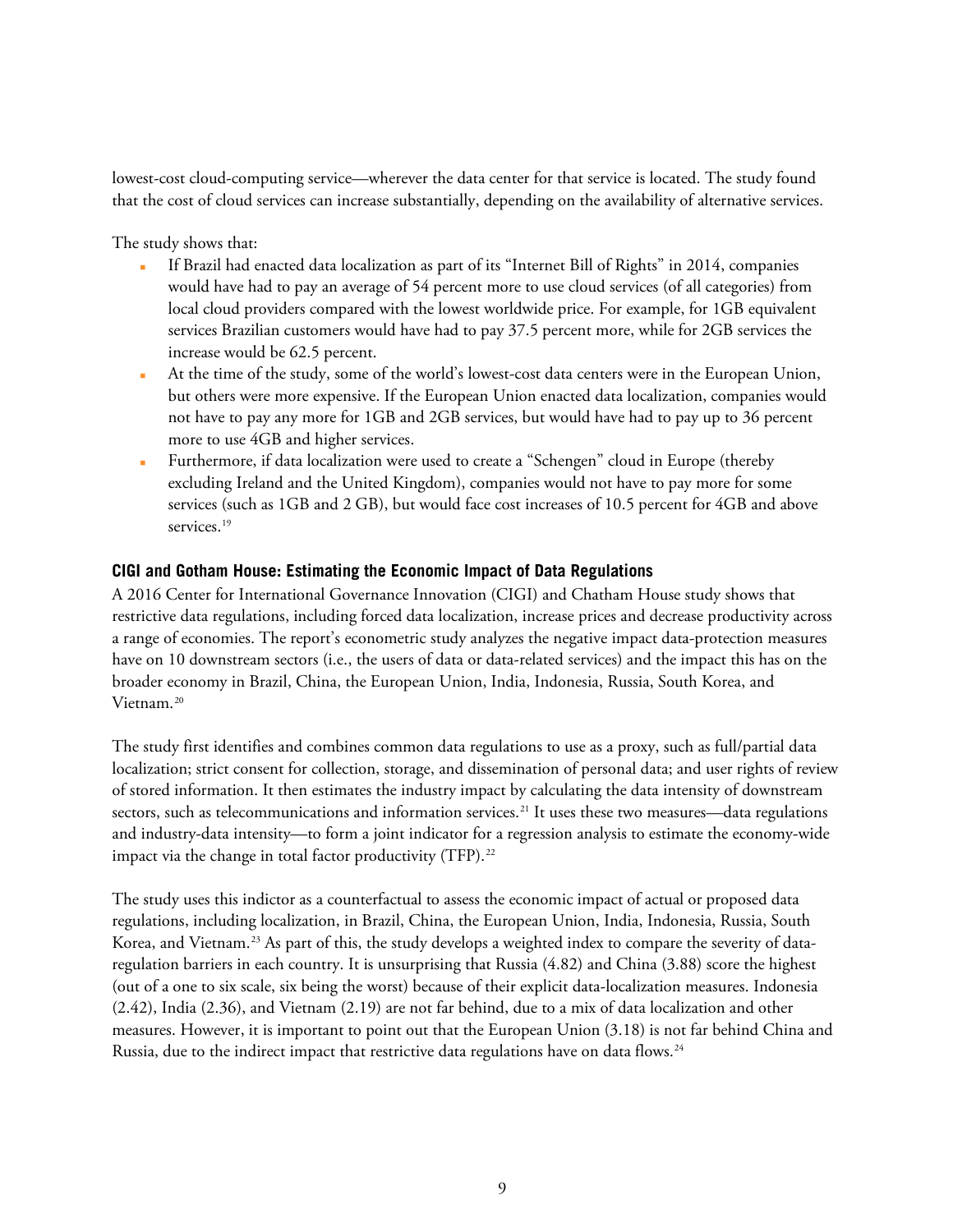The regressions show that data localization and commonly used barriers to data flows decreased TFP, such that a one-standard-deviation change in the joint indicator decreased TFP by 3.9 percent. In the final stage, the study's econometric modeling shows that the lost TFP in downstream sectors, especially in the services sector, reduced GDP by 0.10 percent in Brazil, 0.55 percent for China, 0.48 percent in the European Union, and 0.58 percent in South Korea.<sup>[25](#page-29-12)</sup>

#### <span id="page-9-0"></span>**ECIPE: The Costs of Data Localization: Friendly Fire on Economic Recovery**

A 2014 European Center for International Political Economy (ECIPE) estimated the economic costs related to proposed or enacted data- localization requirements and related data-privacy and security laws in Brazil, China, the European Union, India, Indonesia, South Korea, and Vietnam.[26](#page-29-13) The study aimed to analyze the impacts on exports, GDP, and consumer welfare (lost consumption due to higher prices and displaced domestic demand). ECIPE estimates that policies that increase data-processing costs negatively impact economic growth through higher prices on data services.

The study examines the effects of the recently proposed or enacted legislation in the seven countries. Some countries have economy-wide localization policies (such as China and Vietnam), while others only have localization measures for specific sectors (such as South Korea, for financial services). Beyond data localization, the study also considers other common regulatory requirements for data protection that increase compliance costs, such as strict consent requirements for data use and transfers, a right for users to review personal data, strict requirements to notify authorities of data breaches, appointing a data-privacy officer, sanctions for noncompliance, and the requirement to provide government access to a business or its customers' data.[27](#page-30-0)

The study's econometric model uses regulatory and cost indices to analyze the productivity, price, and investment "shocks" from data restrictions and data-localization policies. The model accounts for different levels of data intensity in different sectors to estimate the productivity impact.[28](#page-30-1) The study uses two scenarios: The first sets a benchmark by examining data-protection regulations in each country, which is built upon in the second scenario by adding data-localization policies. The model assigns weights to the measures to account for different levels of restrictiveness.

The results are significant and negative:

- The impact of proposed or enacted data restrictions on GDP is substantial in all seven countries: Brazil (-0.2 percent), China (-1.1 percent), EU (-0.4 percent), India (-0.1 percent), Indonesia (-0.5 percent), Korea (-0.4 percent), and Vietnam (-1.7 percent).
- If these countries also introduced economy-wide data localization requirements, GDP losses would be even higher: Brazil (-0.8 percent), the EU (-1.1 percent), India (-0.8 percent), Indonesia (-0.7 percent), and Korea (-1.1 percent).
- The impact on domestic investments is considerable: Brazil  $(-4.2 \text{ percent})$ , China  $(-1.8 \text{ percent})$ , the EU (-3.9 percent), India (-1.4 percent), Indonesia (-2.3 percent), Korea (-0.5 percent), and Vietnam (-3.1 percent). If these countries also introduced economy-wide data localization, the impact increases for most countries: Brazil (-5.4 percent), the EU (-5.1 percent), India (-1.9 percent), Indonesia (-12.6 percent), South Korea (-3.6 percent), and Vietnam (-3.1 percent).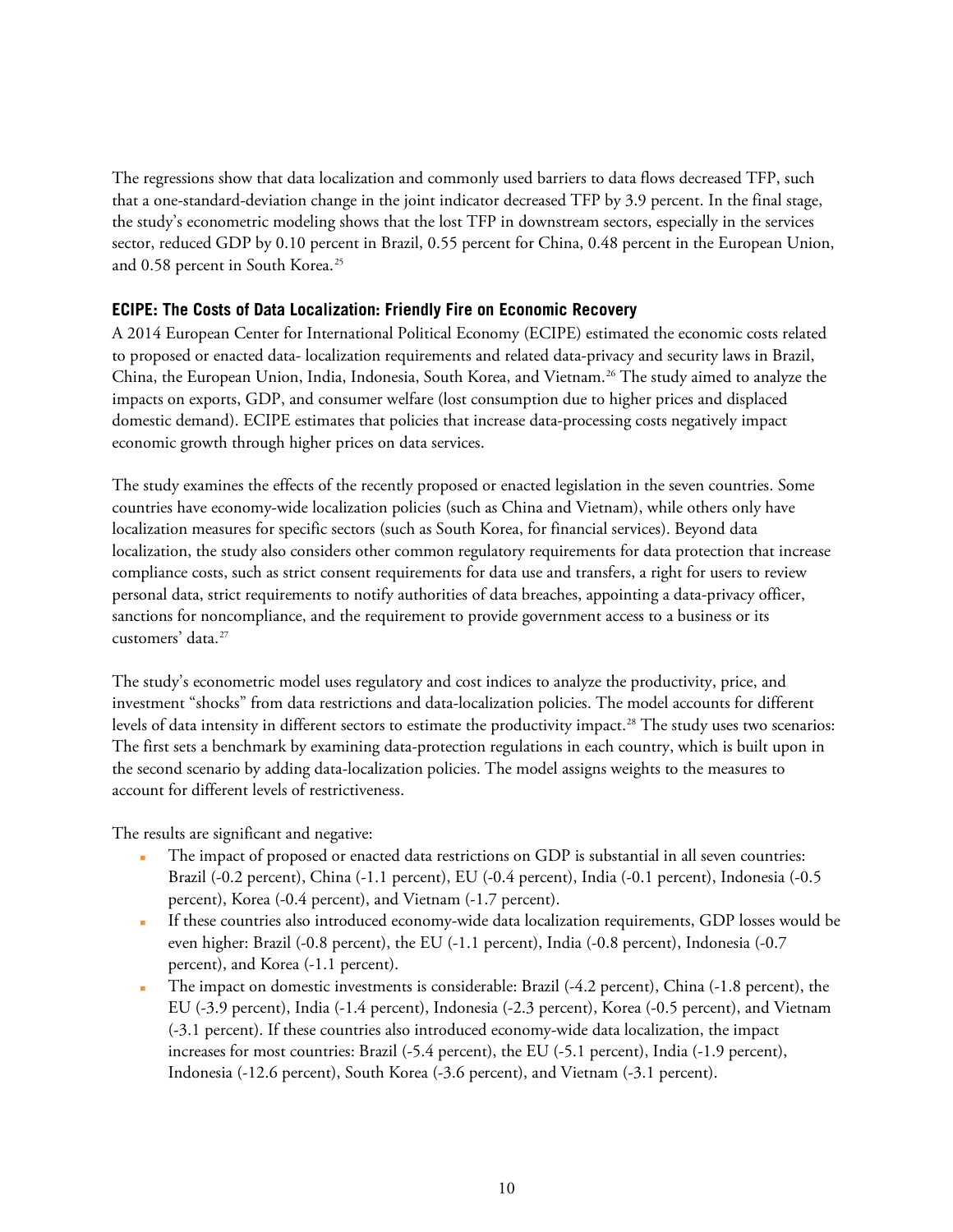- Exports from China and Indonesia decrease by -1.7 percent due to loss of competitiveness.
- If these countries enacted economy-wide data localization, the study estimates that higher prices and displaced domestic demand will lead to consumer welfare losses of: \$15 billion for Brazil, \$63 billion for China, \$193 billion for the EU, \$14.5 billion for India, \$3.7 billion for Indonesia, \$15.9 billion for South Korea, and \$1.5 billion for Vietnam. For India, the loss per worker is equivalent to 11 percent of the average monthly salary, almost 13 percent in China, and around 20 percent in South Korea and Brazil.

## <span id="page-10-0"></span>**DATA-LOCALIZATION POLICIES AROUND THE WORLD**

Appendix A captures many of the world's data-localization policies. The list shows that data localization comes in many forms: While some countries enact blanket bans on data transfers, many are sector specific, covering personal, health, accounting, tax, gambling, financial, mapping, government, telecommunications, ecommerce, and online publishing data. Others target specific processes or services, such as online publishing, online gambling, financial transaction processing, and apps that provide services over the Internet (thereby bypassing traditional distribution).

In some cases (such as those for tax and accounting records), data localization stems from outdated legacy laws and rules formulated before the development of the Internet (e.g., laws that require documents to be held at the business's premises). Other data localization stems from countries formulating laws to address technology issues (e.g., the Internet, data, or privacy). In a knee-jerk reaction, these countries, instead of tackling the actual issue (such as focusing on data protection or ensuring government access, instead of geography), require local data storage. For others, data localization is a mercantilist tool they think provides them with an advantage over foreign firms, often using public-policy concerns about privacy or cybersecurity as a smokescreen.

The following section focuses on how China, Indonesia, Vietnam, and Russia have enacted a range of barriers to digital trade and cross-border data flows.

## <span id="page-10-1"></span>**Example: China: Using Data Localization and Regulations to Preclude Access to its Cloud Computing Market**

China makes pervasive use of digital protectionism through the use of data localization, discriminatory and arbitrary regulations, and restrictive market access conditions. Appendix A specifies the long and growing list of data-localization requirements that China has enacted in recent years. In 2016, USTR's National Trade Estimate Report outlined the impact of China's many digital restrictions:

Over the past decade, Chinese filtering of cross-border Internet traffic has posed a significant burden to foreign suppliers. Outright blocking of websites appears to have worsened over the past year, with 8 of the top 25 most trafficked global sites now blocked in China. Much of the blocking appears arbitrary…[29](#page-30-2)

In addition to explicit data-localization rules, China uses regulations and market-access restrictions to discriminate against foreign cloud service providers. In 2016, new regulations regarding cloud-computing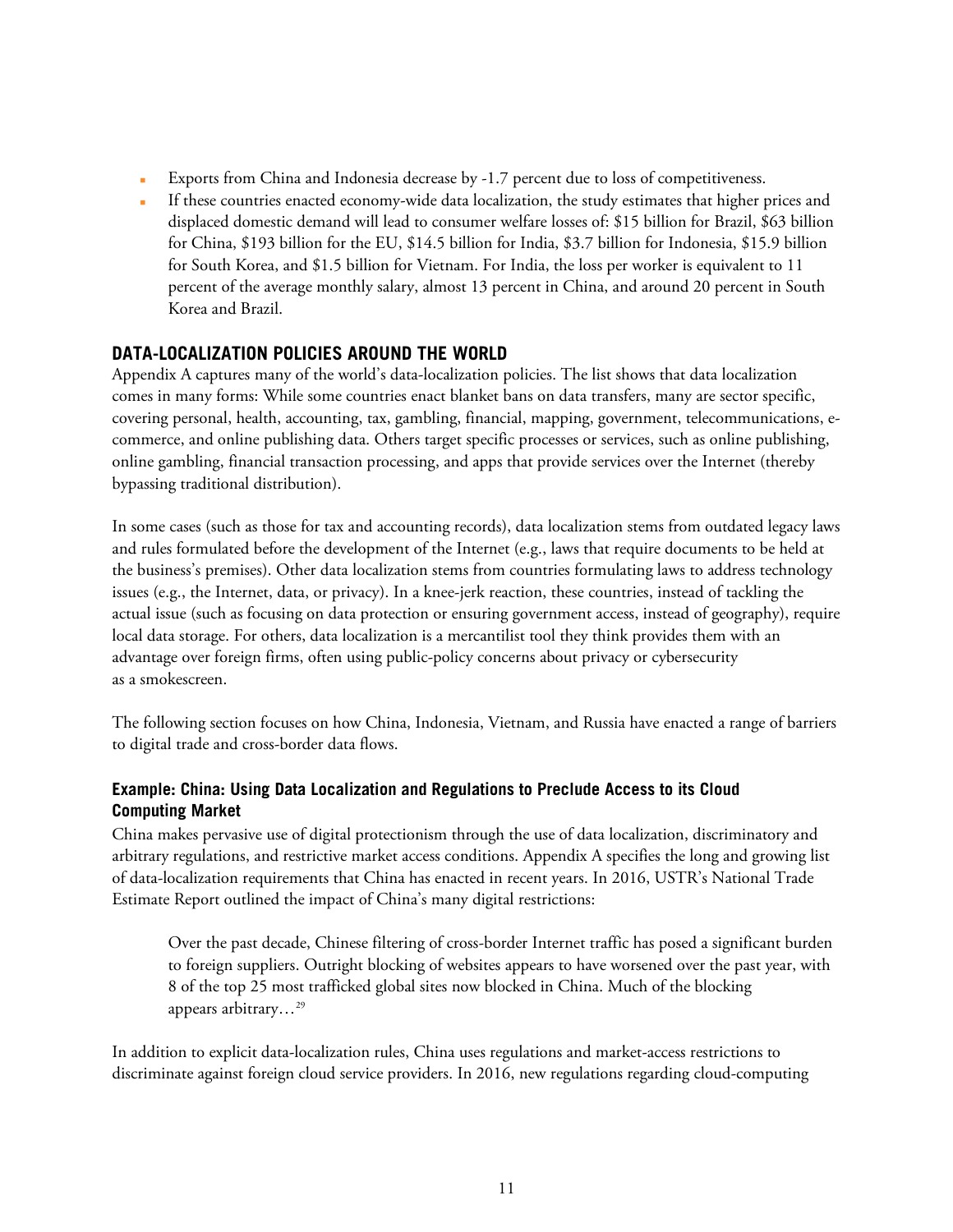services in China confirm its persistence in erecting barriers between its tech sectors and digital economy and that of the rest of the world. In March 2016, China made significant changes to the licensing and regulatory regime of Chinese telecom and Internet services that essentially exclude foreign technology firms involved in cloud computing, big data, and other information services from operating in China. These regulations, again, reinforced the requirement for forced local data storage.<sup>[30](#page-30-3)</sup> For foreign cloud-service providers—which include many leading U.S. companies—these regulations have essentially closed access to the Chinese market.

China enacted regulatory changes to make it even harder than it already was for foreign companies to establish and operate Internet-based information services in the country. First, China released regulations for several services it considers valued-added telecommunication services (VATS). By categorizing Internet-based services (e.g., cloud computing, big data, and other information services) as telecommunication services, and not as "computer and related services," it has much greater freedom to restrict market access to foreign tech firms. This is because China made commitments as part of its accession to the World Trade Organization in 2001 to provide nondiscriminatory treatment and market access to foreign firms in "computer and related services."[31](#page-30-4) This category of Internet-based computer services includes email, voicemail, online information and database retrieval, electronic data interchange, and enhanced facsimile services, code and protocol conversion, and online information and/or data processing.[32](#page-30-5) Essentially, China's approach is a technical work-around to avoid its commitment to open its market for Internet-based computer services to foreign competition.

Second, China introduced a requirement for telecom and Internet Service Providers (ISPs) to apply for licenses for each subcategory of services, raising the potential for government agencies to discriminate against foreign firms. For example, China's new subcategory, "internet-based resources collaboration services," means that providers of cloud-computing application services, platform as a service, and software as a service would potentially have to apply for multiple licenses, given some firms and services cross over into multiple categories.

Third, China released new requirements that articulate the very small and restricted cloud-computing services space where foreign firms are allowed to operate. In October 2016, the Ministry of Industry and Information Technology released the "Notice on Regulating Business Behaviors in the Cloud Service Market," which outlined how foreign cloud companies are forbidden from working via local partnerships in any capacity beyond "technical assistance." It is not specified what is allowed under "technical assistance," but based on current practice, it is likely to mean that foreign companies are only allowed to license their goods (software and hardware) to their (forced) local partners and show them how to use them. The notice further specifies several activities that cloud service providers cannot perform, such as sign contracts directly with end users. These new restrictions on foreign cloud service providers make an already restrictive situation that much worse. Strict entry requirements and (an already highly) discriminatory licensing process have largely kept foreign firms out of China's market. To operate in China, foreign firms must set up a joint venture with a Chinese partner who must have majority ownership (i.e., greater than 50 percent). A joint venture was a prerequisite for foreign firms to even apply for a license from Chinese authorities, who have proven to be highly discriminatory against foreign firms. Although there are over 20,000 local companies licensed to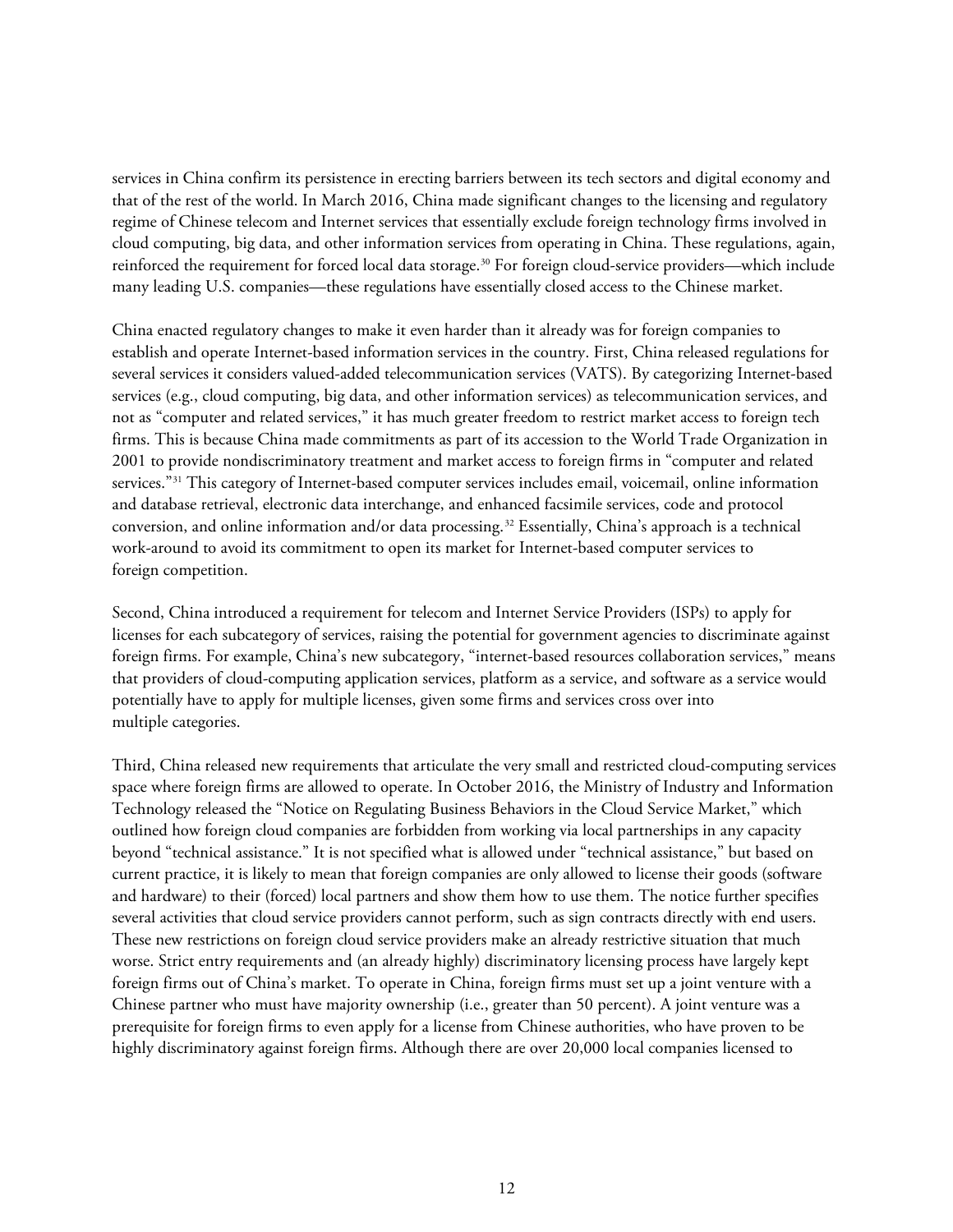provide VATS in China, only 30 or so licenses have been issued to foreign companies, including five U.S. companies.<sup>[33](#page-30-6)</sup>

A few large foreign firms have successfully run the gauntlet and decided to operate in China within the confines of these strict conditions by partnering with large Chinese firms—for example, Microsoft with 21Vianet (China's largest private data-center operator), SAP with China Telecom, and IBM with a group of local companies.<sup>[34](#page-30-7)</sup> As described, these foreign firms are severely restricted in what they can do, often being constrained to arrangements whereby they license their products to their local partners, who set up and run the data centers and cloud services and manage relations with end users.

This mercantilist approach to cloud computing is consistent with China's ongoing efforts to develop a local cloud-computing sector that uses indigenously developed technology. China's ambitions in the sector started as part of the country's *National Medium and Long-Term Plan (MLP) for Science and Technology Development (2006-2020)*. Building on this in 2010, China identified cloud computing as one of 11 strategic emerging industries that would receive special attention and funding, all in pursuit of the goal of expanding access to cloud resources in China, developing indigenous cloud-computing technology, and creating an internationally competitive Chinese cloud-computing sector. More recently, the Ministry of Science and Technology's 12th Five-Year Plan (2011-2015) paid particular attention to cloud computing, where the aim became to develop a cloud-computing standard based on indigenously developed technology[.35](#page-30-8) These policies, taken together, show China's efforts to use mercantilist policies at home to support the development of "local champions," who will eventually become more innovative and competitive and able to compete in overseas markets—against the very tech firms that are unable to compete in China.

#### <span id="page-12-0"></span>**Example: Indonesia and Vietnam: Using Data Localization to Target Over-the-Top Services**

Indonesia and Vietnam have both enacted an extensive range of data localization and other barriers to digital trade, most recently targeting over-the-top (OTT) services. On March 31, 2016, Indonesia's Ministry of Communications and Informatics issued Circular Letter No. 3, which notifies companies about new regulations for over-the-top (OTT) services, such as requirements for forced data localization and the need for foreign OTT firms to establish a permanent office in Indonesia as a condition of market entry.<sup>[36](#page-30-9)</sup> In January 2016, Vietnam released a draft regulation—Draft Decree Amending Decree 72—for OTT services that included a forced data-localization requirement and the transfer of power to control OTT services to domestic telecommunications firms.[37](#page-31-0) These restrictive policies will raise costs, diminish the incentives for service providers to offer OTTs, reduce competition in a growing market, and potentially weaken data protection and cybersecurity measures, given the need to set up and manage duplicative infrastructure or to use datacenter providers who do not use best-in-class protective measures.

OTT services are those delivered via the Internet and are some of the most popular and innovative services available. In broadcasting, OTT service providers (such as Netflix, Hulu, and HBO Go) deliver audio, video, and other media over the Internet without users having a subscription with the usual intermediaries, such as cable companies. For messaging, OTT service providers, such as WhatsApp, Skype, and Facebook, provide instant-messaging services as an alternative to text-messaging services provided by traditional mobile network operators. In using the Internet, OTT service providers and their customers can bypass traditional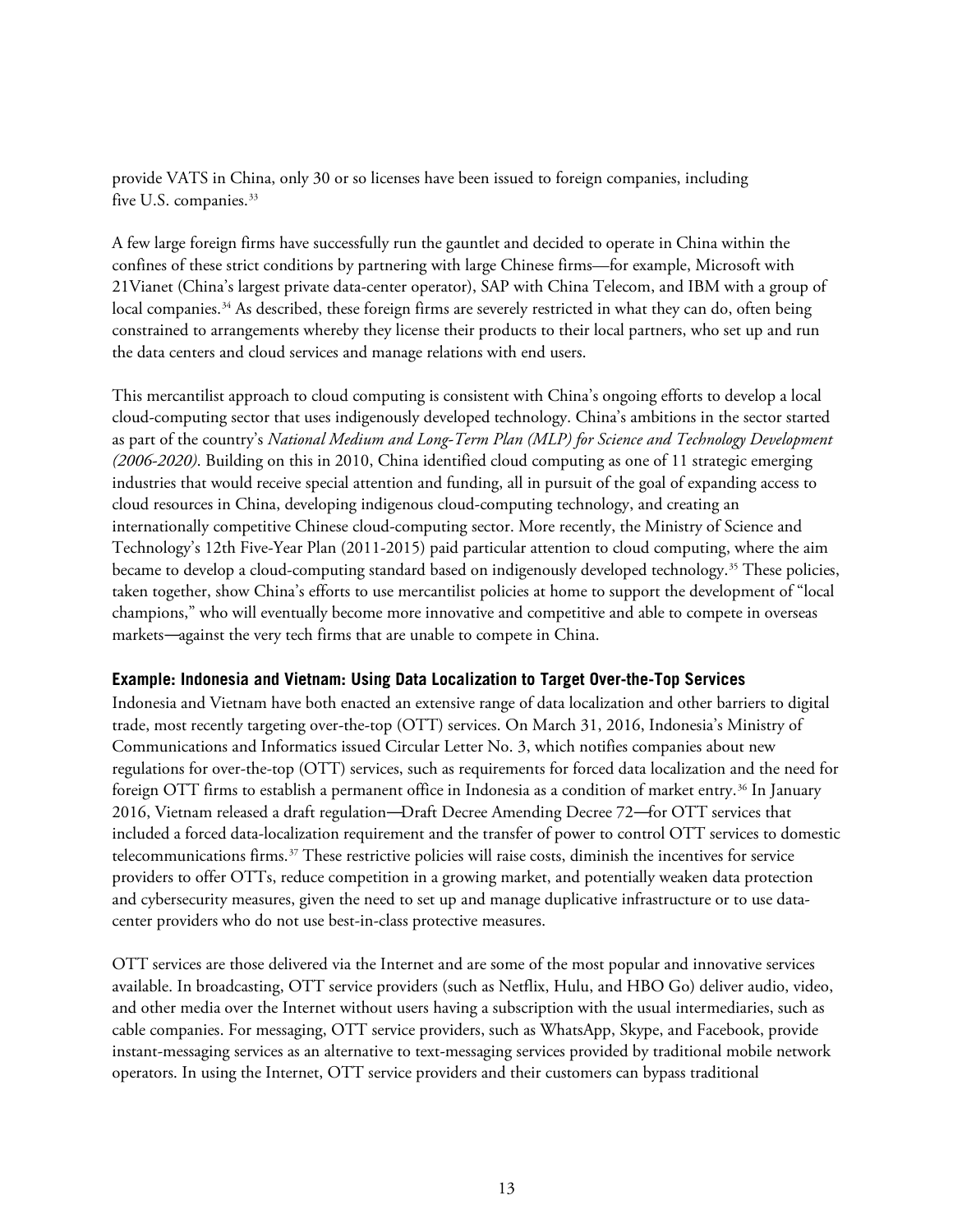telecommunications network service providers to compete with services (such as voice) from telecommunications companies. These technological innovations have changed consumer behavior in media and telecommunications markets, among others, allowing consumers to change how they access and consume media and communicate. This is especially the case in developing countries that have deployed mobile-phone services before (or instead of) traditional phone services, thereby leapfrogging costly fixed-line infrastructure, which also led to a vibrant app and digital economy.

The letter from Indonesia's Ministry of Communication and Informatics notified foreign OTT service providers that upcoming regulations will require these providers to abide by a number of mercantilist and trade-distorting measures, such as:

- Forcing fee-for-service OTT providers (such as those that require a subscription) to form a joint venture with a local telecommunications provider;<sup>[38](#page-31-1)</sup>
- Requiring companies to disclose source code as a condition of market access;
- Forcing companies to store data locally;
- Requiring companies to establish a permanent local office to operate in Indonesia;
- Requiring firms to use content filtering in accordance with Indonesian law, such as for security purposes (such as terrorism) or social/cultural purposes (such as pornography);
- Forcing firms to use an Indonesian Internet protocol number; and
- Forcing firms to use Indonesia's National Payment Gateway, a government-owned and run process that aims to make Indonesia's four payment systems interoperable, but in doing so, discriminates against foreign payment providers in a misguided attempt to coerce more local financial activity in e-commerce and other sectors.<sup>[39](#page-31-2)</sup>

For Vietnam, the circular it issued requires OTT firms to locate servers in Vietnam. The draft regulation also restricts how foreign OTT services operate in Vietnam by forcing them to form a joint venture with Vietnamese telecommunications companies. Meanwhile, it promulgates differentiated regulations for freeand fee-based OTT services, as the latter need to get a license from the government, while the former do not.<sup>[40](#page-31-3)</sup>

By introducing data-localization requirements, the Indonesian and Vietnamese governments reduce the benefits that come from competition among foreign OTT services (such as WhatsApp, Viber, and Tango), local providers (such as Zalo, Mocha, and VietTalk), and traditional telecommunications service providers. OTT services are obviously meeting a market demand that traditional carriers are not. This regulation can have a substantial impact on a growing area of digital activity—20 million Vietnamese had OTT apps on their smartphones as of 2015 (Vietnam has a population of 90 million). [41](#page-31-4)

In both countries, these protectionist policies seem intended to protect inefficient, state-owned incumbent firms. In Indonesia, this is evident from the requirement to form a joint venture with a local telecommunication firm.[42](#page-31-5) Indicative of this, in January 2016, Indonesia's biggest (state-owned) telecommunications provider, Telekom Indonesia, blocked Netflix's entry into Indonesia because it did not have the right license and due to concerns about the content it carries.<sup>[43](#page-31-6)</sup> Following this, Telkom Indonesia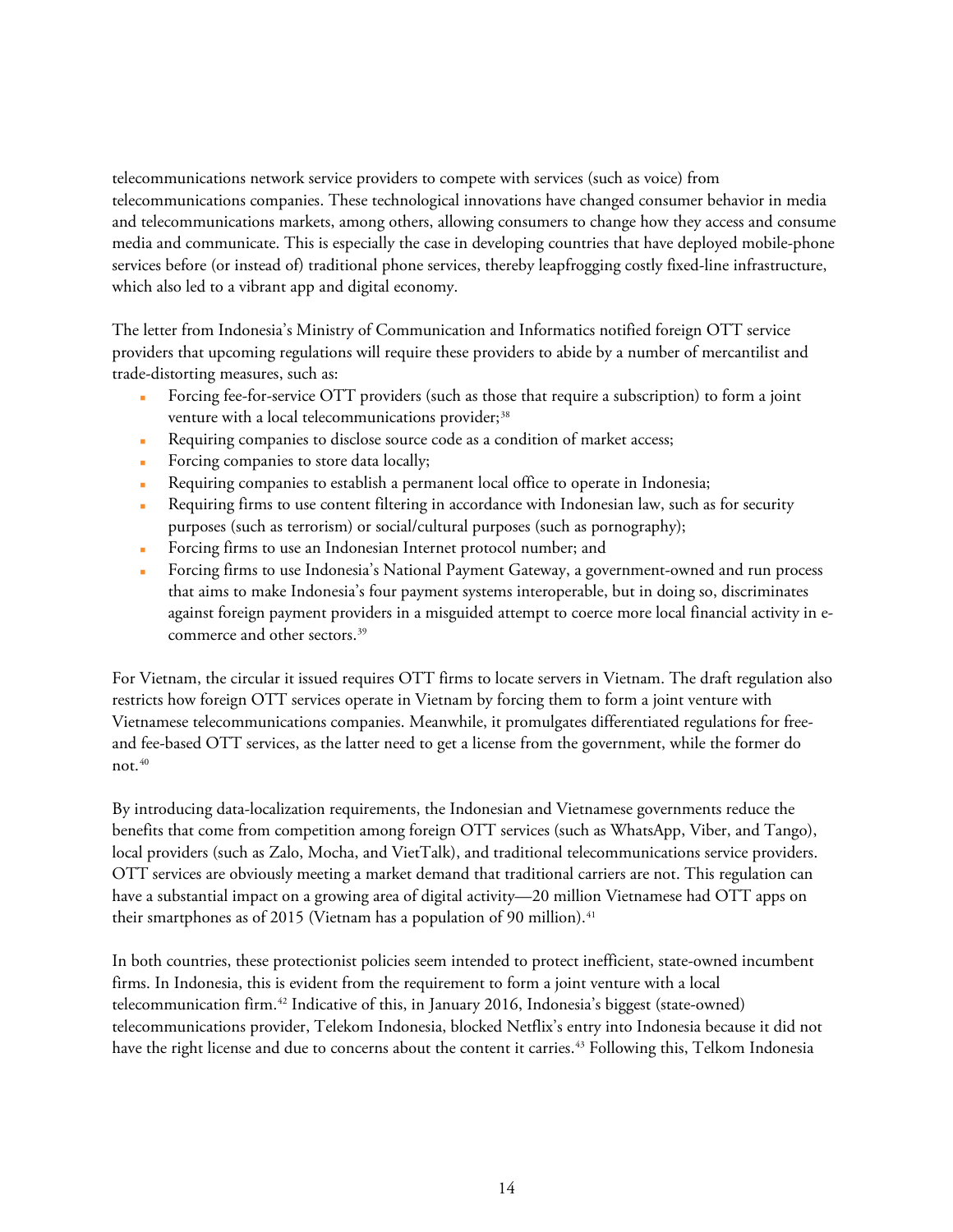found a foreign company willing to abide by Indonesia's strict entry requirements to launch a video-streaming service—Hooq, a Singapore-based company—while still blocking Netflix.<sup>[44](#page-31-7)</sup>

In Vietnam, media reports state that Vietnam's prime minister ordered the Ministry of Information and Communications to restrict free OTT apps, such as Viber and Zalo (a local app), due to the impact these apps were having on traditional mobile carriers. As a Zalo representative rightly pointed out, free email services took over from postal services, but no one banned these services, yet the government seems intent on trying to do this with OTT services. [45](#page-31-8)

If Vietnam and Indonesia want a vibrant, competitive, and world-class digital economy, it should reverse these types of policies. Both countries should not be prescribing how users access and use digital services and how these digital services operate, as this limits consumer choice and engagement, and business innovation. Consumers and businesses benefit when there is healthy competition between network and service providers, which is what should be happening between OTT service providers and traditional telecommunications firms. First, by requiring local data storage, the government increases operating costs for local and foreign firms. Second, by forcing companies to form joint ventures, the government limits the number and ability of firms to innovate and compete, especially small app-makers involved in OTT services. However, while local firms may be affected by both measures, the burden falls disproportionately on foreign firms.

#### <span id="page-14-0"></span>**Example: Russia: Expanding Its Use of Data Localization Measures for Digital Mercantilism**

The Russian government's parallel moves toward mercantilism and authoritarianism came together in a new surveillance law that includes extensive data-localization requirements for telecommunications data, adding an additional layer to already-extensive barriers to cross-border flows between Russia and the rest of the world. On July 6, 2016, Russia enacted a new law that forces telecommunication companies and ISPs to retain user communications for six months and communications metadata for three years. The law will apply to companies in Russia and overseas. Companies have until July 1, 2018, to implement these measures.<sup>[46](#page-31-9)</sup>

The law aims to help Russian authorities fight terrorism, but its impact will be felt economy-wide (and society-wide), especially by Russia's digital economy. First, the surveillance and localization requirements are much broader than other countries' telecommunications data-retention requirements, such as those of Germany, as it requires companies to store the actual content of users' communications for six months, such as voice data, text messages, pictures, sounds, and video, not just the metadata (the who, when, and how long of communications). Second, it requires telecommunications companies and ISPs to cut services to a user if they fail to respond to a request from law enforcement to confirm their identity (which raises a range of privacy issues). Third, it forces companies to help government authorities in decrypting user communications and prohibits encryption measures unless a decryption tool is available should Russian authorities need it. Fourth, it applies to foreign companies that fall within the broadly defined category of telecom providers and "facilitators of information dissemination by means of the Internet," such as online messaging services, email providers, social media and blogging sites, voice over Internet protocol services (which use the Internet to transmit voice and multimedia), and news sites.<sup>[47](#page-31-10)</sup>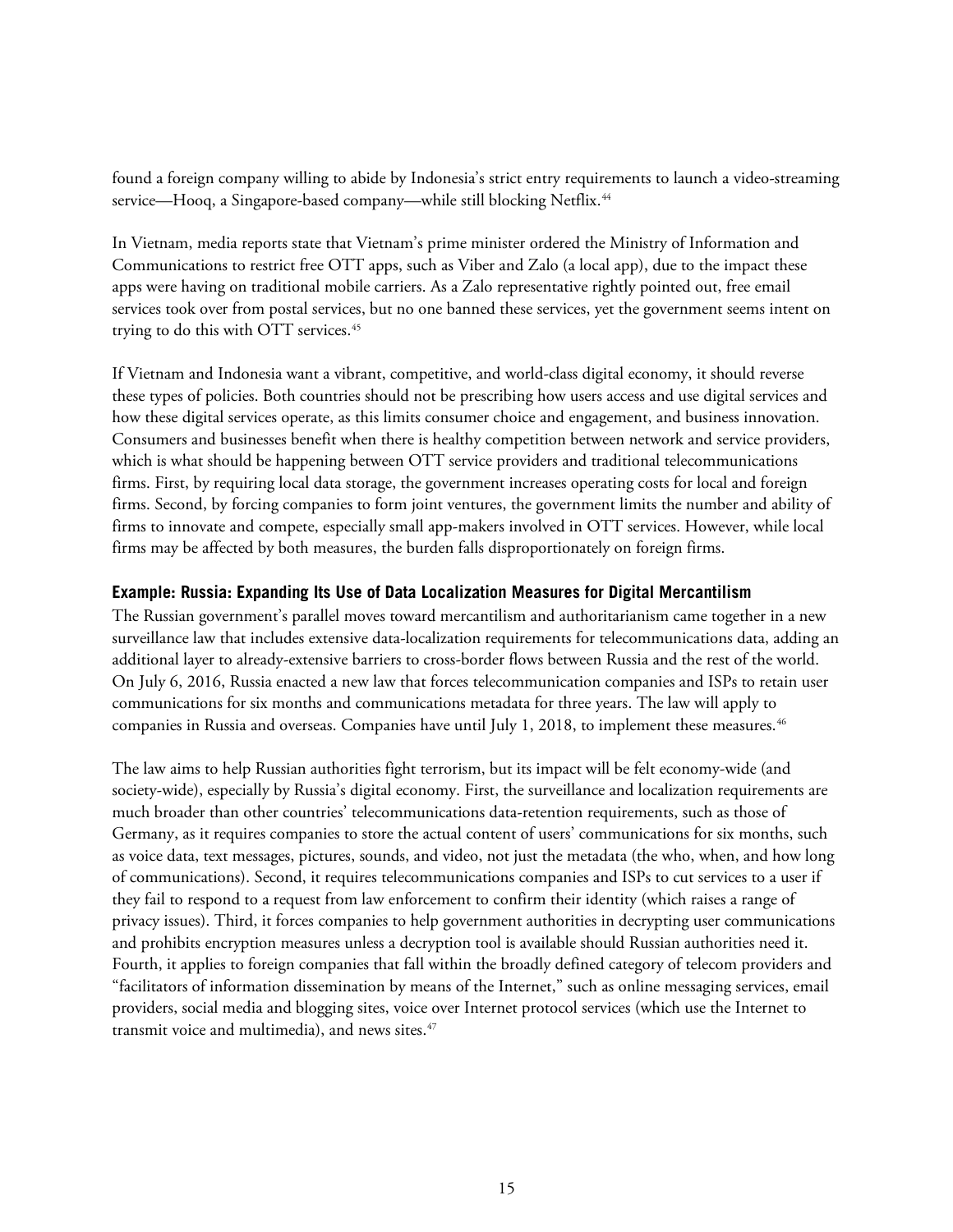Russia already has one of the most extensive data-localization laws in place, and once this law comes into force, the impact it will have on Russia's economy will increase. In 2015, Russia enacted a law that forces companies with Russian personal data to store it locally.<sup>[48](#page-31-11)</sup> Russian telecommunications companies have complained about the large potential costs of implementing these extensive and intrusive laws. MegaFon, Russia's second-largest mobile-phone company, said that equipment and operating costs of implementing this new law are estimated to be around \$3.6 billion.<sup>[49](#page-31-12)</sup> These costs inevitably get passed on to customers, which drags down economic growth. Tele 2, another Russian mobile-phone provider, said that it would likely have to raise prices by two or three times to cover the costs of implementation.<sup>[50](#page-31-13)</sup> Beyond the implications for privacy and freedom of expression in Russia, these policies will certainly chill Russia's digital economy, as it makes it harder and costlier for both domestic and foreign firms to operate.

## <span id="page-15-0"></span>**DIGITAL TRADE AND INTELLECTUAL PROPERTY**

To be effective, digital trade requires robust intellectual property (IP) protections, because without them producers will be less able to sell their products and services across borders. If a nation promulgates a weak IP regime and turns a blind eye to rampant piracy, imports of IP-based goods and services paid for with an export of money would by definition decline. Moreover, the knowledge and creativity required to create the goods and services exchanged in the 21st century—from smartphones, to biopharmaceutical drugs, to movies and music—is difficult to develop, but often very easy to steal or pay for at less than full market value. But without fair payment, global innovation and creative output decreases. The notion that intellectual property is not a crucial enabler of U.S. digital trade ignores the fact that ideas and knowledge form the basis of many U.S. firms' competitive advantage. Businesses in the United States now invest more in knowledge-based capital than in tangible capital.<sup>[51](#page-31-14)</sup>

Critics of IP, trade, or both, try to exploit the fact that the popular understanding of trade is still based around manufactured goods facing tariffs when crossing borders, while IP is behind the border and nations have unlimited rights to do whatever they want with it. Liberal economist Paul Krugman speaks for many Trans-Pacific Partnership (TPP) critics when he asserts that the TPP "is not a trade agreement. It's about intellectual property and dispute settlement." But this narrow focus refuses to acknowledge that what goes on "behind the border" is central to shaping trade in the 21st century. The idea that reducing a tariff on a widget is legitimate in a trade agreement but that reducing the ability of a nation's citizens to steal another nation's goods and services—that is, ensuring robust intellectual property enforcement—is not legitimate is illogical. Trade in goods and services increasingly depends on intellectual property, and that IP needs to be protected in the trade agreements of tomorrow if we are to truly have global, market-based trade.

The rise of digital trade makes embedding intellectual property regimes in trade agreements, such as the rules established in the TPP, more imperative, as technology makes the sale of digital goods and services to foreign markets so much easier and cheaper, even as it also makes IP theft much easier. IP provisions need to be included as this is where modern barriers to trade exist. This is based on the fact that modern trade is increasingly in bytes, ideas, and services. Current international trade rules for IP are increasingly out of date given the base-level of global protection for IP—the Trade-Related Aspects of Intellectual Property (TRIPS) Agreement—was established in the 1990s when the Internet and e-commerce as we know it barely existed.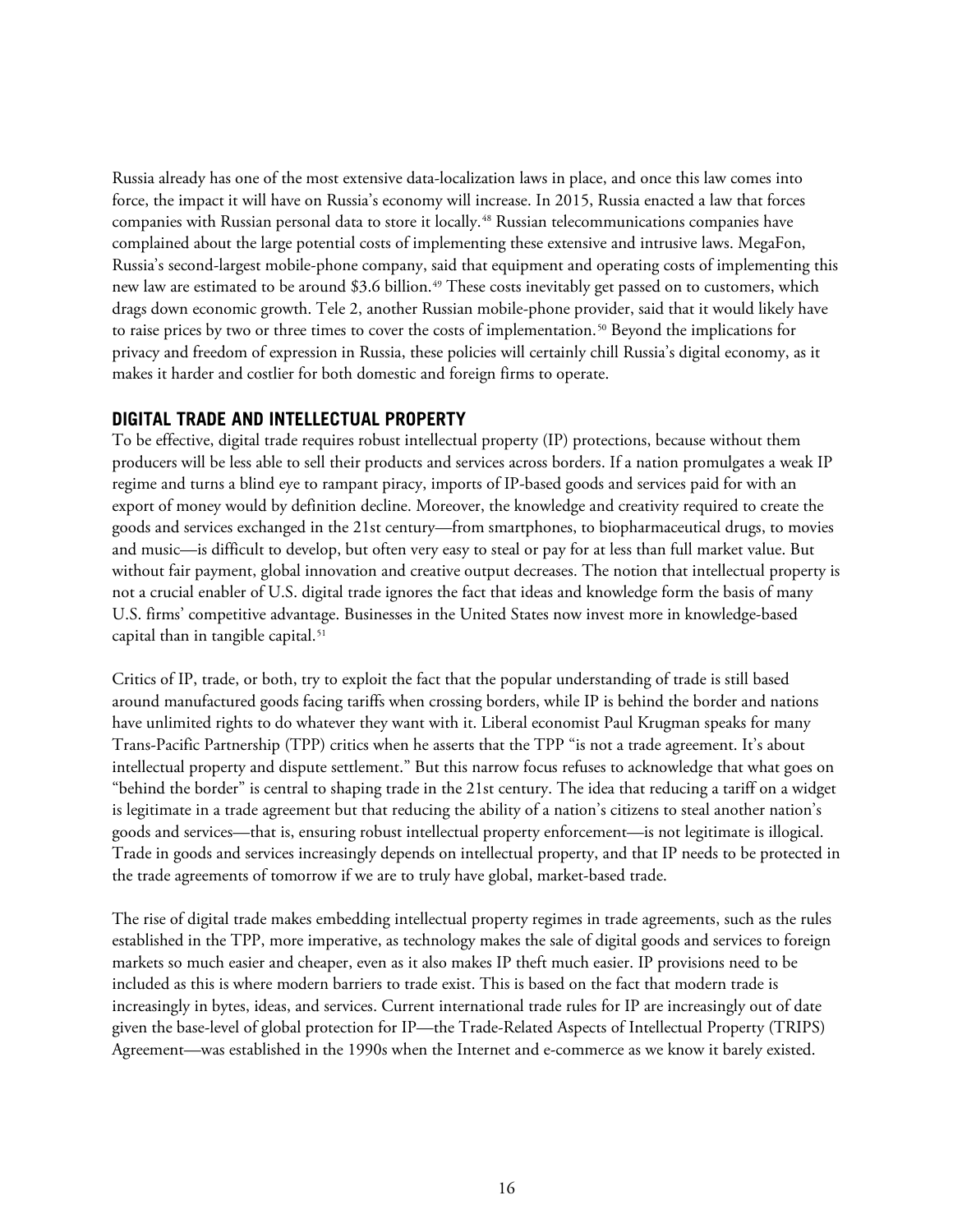#### <span id="page-16-0"></span>**Intellectual Property Enforcement**

Any future U.S. trade agreements need an IP chapter that also helps to improve IP enforcement: If they are to be effective, IP rules need to have consequences. This remains a major issue for U.S. firms, as previous U.S. International Trade Commission surveys have shown: 75 percent of large firms and 50 percent of SMEs in digital trade view intellectual property infringement as an obstacle to trade, with this being most felt by the content creators, large retail firms, and SMEs in the digital communications sector.[52](#page-31-15) While the economic cost of online piracy to U.S. businesses is hard to specify, it is undoubtedly high, given the impact that lost revenue has on profits (and therefore taxes), employment, content production, and innovation.<sup>[53](#page-31-16)</sup>

Just as the United States should use trade agreements to ensure trading partners have clear and effective enforcement mechanisms for modern IP issues, especially ensuring that laws that apply offline also apply online, it should also ensure its own domestic laws treat physical and digital goods and services the same. The United States needs to ensure technology neutrality in this regard—there should be no difference between tangible goods and digital ones. The result of the ITC case Align Technology, Inc v. ClearCorrect, Inc shows where a change needs to be made. The Federal Circuit court's decision on March 31, 2016, that the ITC did not have the jurisdiction to issue orders to stop infringing digital goods—as the relevant law only referred to "material things," not digital goods and services—undermines IP enforcement in the United States. Treating physical and digital goods differently is illogical given this means the ITC can stop a flash drive containing infringing material at the U.S. border, but it is unable to do anything if a company sends the same infringing digital products over the Internet. Given this, Congress should fix this discrepancy by ensuring that the ITC has authority over digital and tangible goods and that both are treated equally. However, the ITC should only be authorized to issue cease and desist orders for infringing digital goods, which would stop the U.S.-based entity from using the infringing material, but not exclusion orders, which would inadvertently create a barrier to cross-border data flows.

### <span id="page-16-1"></span>**THE EFFECT OF INNOVATION AND AUTOMATION ON THE U.S. LABOR FORCE**

Some have expressed concerns that increasing automation in the U.S. economy, whether from digitalization, robotitization, or through the application of other automation technologies, will have a net adverse consequence for the U.S. labor force. To be sure, skill-biased technical change is real and the advent of automation technologies will render a number of tasks, skills, jobs, and even occupations obsolete. But the net impact of these productivity-enhancing technologies will not be mass joblessness but rather reflect the introduction of new technologies that are actually vital for keeping the U.S. economy globally competitive and even helping to create the jobs, occupations, and industries of tomorrow. Today it requires just three American workers to produce the same level of agricultural output it took 100 Americans to produce in 1900, yet the automation of the farm did not lead to mass joblessness—as many predicted at the time. Rather, if countries put in place the right macroeconomic policies and the right technology- and innovation-enhancing policies toward skills, infrastructure, scientific research, tech transfer and commercialization, etc. then they will be able, broadly, to replace obsoleted jobs with new ones and engender the productivity growth that fundamentally lies at the core of national economic growth.

Nevertheless, many observers breathlessly trumpet the fear that automation technologies (i.e., innovation) will produce adverse consequences for America's (not to mention the global) workforce. For instance, in his book,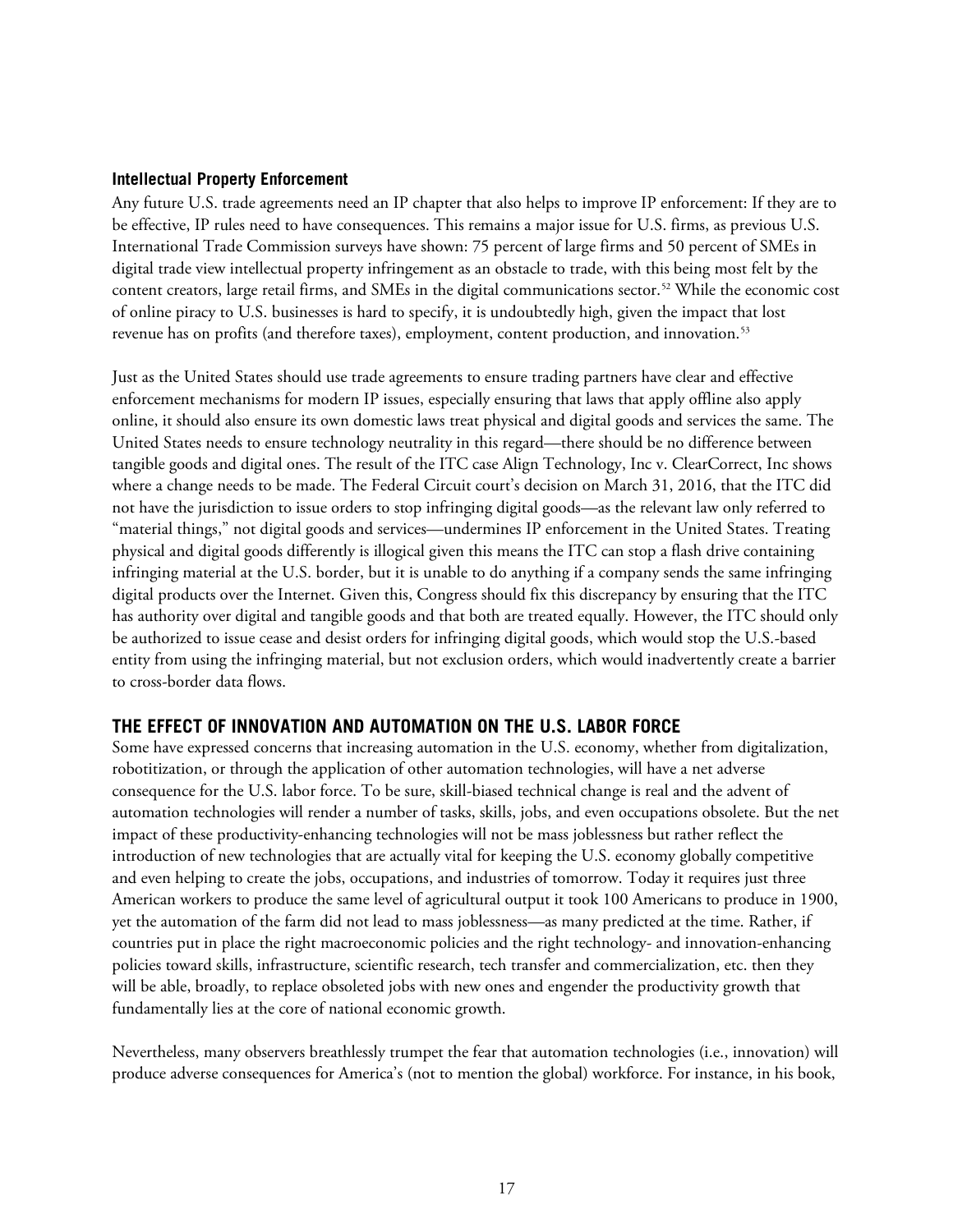*The Rise of the Robots,* Martin Ford advises policymakers to expect 75 percent unemployment in Western societies by the year 2100. Rice University's Moshe Vardes contends that, given the looming arrival of artificial intelligence (AI) and machine learning, global unemployment will reach 50 percent. In their Oxford University paper "The Future of Employment: How Susceptible Are Jobs to Computerisation?" Carl Frey and Michael Osbourne assert that 47 percent of U.S. jobs could be eliminated by technology over the next 20 years.[54](#page-32-0) Echoing these sentiments, Erik Brynjolfsson and Andrew McAfee write in their book *Race Against the Machine* that "It may seem paradoxical that faster progress can hurt wages and jobs for millions of people, but we argue that's what's been happening."

Yet there are a number of problems with these types of analysis. Most significantly, they make the mistake of subscribing to what economists call the "lump of labor fallacy," the view that once a job is gone there are no others created (e.g., that there exists in an economy only a fixed number of jobs). In particular, such an analysis erroneously misses the second-order effects generated from technological change. This despite the fact that history, logic, and scholarly evidence are all clear that higher productivity growth does not lead to fewer jobs in an economy. In fact, since at least 1950 in the U.S. economy, it has been the decades with the highest rates of productivity growth that have experienced the lowest rates of unemployment—and conversely the decades with the lowest rates of productivity growth that have experiences the highest rates of unemployment.<sup>[55](#page-32-1)</sup>

Rather, the reality is that productivity creates new demand, which in turn creates jobs (the "second-order effect" mentioned above). Thus, if a factory can produce a new vehicle at say three-quarters the cost (even if it now needs only to employ three-quarters the labor), these savings are recycled into the economy, in most cases through lower prices (which benefit consumers) or higher prices (which benefit the remaining workers). This money can then be spent on a wide variety of product and services (e.g., other devices, education, tourism, entertainment, dining out, etc.) which creates jobs in whatever industries supply the goods and services that people spend their increased savings or earnings on. In other words, automation tends to lower prices, which in turn generates additional consumption, which in turn creates new employment opportunities.

Moreover, technological innovation is also vital to creating entirely new jobs, and can do so in at least five different ways, as a 2015 study from Deloitte, "Technology and People: The Great Job-Creating Machine," explains.<sup>[56](#page-32-2)</sup>

- First, in sectors where demand is responsive to price changes, automation reduces prices but also spurs more demand, leading to at least compensating job creation. For example, as TV prices have fallen and quality increased, people buy many more TVs. (Germany's industry, for example, has fared so well because it's been able to capture much higher global market share in a number of advanced technology industries even as it increasingly automates.)
- Second, automation technologies can actually expand output. Automation makes all sorts of things possible that would be way too expensive if done by humans alone. As Pedros Domingos notes, "If pixels had to be colored one at a time by human animators, there would be no Toy Story and no video games."<sup>[57](#page-32-3)</sup> Moreover, as the McKinsey Global Institute has noted, the Internet has created 2.6 new jobs for every 1 it has destroyed.<sup>[58](#page-32-4)</sup> (At the same time, the Internet accounted for 21 percent of GDP growth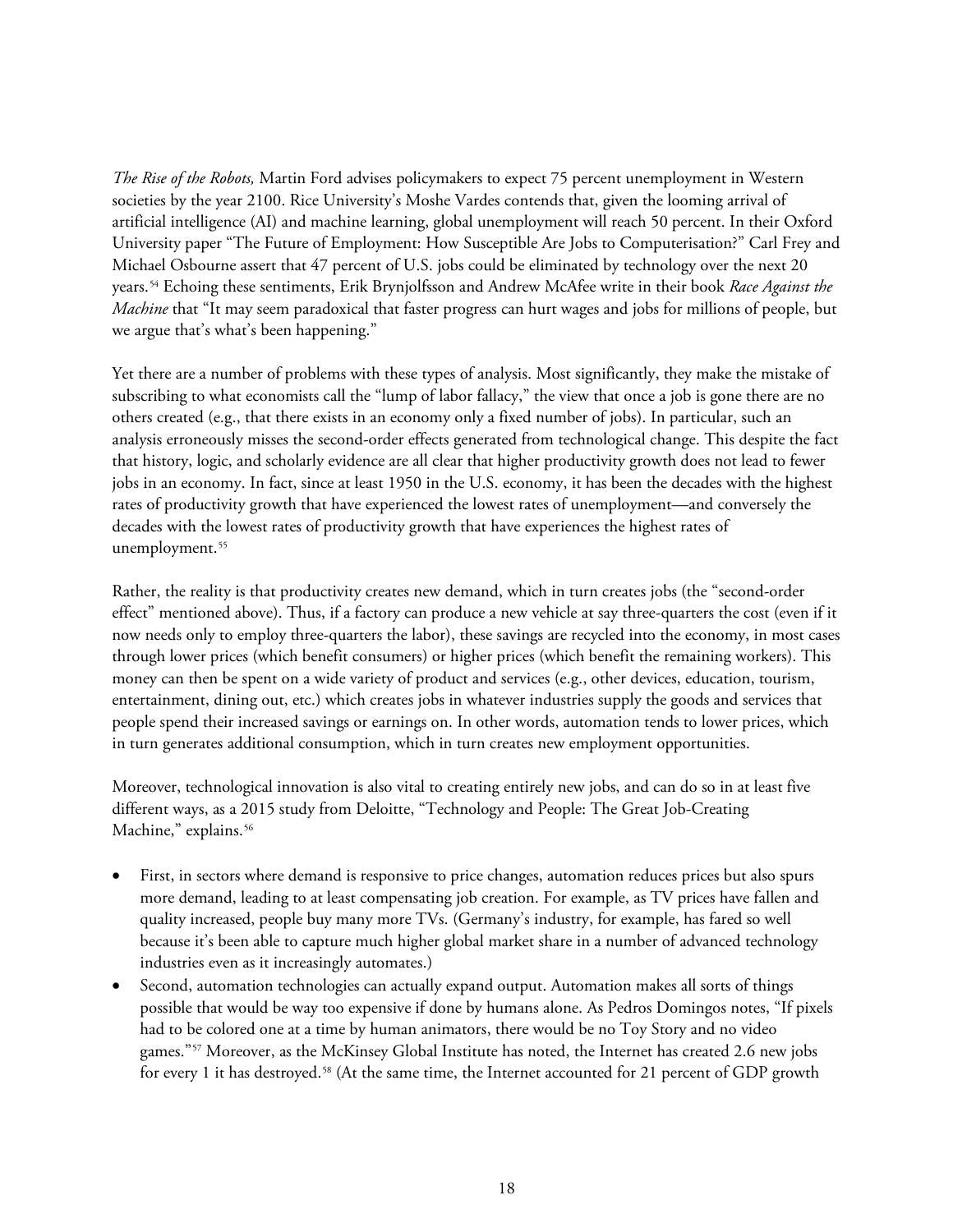over the last five years among the 13 developed countries MGI studied, a sharp acceleration from the 10 percent contribution over 15 years.)

- Third, jobs are created making automation equipment, whether this comes to robots, software that leverages big data, algorithms that control machine learning, etc.
- Fourth, in some industries, technology serves as a complement to workers, making output more valuable, leading to increased demand. (For example, as doctors have gained better technology, the demand for health care has increased.) This explains why, in many sectors—such as medicine, education, and financial services—technology has raised both productivity and employment simultaneously.
- Finally, as noted, reduced prices from automation increase consumers' purchasing power, which creates jobs in the industries they spend their new additional income on.

At the same time, there are hundreds of thousands of jobs in advanced economies that will prove extremely difficult, if not entirely impossible, to automate. These include 500,000 pre-k teachers, 230,000 athletes/coaches, 110,000 detectives, 70,000 massage therapists, 45,000 clergy, 25,000 computer scientists, and 6,000 fashion models. Moreover, there are thousands of different occupations and, within each occupation, tens if not hundreds of different tasks that workers do. In other words, there would need to be millions of AI systems built to come close to covering even half the jobs in a developed economy, and it would take decades to build systems that could apply AI to all of these. Further, even Frey and Osbourne's study concludes that only 10 percent of workers in information are at risk from automation technologies. The reality is more along the lines of what McKinsey Global Institute and ITIF independently found: only between 5 and 10 percent of jobs are at risk of elimination from these technologies.

Such reasons explain why virtually all academic studies on the topic have found that productivity increases do not decrease the number of people working nor raise the unemployment rate. In fact, as noted, in U.S. history, higher productivity levels have generally meant lower unemployment levels. It's why the OECD finds that, "Historically, the income generating effects of new technologies have proved more powerful than the labor-displacing effects: technological progress has been accompanied not only by higher output and productivity, but also by higher overall employment."[59](#page-32-5) And it's why, in a study of the English and Welsh economy from 1871 to 2011, Deloitte finds that, "rather than destroying jobs, technology has been a "great job-creating machine.""<sup>[60](#page-32-6)</sup>

In conclusion, as the Information Technology and Innovation Foundation writes in reports such as "Are Robots Taking Our Jobs? Or Making Them?" and ""It's Going to Kill Us!" and Other Myths About the Future of Artificial Intelligence," we believe automation technologies such as artificial intelligence and robotics will be like most past technologies, modestly boosting productivity growth and having no effect on the overall number of jobs or unemployment rates.<sup>[61](#page-32-7)</sup>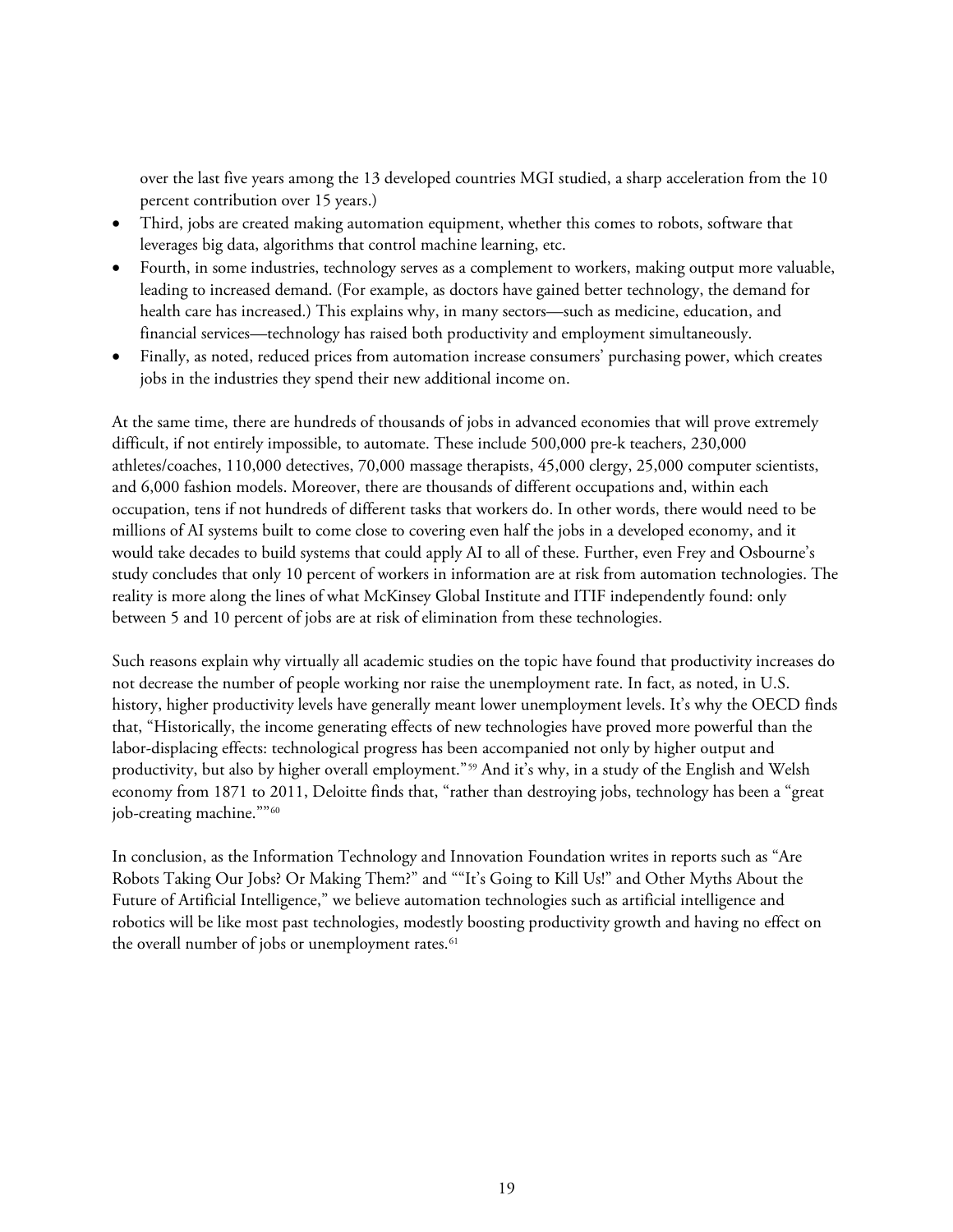## <span id="page-19-0"></span>**APPENDIX A**

| <b>Country</b> | <b>Data-Localization Policy</b>                                                                                                                                                                                                                                                                                                                                                                                                                                                                                                                                                                                                                                                                                                                                                                                                        |
|----------------|----------------------------------------------------------------------------------------------------------------------------------------------------------------------------------------------------------------------------------------------------------------------------------------------------------------------------------------------------------------------------------------------------------------------------------------------------------------------------------------------------------------------------------------------------------------------------------------------------------------------------------------------------------------------------------------------------------------------------------------------------------------------------------------------------------------------------------------|
| Argentina      | Argentina's Data Protection Act prohibits the transfer of personal data to countries that do not have<br>an adequate level of protection in place, but so far Argentina's government has not determined which<br>countries fall within this category. However, the Act states that the prohibition is not applicable when<br>the data subject has given express consent to the data transfer. In addition, Argentina's National<br>Directorate for Personal Data Protection issued Provision no. 18/2015, which stated that cloud<br>storage is considered an international transfer of data, so that software application that send data<br>abroad must comply with the Data Protection Act. <sup>62</sup>                                                                                                                            |
| Australia      | In 2012, Australia enacted the Personally Controlled Electronic Health Records Act, which requires<br>that personal health records be stored only in Australia. <sup>63</sup>                                                                                                                                                                                                                                                                                                                                                                                                                                                                                                                                                                                                                                                          |
| Belgium        | Belgium's laws require accounting and tax documents to be kept in the office, agency, branch, or<br>other private premises of the taxpayer where they have been kept, prepared, or sent. Companies can<br>apply to Belgian tax authorities for an exemption to this requirement. These accounting records may<br>be kept in another place (such as overseas), provided that immediate access to the records can be<br>granted or that such records can be provided on short notice. <sup>64</sup> Furthermore, Belgium's Companies<br>Code requires companies to keep their register of shareholders and register of bonds at the registered<br>office of the company. Since 2005, it has been possible to keep digital copies of these registries as long<br>as they are accessible at the company's registered office. <sup>65</sup> |
| <b>Brazil</b>  | In September 2013, Brazil began considering a policy that would have forced Internet-based<br>companies, such as Google and Facebook, to store data relating to Brazilians in local data centers. It<br>withdrew this provision from the final copy of the bill. <sup>66</sup> Furthermore, in 2016, Brazilian government<br>agencies, including the Secretary of Information Technology of the Ministry of Planning,<br>Development, and Management, have included forced data localization as a requirement for public<br>procurement contracts involving cloud-computing services.                                                                                                                                                                                                                                                  |
| Bulgaria       | In 2012, Bulgaria enacted a new law-the Gambling Act-that required applicants for a gaming<br>license to store all data related to operations in Bulgaria locally. Furthermore, the company's<br>communication equipment and central control point for IT must be in Bulgaria, another EU member<br>country, or Switzerland. <sup>67</sup>                                                                                                                                                                                                                                                                                                                                                                                                                                                                                             |
| Canada         | Two Canadian provinces, British Columbia and Nova Scotia, have implemented laws mandating that<br>personal data held by public bodies such as schools, hospitals, and public agencies must be stored and<br>accessed only in Canada, unless certain conditions are fulfilled. <sup>68</sup><br>The tender for the project to consolidate the federal government's ICT services, including email, for<br>63 different agencies requires the contracting company to store the data in Canada (citing national<br>security reasons). <sup>69</sup>                                                                                                                                                                                                                                                                                        |
| China          | China has one of the widest sets of data-localization policies, which stops the flow of data between<br>China and the rest of the world. To start with, it has long limited data "imports." For example, the<br>Ministry of Public Security runs the Golden Shield program (commonly referred to as the "Great<br>Firewall of China"), which restricts access to certain websites and services, particularly ones that are<br>critical of the Chinese Communist Party. But, more importantly, from a trade perspective, China has                                                                                                                                                                                                                                                                                                      |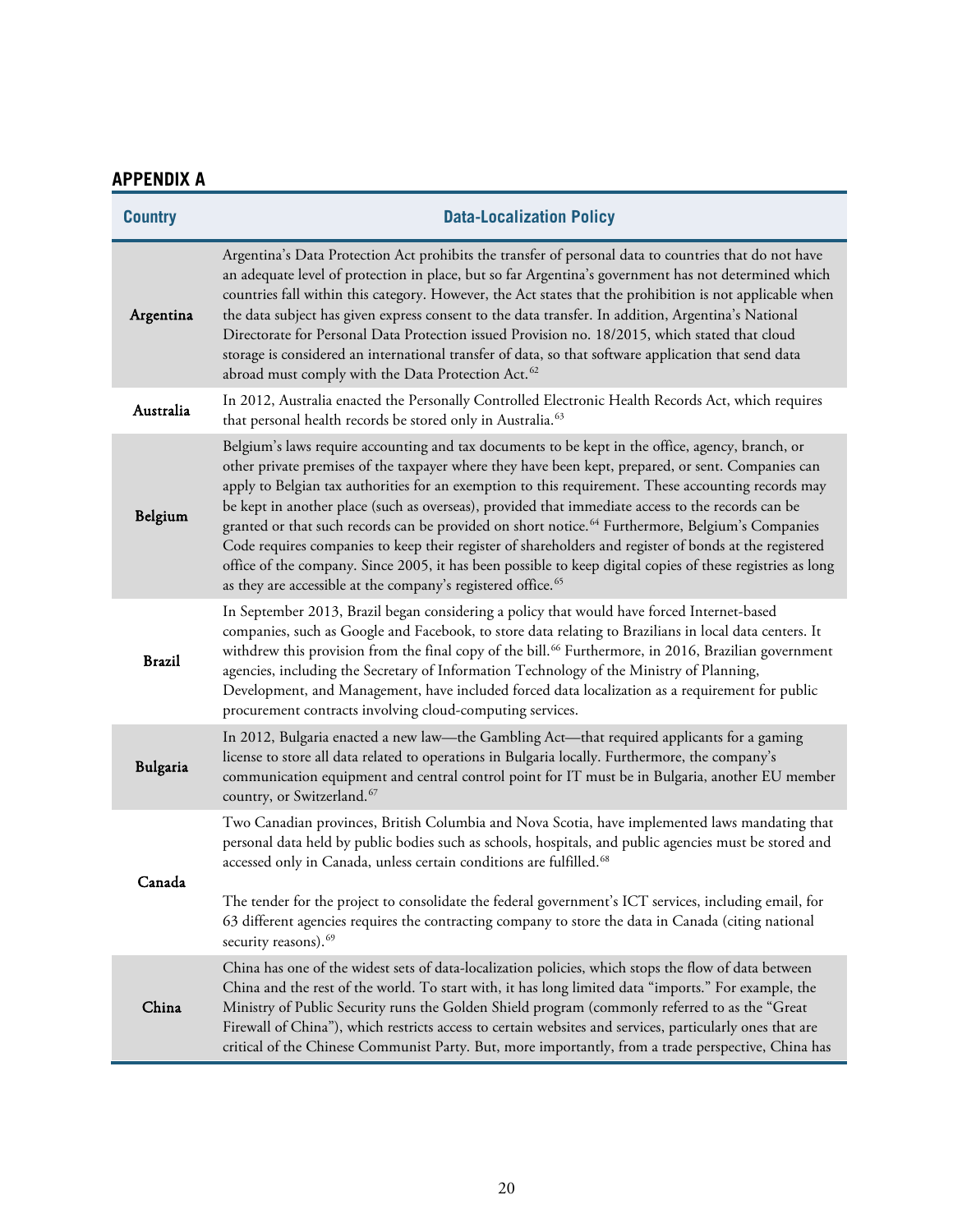made several policy changes in the wake of the Snowden revelations that restrict the cross-border transfer of data.[70](#page-32-16) For example:

- In 2006, China introduced measures for e-banking that require such companies to keep their servers in China.<sup>[71](#page-32-17)</sup>
- In 2011, China introduced a law that prohibits the off-shore analyzing, processing, or storage of Chinese personal financial information.<sup>[72](#page-33-0)</sup>
- In 2013, China enacted new rules regarding credit reporting that requires all credit information on Chinese citizens to be processed and stored in China.<sup>[73](#page-33-1)</sup>
- In 2014, China enacted new rules that require health and medical information to be stored only in China.<sup>[74](#page-33-2)</sup>
- In 2015, China released draft administrative regulations for the insurance industry that included localization requirements.[75](#page-33-3)
- In 2016, China enacted new rules the forced companies involved in Internet-based mapping services to store data locally.<sup>[76](#page-33-4)</sup>
- In 2016, China issued new rules regarding online publishing that require all servers used for a broad range of services involved in online publishing in China to be located in China.<sup>[77](#page-33-5)</sup> This includes app stores, audio and video distribution platforms, online literature databases, and online gaming.
- In 2016, China's new Counter-Terrorism Law requires Internet and telecommunication companies and other providers of "critical information infrastructure" to store data on Chinese servers and to provide encryption keys to government authorities.<sup>[78](#page-33-6)</sup> Any movement of data offshore must undergo a "security assessment."
- In 2016, China enacted a new cybersecurity law that forces a broad range of companies to store users' personal information and other important business data in China.<sup>[79](#page-33-7)</sup>
- In March 2016, China enacted new regulations regarding cloud-computing services in China that essentially exclude foreign technology firms and reinforce local data-storage requirements.<sup>[80](#page-33-8)</sup>
- In April 2017, China released a draft circular that outlined extensive localization requirements—both explicit and implicit—as part of a restrictive regime of "security checks" for businesses wanting to transfer data overseas, further to the cybersecurity law, which outlined the need for such security assessments. This draft extends data localization from "critical information infrastructure" to all "network operators," which is likely any owner or administrator of a computerized information network system. Furthermore, any outbound data transfer would be prohibited if it brings risks to the security of the national political system, economy, science and technology or national defense."<sup>[81](#page-33-9)</sup>

In 2016, Colombia's Ministry of Information and Communication Technology publicly called for data localization and released a document—on "Basic Digital Services"—that recommends that dataprocessing centers should be in Colombia, as they perceive storing data overseas to be too great a risk to network security and personal data.<sup>[82](#page-33-10)</sup> Furthermore, there are concerns that Colombia's National Procurement Office (NPO) may include data localization requirements or other barriers to data flows as part of a cloud services procurement project for government agencies. Early drafts show the NPO is considering a vague and arbitrary "adequacy" assessment to decide which countries provide adequate data protection. The NPO has reportedly prepared a draft list of "adequate" countries, which does not include the United States, without detailing how these countries were assessed.

Colombia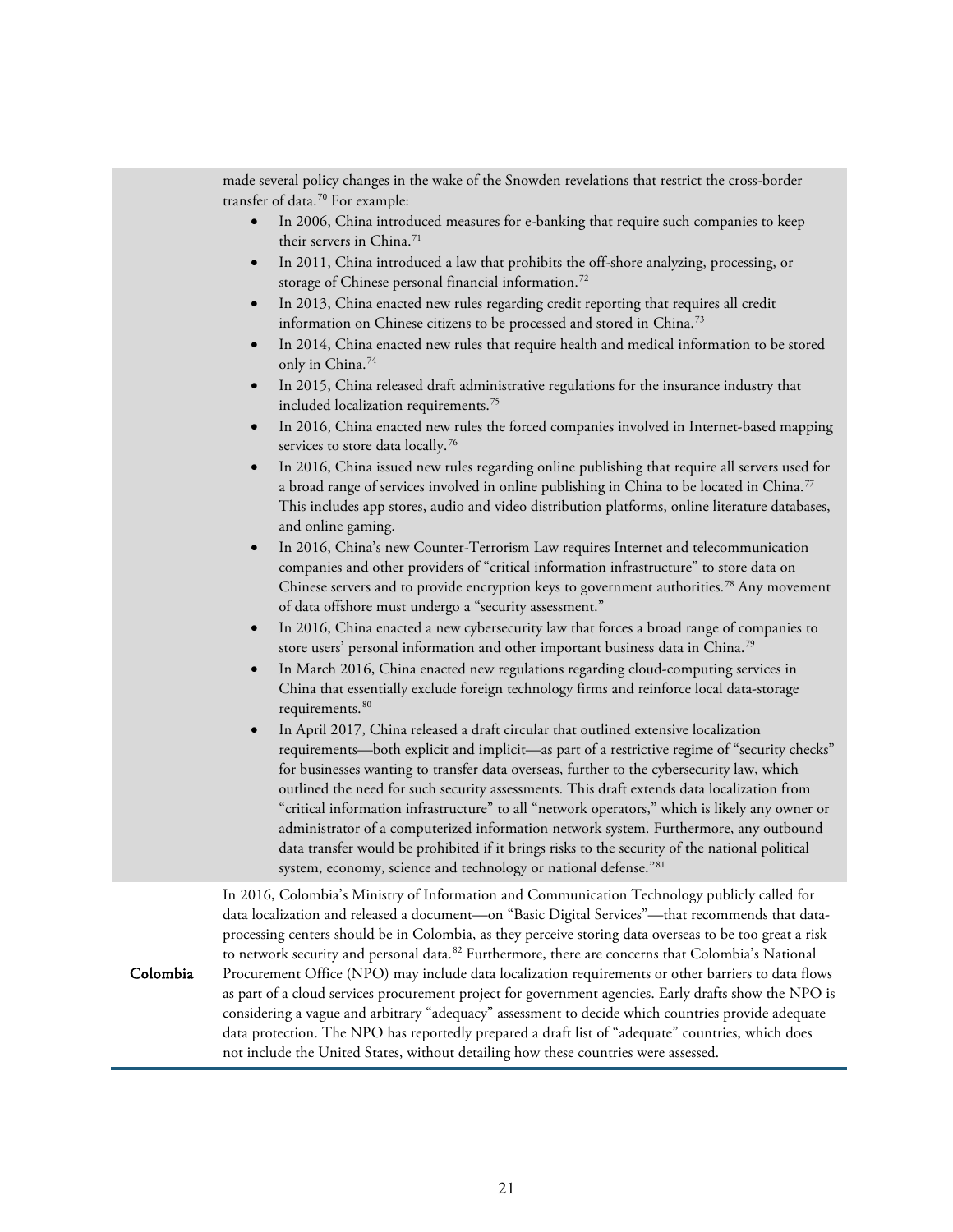| Cyprus            | Cyprus has failed to replace several restrictive provisions under the Directive on Data Retention,<br>which was declared invalid by the Court of Justice of the European Union (ECJ). This directive<br>required data operators to retain certain categories of traffic and location data (excluding the content<br>of those communications) for a period between six months and two years and to make them available,<br>on request, to law-enforcement authorities for the purposes of investigating, detecting, and<br>prosecuting serious crime and terrorism. <sup>83</sup>                                                                                                                                                                                                                                                                                                                                                                                                                                                                                                                                                                                                                                                      |
|-------------------|---------------------------------------------------------------------------------------------------------------------------------------------------------------------------------------------------------------------------------------------------------------------------------------------------------------------------------------------------------------------------------------------------------------------------------------------------------------------------------------------------------------------------------------------------------------------------------------------------------------------------------------------------------------------------------------------------------------------------------------------------------------------------------------------------------------------------------------------------------------------------------------------------------------------------------------------------------------------------------------------------------------------------------------------------------------------------------------------------------------------------------------------------------------------------------------------------------------------------------------|
| Denmark           | Since 2011, the Danish Data Protection authority has ruled in several cases against processing of local<br>authorities' data in third countries (non-European Union) without using standard contractual clauses.<br>Also, the Danish law on data retention is still in force after the ECJ ruled the Data Retention<br>Directive invalid. <sup>84</sup> In 2011, the Danish Data Protection Agency denied the city of Odense<br>permission to transfer "data concerning health, serious social problems, and other purely private<br>matters" to Google Apps, citing security concerns. <sup>85</sup> Furthermore, Denmark's Book Keeping Act<br>requires companies to store accounting data in Denmark for five years. Under special circumstances,<br>the Danish Commerce and Companies Agency may grant companies permission to preserve<br>accounting records abroad. However, the practice has proven quite restrictive, and permission is<br>seldom granted. <sup>86</sup>                                                                                                                                                                                                                                                      |
|                   | Data localization is a contentious issue in the European Union, as some members (such as France and<br>Germany) push for localization in relevant policies, while others (such as the United Kingdom and<br>Sweden) push for free flow of data across borders. The European Commission's (EC) effort to build a<br>Digital Single Market is a valiant attempt to remove barriers that inhibit digital economic activity,<br>such as those that require data localization. Yet, as this report shows, many such barriers remain.<br>Large U.S. firms ranked Europe as the area where data privacy and protection requirements<br>represented the largest obstacle to doing business online. <sup>87</sup> Andrus Ansip, EC vice president for the<br>digital single market, has been pushing to remove localization barriers and wants to ban such<br>measures, but his efforts are undermined by others (such as some in Germany and France) that do not<br>want the EC to explicitly ban localization. <sup>88</sup>                                                                                                                                                                                                                 |
| European<br>Union | A central part of the European Union's policy platform that affects cross-border data transfers is its<br>pursuit of global harmonization of privacy regimes. The EU's law on personal data protection only<br>allows for the transfer of such data to third countries outside the EU that it has determined provide<br>an "adequate" level of protection. So far, the EU has only recognized 12 countries: Andorra,<br>Argentina, Canada, Switzerland, the Faeroe Islands, Guernsey, Israel, the Isle of Man, Jersey, New<br>Zealand, the United States (through the U.S.-EU Privacy Shield Framework), and Uruguay. <sup>89</sup> EU<br>personal data is technically not supposed to be transferred to any other country, although it is naïve to<br>believe this is so. Europe has taken a hardline toward the United States about data transfers; however,<br>when its own studies into data protection in other major countries, such as China, show that other<br>countries have little or no level of data protection, it refrains from taking any action. <sup>90</sup> This highlights<br>how untenable the EU's approach is as it tries to set up checkpoints for data flows to each and every<br>country around the world. |
| Finland           | Finland's Account Act (1997) requires that a copy of companies' accounting records be stored in<br>Finland. Alternatively, the records can be stored in another EU country if a real-time connection to<br>the data is guaranteed. <sup>91</sup>                                                                                                                                                                                                                                                                                                                                                                                                                                                                                                                                                                                                                                                                                                                                                                                                                                                                                                                                                                                      |
| France            | The French government has sought over the last few years to promote a local data-center<br>infrastructure, which some have dubbed "le cloud souverain," or the sovereign cloud. In 2016, a<br>French government ministerial circular (dated April 5) on public procurement outlined that it is                                                                                                                                                                                                                                                                                                                                                                                                                                                                                                                                                                                                                                                                                                                                                                                                                                                                                                                                        |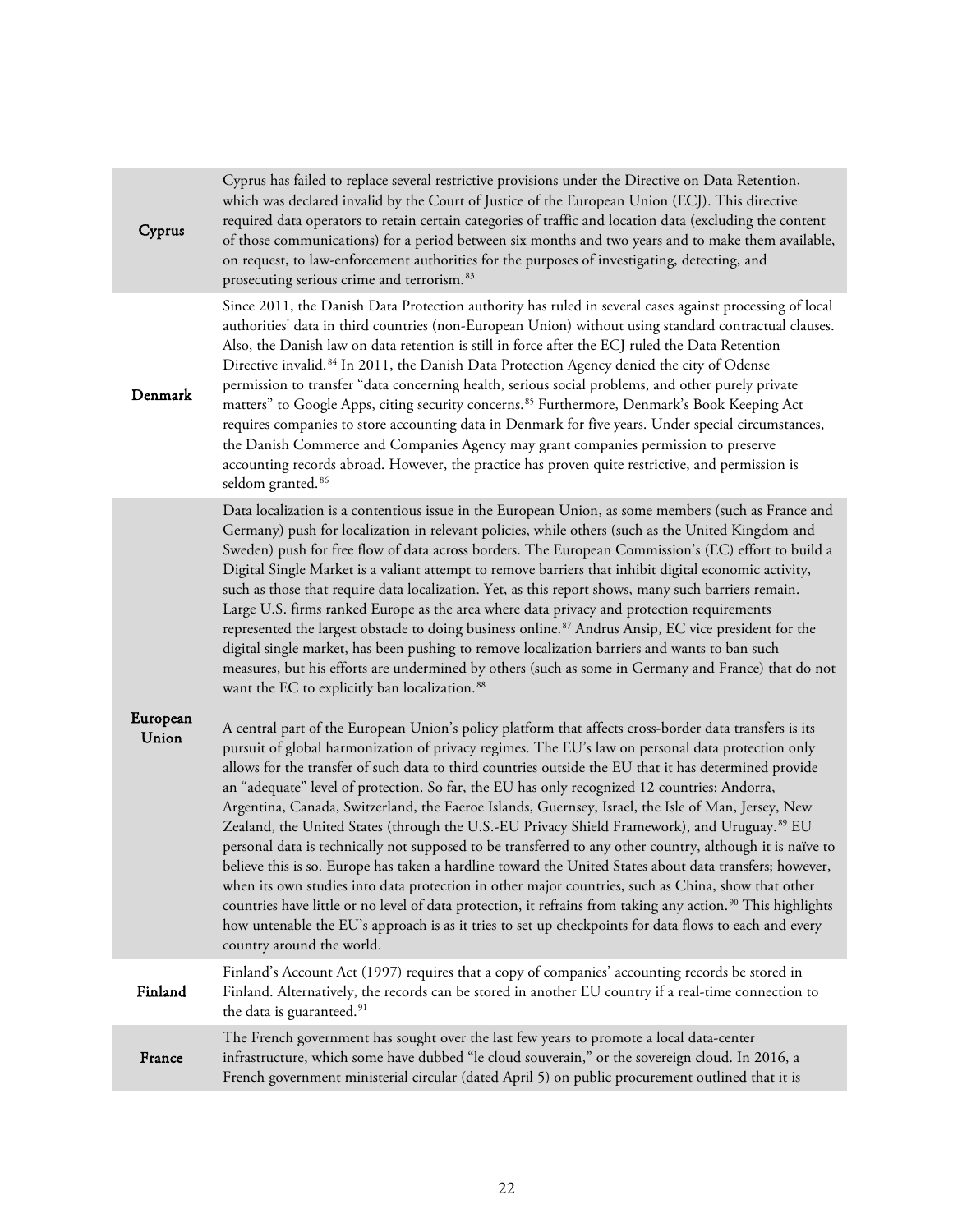|         | illegal to use a non-"sovereign" cloud (i.e., foreign cloud provider) for data produced by public<br>(national and local) administration. All data from public administrations has to be considered as<br>archives and therefore stored and processed in France. <sup>92</sup> The French Blocking Statute (Law No. 80-<br>538) makes it illegal to transfer information (such as data) overseas if the information is involved in<br>legal proceedings, absent a French court order. <sup>93</sup>                                                                                                                                                                                                                                                                                       |
|---------|-------------------------------------------------------------------------------------------------------------------------------------------------------------------------------------------------------------------------------------------------------------------------------------------------------------------------------------------------------------------------------------------------------------------------------------------------------------------------------------------------------------------------------------------------------------------------------------------------------------------------------------------------------------------------------------------------------------------------------------------------------------------------------------------|
|         | Germany, along with France, has been at the center of efforts to force companies to store data only in<br>Europe or even in-country, such as through a "Bundescloud" (a cloud for government data) in<br>Germany. <sup>94</sup> This preference for digital protectionism stands in stark contrast to Germany's otherwise<br>open approach to global trade.                                                                                                                                                                                                                                                                                                                                                                                                                               |
|         | Data requirements can vary by state in Germany. For example, the German state of Brandenburg<br>requires that data on residents can only be stored on cloud computing services located in the state. <sup>95</sup>                                                                                                                                                                                                                                                                                                                                                                                                                                                                                                                                                                        |
| Germany | On December 18, 2016, Germany introduced local data-storage requirements for a type of<br>telecommunications metadata, through a law that will come into force on July 1, 2017. <sup>96</sup> The law<br>aims to generate and retain telecommunications metadata—the who, when, where, and how, not the<br>what (the content)—of telecommunications for law enforcement and security purposes. This can<br>include citizens' call records, phone numbers, location information, Internet protocol addresses, time<br>and data of Internet usage, and billing information. <sup>97</sup>                                                                                                                                                                                                   |
|         | Germany's Commercial Code requires companies to store accounting data and documents locally. <sup>98</sup><br>Also, Germany's tax code requires all persons and companies liable for German taxes to keep<br>accounting records in Germany (with some exceptions for multinational companies). <sup>99</sup> Furthermore,<br>for data processed by public bodies, there does not seem to be a provision which expressly requires<br>data to be held in Germany. However, such data processing outside the German territory has to be<br>carefully checked. <sup>100</sup>                                                                                                                                                                                                                 |
| Greece  | In 2001, Greece introduced data-localization requirements through a law implementing the EU Data<br>Retention Directive, which stated that "Data generated and stored on physical media, which are<br>located within the Greek territory, shall be retained within the Greek territory." Even though the<br>Data Retention Directive was invalidated by the European Court of Justice, Greece has not yet<br>reformed the law. <sup>101</sup> The European Commission has also criticized the law as being inconsistent with<br>the E.U. single market, but it remains in effect. <sup>102</sup>                                                                                                                                                                                          |
| India   | India has proposed a range, and enacted some, laws and regulations requiring data localization.<br>India's Ministry of Communications and Technology enacted restrictive data transfer requirements as<br>part of a 2011 change to privacy rules. These rules limit the transfer of "sensitive personal data or<br>information" abroad to only two restrictive cases—when "necessary" or when the subject consents to<br>the transfer abroad. Because it is difficult to establish that a transfer data abroad is "necessary," this<br>provision would effectively ban transfers abroad except when an individual consents. The ministry<br>clarified that these rules only apply to companies gathering data on Indians and only when the<br>company is located in India. <sup>103</sup> |
|         | In 2012, India enacted a "National Data Sharing and Accessibility Policy," which effectively means                                                                                                                                                                                                                                                                                                                                                                                                                                                                                                                                                                                                                                                                                        |

that government data (data that is owned by government agencies and/or collected using public funds) must be stored in local data centers.<sup>[104](#page-34-13)</sup>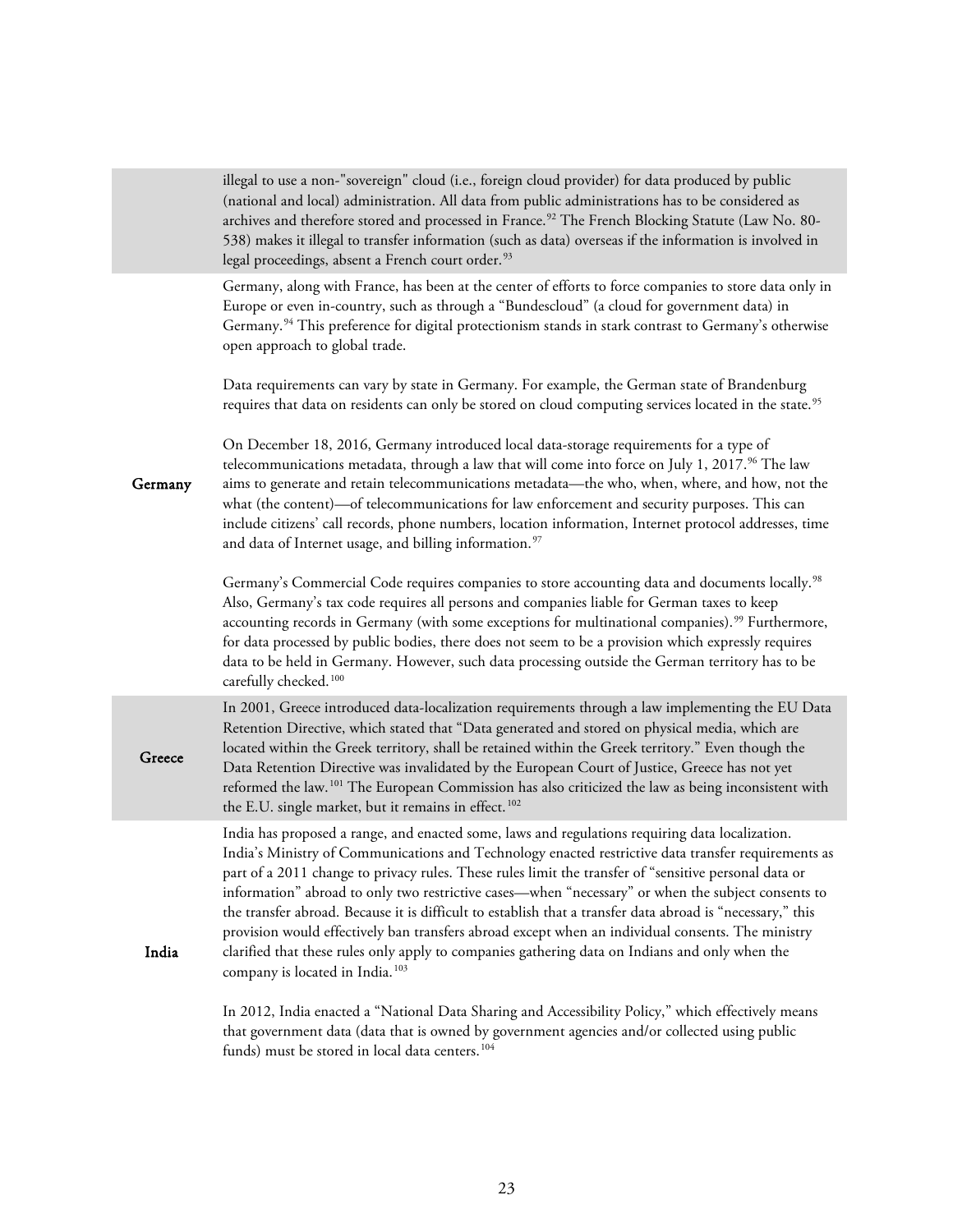| In February 2014, the Indian National Security Council proposed a policy that would institute data   |
|------------------------------------------------------------------------------------------------------|
| localization by requiring all email providers to set up local servers for their India operations and |
| mandating that all data related to communication between two users in India should remain within     |
| the country. $105$                                                                                   |

In 2014, India's enacted the Companies (Accounts) Rules law that required backups of financial information, if primarily stored overseas, to be stored in India. [106](#page-34-15)

In 2015, India released a National Telecom Machine-to-Machine roadmap that requires all relevant gateways and application servers that serve customers in India to be located in India. The Roadmap has not yet been implemented.<sup>[107](#page-34-16)</sup>

Indian government agencies have also made data localization a requirement for cloud providers computing for public contracts. For example, in 2015, India's Department of Electronics and Information Technology issued guidelines that cloud providers seeking accreditation for government contracts would have to require them to store all data in India.<sup>[108](#page-34-17)</sup>

Indonesia has a range of data-localization laws that cover a broad range of sectors and technologies. Indonesia has been expanding its range of localization policies as part of a persistent attachment to state-directed development and digital protectionism strategies.

In 2012, Indonesia enacted a rule—regulation no. 82— regarding the Provision of Electronic System and Transactions, which requires "electronic systems operators for public service" to store data locally.<sup>[109](#page-35-0)</sup> Indonesian officials have stated that "public service" means any activity that provides a service by a public service provider, consistent with the broad definition of the term used in the implementing regulations to the 2009 Public Service Law. In 2014, Indonesia seemed to follow through on this as the government began considering a "Draft Regulation with Technical Guidelines for Data Centres" that would require Internet-based companies, such as Google and Facebook, to set up local data storage centers. [110](#page-35-1) The potentially broad effect of the law was evident by a spokesman's comments that the law "covers any institution that provides information technology-based services."<sup>[111](#page-35-2)</sup> Most recently, Indonesia's Technology and Information Ministry issued regulation 20/2016 on personal data protection that stated that electronic system providers are required to process protected private data only in data centers and disaster recovery centers located in Indonesia. [112](#page-35-3)

Indonesia

Iran

Localization policies are also spreading to other areas. In 2014, Indonesia's central bank enacted a rule that requires e-money operators to store data locally.<sup>[113](#page-35-4)</sup> In 2016, Indonesia's Ministry of Communications and Informatics issued Circular Letter No. 3, which notifies over-the-top service companies (such as Skype and WhatsApp) about new regulations, including the requirement to store data locally.<sup>114</sup>

Iran does not have an explicit personal data-protection act, but it has been slowly moving toward developing its own national intranet—the Halal Internet—to separate itself (as best it can) from the rest of the Internet, including moves toward greater data localization. Iran's government operates an extensive online censorship regime. During political protests in 2009, Iran blocked Facebook, Twitter, and YouTube.[115](#page-35-6) In 2015, Iran launched its own search engines, which only show approved websites. In August 2016, Iran set up its first government-paid cloud data center.<sup>[116](#page-35-7)</sup> In May 2016,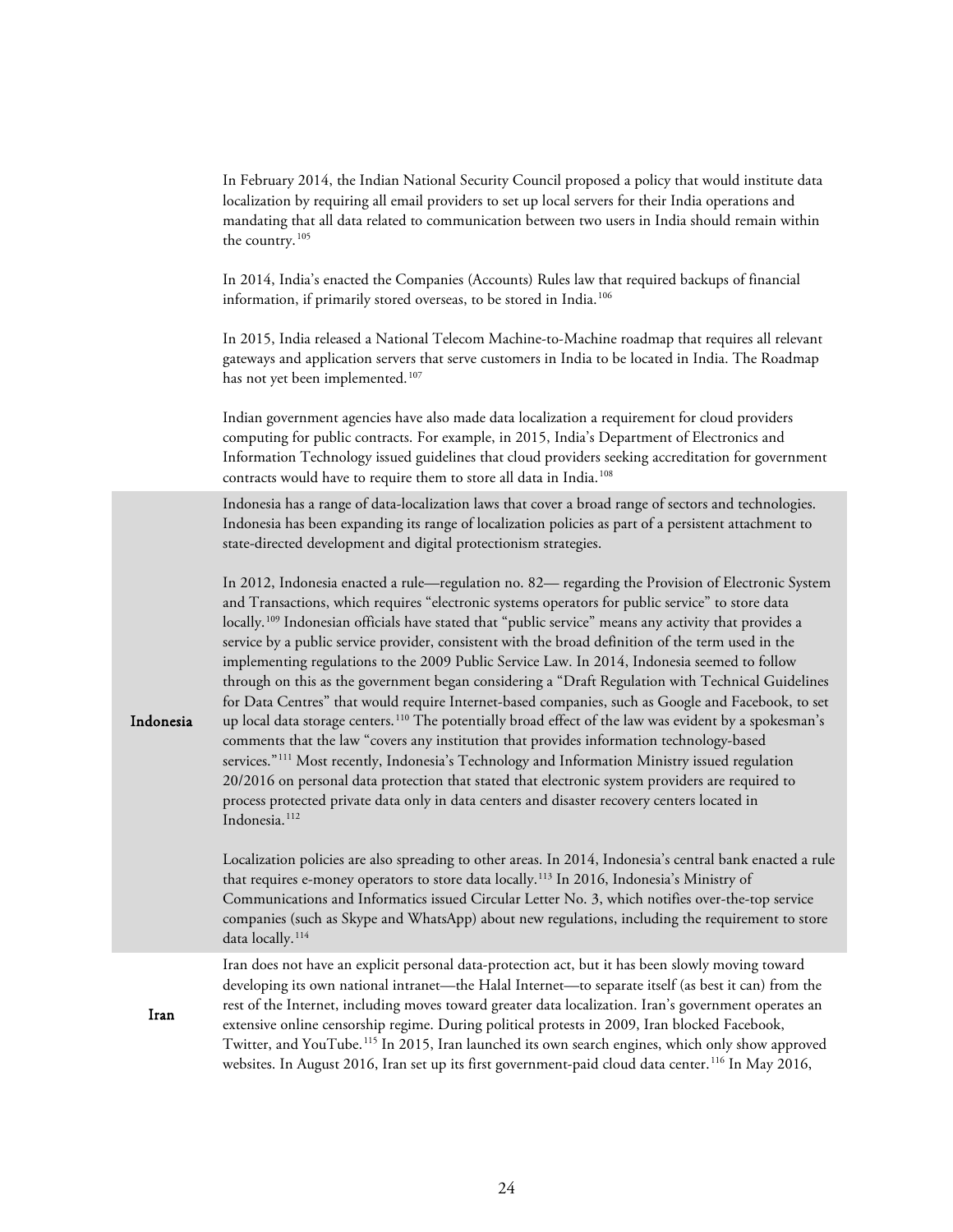|                        | Iran ordered foreign messaging apps, such as WhatsApp and Telegram, to store data from Iranian<br>users locally. <sup>117</sup>                                                                                                                                                                                                                                                                                                                                                                                                                                                                                                                                                                                                                                                                                                 |
|------------------------|---------------------------------------------------------------------------------------------------------------------------------------------------------------------------------------------------------------------------------------------------------------------------------------------------------------------------------------------------------------------------------------------------------------------------------------------------------------------------------------------------------------------------------------------------------------------------------------------------------------------------------------------------------------------------------------------------------------------------------------------------------------------------------------------------------------------------------|
| Kazakhstan             | Since 2005, Kazakhstan has required that all domestically registered domain names (i.e., those on the<br>".kz" top-level domain) operate on physical servers within the country). <sup>118</sup> Furthermore, in 2015,<br>Kazakhstan enacted an amendment to its personal data-protection law that requires owners and<br>operators collecting and using personal data to keep such data in-country. The requirement for<br>localization of personal data applies to companies established in Kazakhstan and individual<br>proprietors in Kazakhstan, including branches and representative offices of foreign companies. It is<br>not clear whether the localization requirement should apply to foreign companies without any legal<br>presence in Kazakhstan but whose websites are accessible in Kazakhstan. <sup>119</sup> |
| Kenya                  | In June 2016, Kenya released its draft National Information and Communications Technology<br>Policy, which aims to update the government's efforts to revise ICT-related economic policy. In the<br>section on data centers, under the title of policy objectives, the report states that policy should<br>"facilitate the development and enactment of legislation to support growth in IT service<br>consumption-as an engine to spur data center growth." <sup>120</sup> While no data localization has been<br>enacted (yet), this sounds suspiciously like an attempt to use localization for mercantilist ends.                                                                                                                                                                                                           |
| Luxemburg              | In 2012, Luxemburg's financial services regulator issued a circular that financial institutions are<br>required to process their data in-country, unless the overseas entity is part of the same company or if<br>the data is transferred with explicit consent. <sup>121</sup>                                                                                                                                                                                                                                                                                                                                                                                                                                                                                                                                                 |
| Malaysia               | In 2010, Malaysia enacted the Personal Data Protection Act, which came into force in 2013. <sup>122</sup><br>Personal data cannot be transferred outside Malaysia, unless the action has been approved by the<br>Malaysian government. Exceptions to this rule include if the data subject has given approval, the<br>transfer is part of a contract between the data subject and data user, if reasonable steps have been<br>taken to protect the data, or if the transfer is necessary to protect the data subject's vital interests. <sup>123</sup><br>As with other countries, a consent requirement for transfer abroad is a burdensome requirement to<br>satisfy.                                                                                                                                                         |
| The<br>Netherland<br>S | The Netherlands Public Records Act requires public records to be stored in archives in specific<br>locations in the country. <sup>124</sup>                                                                                                                                                                                                                                                                                                                                                                                                                                                                                                                                                                                                                                                                                     |
| Nigeria                | In 2014, Nigeria enacted the "Guidelines for Nigerian Content Development in Information and<br>Communications Technology (ICT)," which introduced several restrictions on cross-border data<br>flows and mandated that all subscriber, government, and consumer data be stored locally. <sup>125</sup><br>Furthermore, in 2011, Nigeria's Central Bank introduced a measure that required all point-of-sale<br>and ATM transactions to be processed locally. Under no circumstances are these transactions to be<br>processed outside Nigeria. <sup>126</sup>                                                                                                                                                                                                                                                                  |
| New<br>Zealand         | New Zealand's Internal Revenue Act requires businesses to store business records in local data<br>centers. <sup>127</sup>                                                                                                                                                                                                                                                                                                                                                                                                                                                                                                                                                                                                                                                                                                       |
| Poland                 | Poland required e-commerce entities to store customer details in Poland, but after an intervention by<br>the European Commission, Poland was forced to lift the requirement, and it is now sufficient that the<br>servers are in the EU. The Polish Gambling Act also requires online gambling firms to store all data<br>relating to customer betting in the European Union. <sup>128</sup>                                                                                                                                                                                                                                                                                                                                                                                                                                    |
| Romania                | In 2015, Romania enacted new online gambling regulations that requires all data on players and their<br>gambling activities to be stored in Romania. <sup>129</sup>                                                                                                                                                                                                                                                                                                                                                                                                                                                                                                                                                                                                                                                             |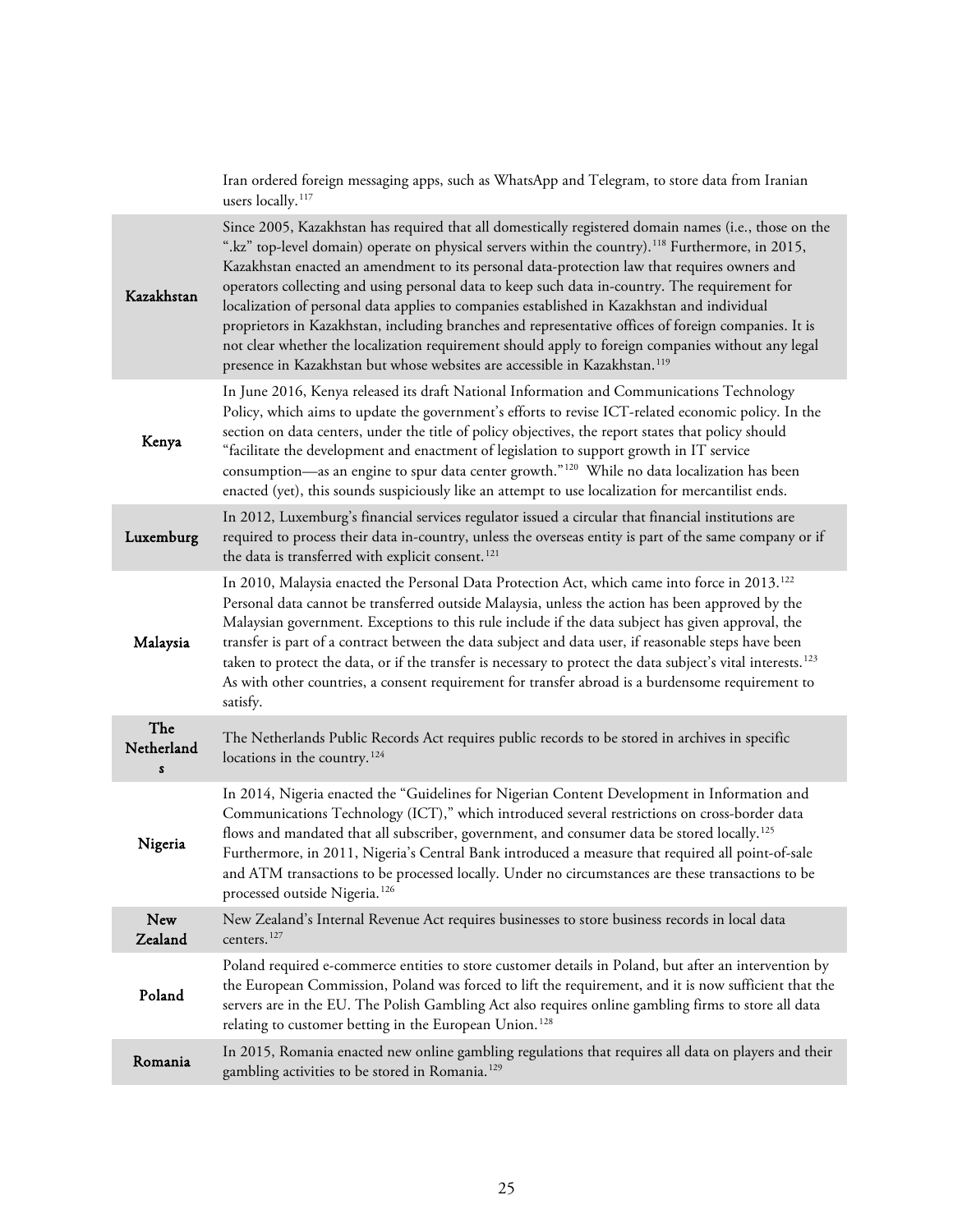Russia operates one of the most extensive sets of data-localization policies in the world. In 2015, Russia enacted a Personal Data Law that mandates that data operators who collect personal data about Russian citizens must "record, systematize, accumulate, store, amend, update and retrieve" data using databases physically located in Russia.<sup>[130](#page-36-3)</sup> This personal data may be transferred out, but only after it is first stored in Russia. Russia has threatened to shut down and fine websites, such as LinkedIn, that refuse to store data locally.<sup>[131](#page-36-4)</sup>

#### Russia

Furthermore, in 2016, Russia enacted extensive new data-localization requirements for telecommunications data.[132](#page-36-5) Russia's approach is much broader than other countries' telecommunications data-retention requirements, as it requires companies to store the actual content of users' communications for six months, such as voice data, text messages, pictures, sounds, and video, not just the metadata (the who, when, and how long of communications). Second, it requires telecommunications companies and ISPs to cut services to users if they fail to respond to a request from law enforcement to confirm their identity (which raises a range of privacy issues).

In South Korea, the Personal Information Protection Act requires companies to obtain consent from "data subjects" (i.e., the individuals associated with particular data sets) prior to exporting that data.<sup>[133](#page-36-6)</sup> The act also requires "data subjects" to be informed of who receives their data, the recipient's purpose for having that information, the period that information will be retained, and the specific personal information to be provided. This is clearly a substantial burden on companies trying to send data across borders.

Korea has used data localization requirements to protect local e-commerce and online payment operators. Korea's Regulation on Supervision of Credit-Specialized Financial Business prohibited ecommerce firms from storing Korean customer's credit card numbers outside the country. In 2013, Korea slightly revised this rule by allowing certain foreign e-commerce firms (those with stores in more than five countries) to store such data abroad.<sup>[134](#page-36-7)</sup>

#### South Korea

In 2014, South Korea enacted a law—Act on the Establishment, Management, Etc. of Spatial Data— that prohibits mapping data from being stored outside the country due to security concerns.<sup>[135](#page-36-8)</sup> Korea is the only significant market in the world that maintains data localization requirements for mapping data. Korea has defended the policy as it wants to limit the availability of high-resolution commercial satellite imagery of Korea for national security reasons, even though such imagery is already available commercially.

In 2015, Korea enacted the Act on Promotion of Cloud Computing and Protection of Users. Subsequent guidelines—the Data Protection Standards for Cloud Computing Services Guidelines contain rules that effectively require data localization as cloud computing networks serving public agencies have to be physically separate from networks serving the general public. While these guidelines are only "recommended" and there is no penalty for non-compliance, Korean institutions usually follow such guidelines. This discriminatory policy may have a significant affect as it applies to thousands of institutions, such as educational institutions, public banks, and public hospitals.[136](#page-36-9) 

Sweden

Sweden's Financial Services Authority requires "immediate" access to data in its market supervision, which, according to business, the supervisory body interprets as being given physical access to servers. This amounts to de facto localization, as companies are forced to store data in Sweden.<sup>[137](#page-36-10)</sup>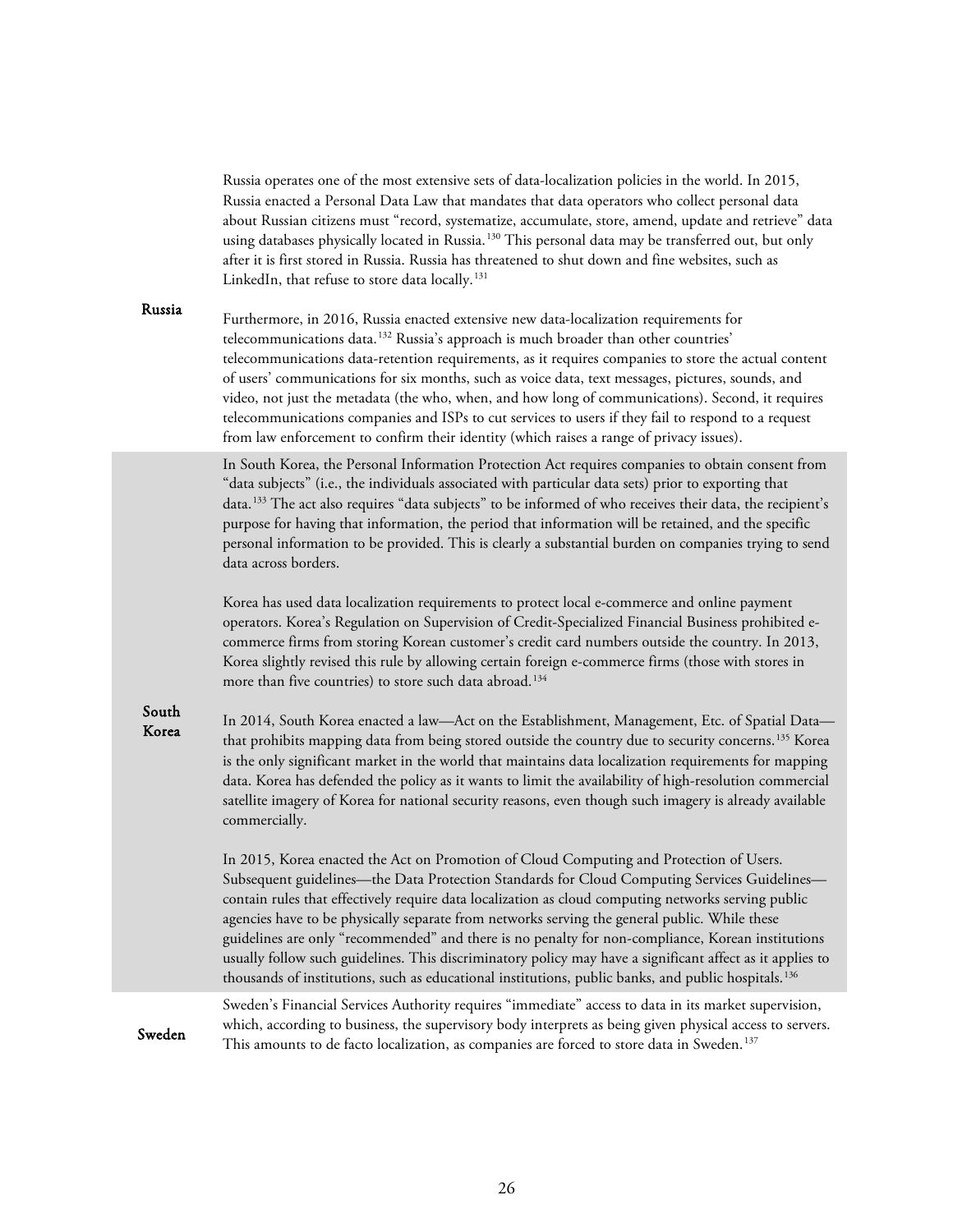|                         | Furthermore, Sweden has accounting requirements that force companies to store data about current<br>company records and accounts in Sweden for seven years. <sup>138</sup> In addition, there is the potential for<br>Swedish government regulations to be interpreted such that data processed by a government agency<br>needs to be held within Sweden, which would obviously affect cloud computing and ultimately result<br>in data localization. <sup>139</sup>                                                                                                                                                                                                                                                                                                                                                                                                                                                                                                                                                                                                                                                                                                                                                   |
|-------------------------|------------------------------------------------------------------------------------------------------------------------------------------------------------------------------------------------------------------------------------------------------------------------------------------------------------------------------------------------------------------------------------------------------------------------------------------------------------------------------------------------------------------------------------------------------------------------------------------------------------------------------------------------------------------------------------------------------------------------------------------------------------------------------------------------------------------------------------------------------------------------------------------------------------------------------------------------------------------------------------------------------------------------------------------------------------------------------------------------------------------------------------------------------------------------------------------------------------------------|
| Taiwan                  | Article 21 of Taiwan's Personal Data Protection Act permits government agencies the authority to<br>restrict international transfers in the industries they regulate, under certain conditions, such as when<br>the information involves major national interests, by treaty or agreement, inadequate protection, or<br>when the foreign transfer is used to avoid Taiwanese laws. <sup>140</sup>                                                                                                                                                                                                                                                                                                                                                                                                                                                                                                                                                                                                                                                                                                                                                                                                                      |
|                         | In 2013, Turkey enacted a law—the Law on Payments and Security Settlement Systems, Payment<br>Services and Electronic Money Institutions—that forces Internet-based payment services, such as<br>PayPal, to store all data in Turkey for ten years. <sup>141</sup> PayPal withdrew from the country after refusing to<br>abide by this data localization requirement.                                                                                                                                                                                                                                                                                                                                                                                                                                                                                                                                                                                                                                                                                                                                                                                                                                                  |
| Turkey                  | In 2016, Turkey enacted the Law on the Protection of Personal Data, which limits transfer of<br>personal data out of Turkey and may require firms to store data on Turkish citizens in country. <sup>142</sup><br>The law places burdensome obligations on data controllers and processors, requiring "express<br>consent" from individuals to transfer personal data to another country. The need for specific and<br>individual engagement holds the potential to act as de facto data localization. Turkey's new law<br>adopts a similarly untenable and unrealistic approach to international data flows and protection as<br>that of the European Union by requiring country-by-country assessments of privacy protections.<br>Turkey's newly formed "Data Protection Board" (staffed with political appointees, not technical staff)<br>will assess whether other countries provide an "adequate" level of privacy protection. Under this law,<br>if the country receiving data from Turkey does not offer "adequate" protection, the Data Protection<br>Board must provide permission for each transfer. <sup>143</sup>                                                                                         |
| United<br>Kingdom       | According to the United Kingdom's Companies Act 2006, "if accounting records are kept at a place<br>outside the United Kingdom, accounts and returns  must be sent to, and kept at, a place in the<br>United Kingdom, and must at all times be open to such inspection". <sup>144</sup>                                                                                                                                                                                                                                                                                                                                                                                                                                                                                                                                                                                                                                                                                                                                                                                                                                                                                                                                |
| United<br><b>States</b> | In 2015, the U.S. Department of Defense issued revised rules that require all cloud-computing service<br>providers that work for the department to store data locally. <sup>145</sup>                                                                                                                                                                                                                                                                                                                                                                                                                                                                                                                                                                                                                                                                                                                                                                                                                                                                                                                                                                                                                                  |
| Vietnam                 | Vietnam has extensive data-localization policies in place as part of broad efforts to control Internet-<br>based activities (for both political and commercial purposes). For example, Vietnam forbids direct<br>access to the Internet through foreign ISPs and requires domestic ISPs to store information<br>transmitted on the Internet for at least 15 days. <sup>146</sup><br>In January 2016, Vietnam released a draft regulation—Draft Decree Amending Decree 72—for over-<br>the-top services (such as WhatsApp and Skype) that included a forced data-localization<br>requirement. <sup>147</sup> In 2013, Vietnam enacted a law-Decree 72-on the management, provision, and<br>use of Internet services and online information that requires a broad range of online companies (such<br>as social networks, online game providers, and general information websites) to have at least one<br>server in Vietnam "serving the inspection, storage, and provision of information at the request of<br>competent state management agencies." <sup>148</sup> In 2008, Vietnam enacted a law-Decree 90-against<br>spam (unwanted emails and text messages) that forces relevant advertising companies involved in |
|                         | these activities to send emails and texts only from servers in Vietnam. <sup>149</sup>                                                                                                                                                                                                                                                                                                                                                                                                                                                                                                                                                                                                                                                                                                                                                                                                                                                                                                                                                                                                                                                                                                                                 |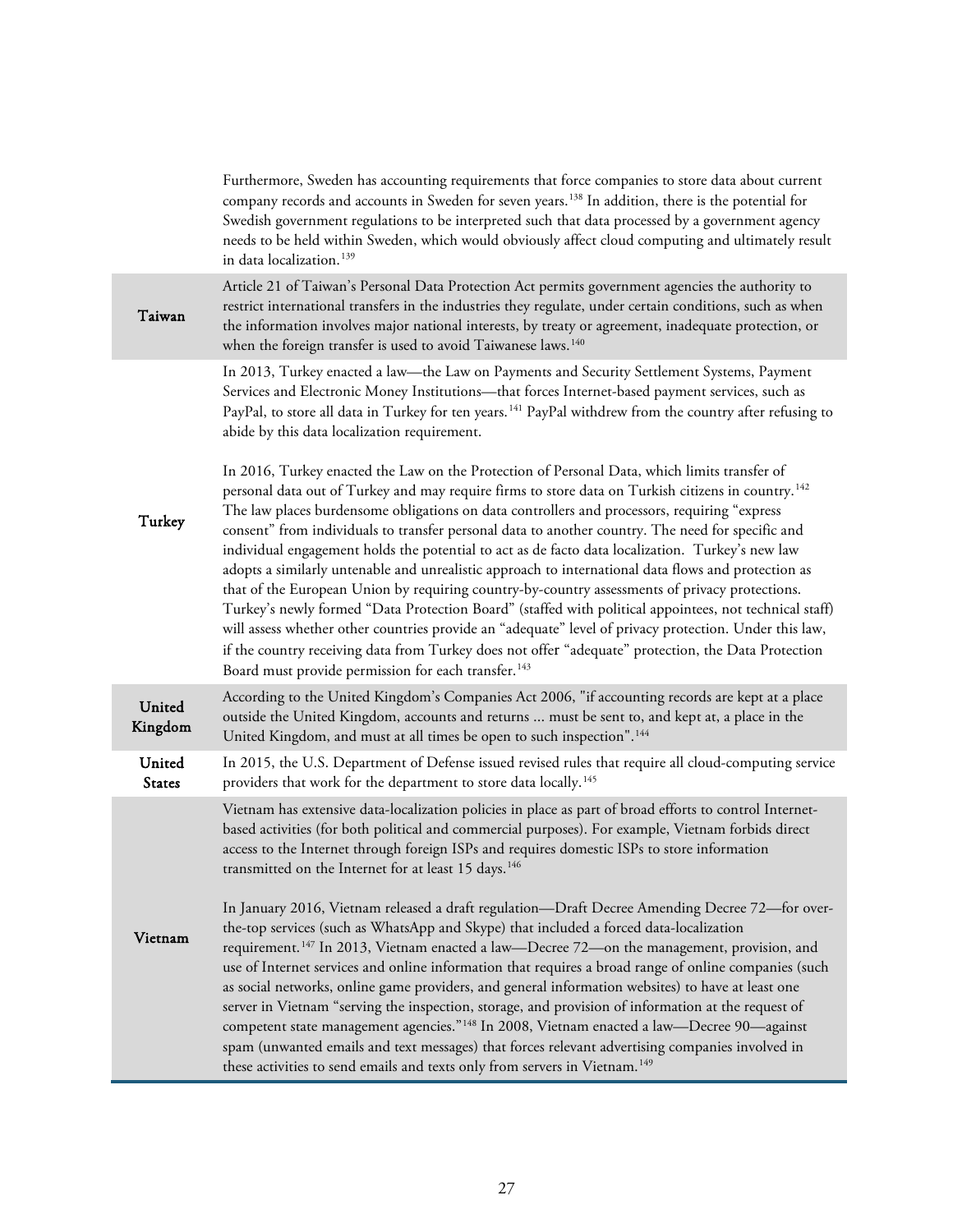Venezuela has passed regulations requiring that IT infrastructure for payment processing be located domestically.<sup>[150](#page-37-3)</sup>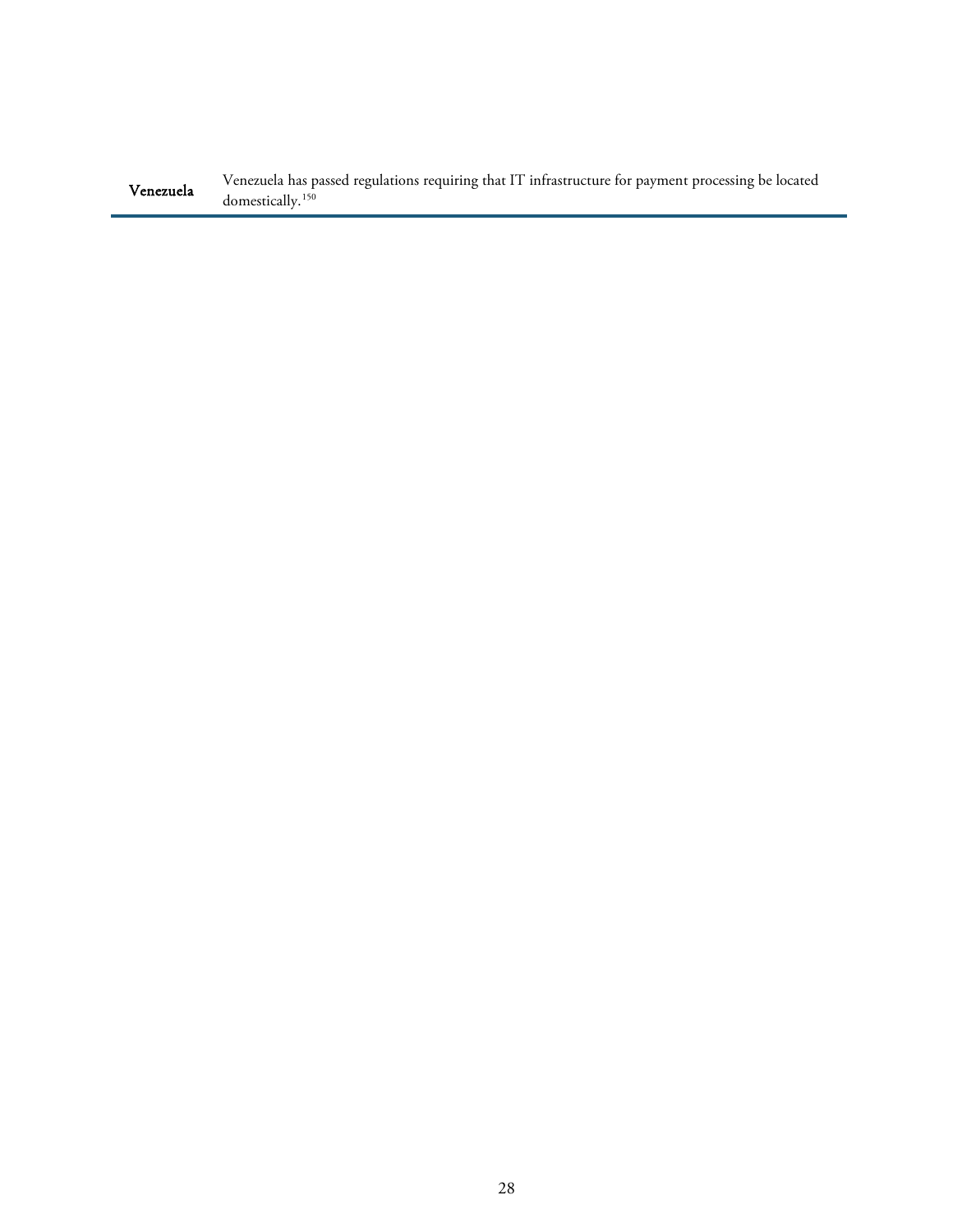## <span id="page-28-0"></span>**ENDNOTES**

 $\overline{a}$ 

<span id="page-28-1"></span>1. Matthieu Pélissié du Rausas et al., "Internet matters: The Net's sweeping impact on growth, jobs, and prosperity," McKinsey Global Institute, May 2011,

http://www.mckinsey.com/insights/high\_tech\_telecoms\_internet/internet\_matters.

- <span id="page-28-2"></span>2. Daniel Castro and Alan McQuinn, "Cross-Border Data Flows Enable Growth in All Industries" (The Information Technology and Innovation Foundation, February 2015), http://www2.itif.org/2015-crossborder-data-flows.pdf
- <span id="page-28-3"></span>3. National Board of Trade Sweden, *No Transfer, No Trade*, (Stockholm, Sweden: National Board of Trade Sweden), http://unctad.org/meetings/en/Contribution/dtl\_ict4d2016c01\_Kommerskollegium\_en.pdf
- <span id="page-28-4"></span>4. Stephen Ezell, Robert Atkinson, and Michelle Wein, "Localization Barriers to Trade: Threat to the Global Innovation Economy," The Information Technology and Innovation Foundation, September 2013, http://www2.itif.org/2013-localization-barriers-to-trade.pdf.
- <span id="page-28-5"></span>5. There is no one definition of digital trade. The definition used is from the USITC's Digital Trade in the U.S. and Global Economies, Part 2. https://www.usitc.gov/publications/332/pub4485.pdf
- <span id="page-28-6"></span>6. Daniel Castro, "The False Promise of Data Nationalism" (Information Technology and Innovation Foundation, December 2013), http://www2.itif.org/2013-false-promise-data-nationalism.pdf.
- <span id="page-28-7"></span>7. Daniel Castro and Alan McQuinn, "Unlocking Encryption: Information Security and the Rule of Law" (Information Technology and Innovation Foundation, March 2016), http://www2.itif.org/2016-unlockingencryption.pdf.
- <span id="page-28-8"></span>8. For more information on mercantilism, see Michelle A. Wein, Stephen J. Ezell, and Robert D. Atkinson, "The Global Mercantilist Index: A New Approach to Ranking Nations' Trade Policies" (Information Technology and Innovation Foundation, October 2014), http://www2.itif.org/2014-general-mercantilist-index.pdf.
- <span id="page-28-9"></span>9. For example, see Avanti Kumar, "Can Malaysia Really Become a Data Center Hub?" *MISAsia,* February 13, 2017, [http://www.mis-asia.com/tech/data-centre/mdec-exclusive-can-malaysia-really-become-a-data-centre](http://www.mis-asia.com/tech/data-centre/mdec-exclusive-can-malaysia-really-become-a-data-centre-hub/)[hub/;](http://www.mis-asia.com/tech/data-centre/mdec-exclusive-can-malaysia-really-become-a-data-centre-hub/) "Indian Cloud Data Centres Will Make or Break Digital India," *FirstPost,* October 30, 2015, http://www.firstpost.com/business/sponsored-indian-cloud-data-centres-will-make-or-break-digital-india-2475598.html.
- <span id="page-28-10"></span>10. Michael S. Rosenwald, "Cloud Centers Bring High-Tech Flash but Not Many Jobs to Beaten-Down Towns," *The Washington Post*, November 24, 2011, http://www.washingtonpost.com/business/economy/cloudcentersbring-high-tech-flash-but-not-many-jobs-to-beaten-down-towns/2011/11/08/gIQAccTQtN\_story.html; Henry Blodget, "The Country's Problem in a Nutshell: Apple's Huge New Data Center in North Carolina Created Only 50 Jobs," *Business Insider*, November 28, 2011, http://www.businessinsider.com/apple-new-datacenter-north-carolina-created-50-jobs-2011-11; Darrell Etherington, "Apple to Build a \$2 Billion Data Command Center in Arizona," *TechCrunch*, February 2, 2015, https://techcrunch.com/2015/02/02/apple-tobuild-a-2-billion-data-command-center-in-arizona/; Rich Miller, "The Economics of Data Center Staffing," *Data Center Knowledge*, January 18, 2008, http://www.datacenterknowledge.com/archives/2008/01/18/theeconomics-of-data-center-staffing/.
- <span id="page-28-11"></span>11. Brendan O'Connor, "Quantifying the Cost of Forced Localization" (Leviathan Security Group, June 2015), http://www.leviathansecurity.com/blog/quantifying-the-cost-of-forced-localization.
- <span id="page-28-12"></span>12. Mr. Christian Reimsbach-Kounatze and Mr. Brendan Van Alsenoy, *Exploring Data-Driven Innovation as a New Source of Growth* (Paris: Organization for Economic Co-operation and Development, June 2013), http://www.oecd.org/officialdocuments/publicdisplaydocumentpdf/?cote=DSTI/ICCP(2012)9/FINAL&docLa nguage=En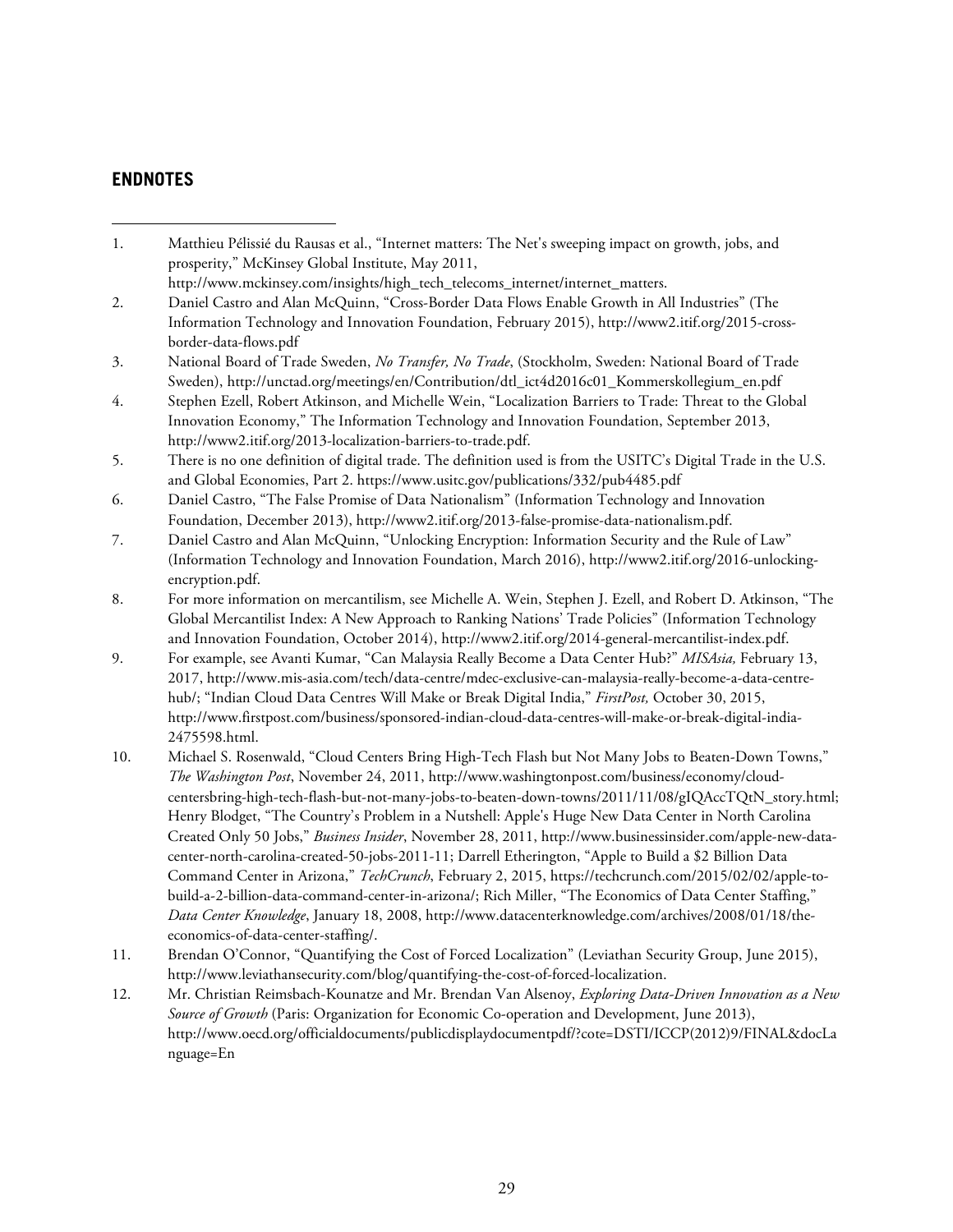- <span id="page-29-0"></span>13. U.S. International Trade Commission, Digital Trade in the U.S. and Global Economies, Part 2 (Washington, DC: U.S. International Trade Commission, August 2014), https://www.usitc.gov/publications/332/pub4485.pdf
- <span id="page-29-1"></span>14. David Bollier, "The Promise and Peril of Big Data" (Washington, D.C.: The Aspen Institute, 2010), http://csreports.aspeninstitute.org/documents/The\_Promise\_and\_Peril\_of\_Big\_Data.pdf
- <span id="page-29-2"></span>15. Bruce Japsen, "In India, IBM's Watson Will Aid Cancer Care Where Doctors are Scarce," *Forbes,* December 2, 2015, [http://www.forbes.com/sites/brucejapsen/2015/12/02/in-india-ibms-watson-will-aid-cancer-care-where](http://www.forbes.com/sites/brucejapsen/2015/12/02/in-india-ibms-watson-will-aid-cancer-care-where-doctors-are-scarce/#7897ca1c4ff9)[doctors-are-scarce/#7897ca1c4ff9,](http://www.forbes.com/sites/brucejapsen/2015/12/02/in-india-ibms-watson-will-aid-cancer-care-where-doctors-are-scarce/#7897ca1c4ff9) Matthew Wall, "How drug development is speeding up in the cloud," *BBC,*  February 21, 2017, <http://www.bbc.com/news/business-39026239> and William Vorhies, "Big Data in Medicine – Evolution and Revolution," *Data Science Central,* November 23, 2015, http://www.datasciencecentral.com/profiles/blogs/big-data-in-medicine-evolution-and-revolution
- <span id="page-29-3"></span>16. O'Connor, "Quantifying the Cost of Forced Localization."
- <span id="page-29-4"></span>17. Ibid.

1

- <span id="page-29-5"></span>18. The United States, Belgium, Brazil, Australia, Japan, China, Singapore, Ireland, the United Kingdom, Germany, the Netherlands, and France.
- <span id="page-29-6"></span>19. O'Connor, "Quantifying the Cost of Forced Localization."
- <span id="page-29-7"></span>20. As part of the proxy variable for data regulations, the study uses part of the OECD's Product Market Regulation in services to create a proxy that comes close to matching the types of regulations that are used regarding data. The real policy regulations for the select countries are then added to this index to estimate the real costs. Matthias Bauer, Martina F. Ferracane, and Erik van der Marel, "Tracing the Economic Impact of Regulations on the Free Flow of Data and Data Localization" (Centre for International Governance Innovation and Chatham House, May 2016), https://www.cigionline.org/sites/default/files/gcig\_no30web\_2.pdf.
- <span id="page-29-8"></span>21. The study uses U.S. Bureau of Economic input-output tables to identify which sectors are the heaviest users of a prescribed list of data-service sectors (such as software, Internet and broadcasting publishers, Internet service providers and web search portals, and data processing, hosting, and related services).
- <span id="page-29-9"></span>22. Overall, there is a small panel dataset for three years covering 21 goods and services sectors for 12 countries. The results of the regressions suggest that administrative regulatory barriers in sectors using data-processing services most intensively exhibit a dampening effect on TFP, while also exerting an upward pressure on prices in these sectors. A one standard-deviation change in the DRL variable would therefore decrease TFP on average by 3.9 percent. Similarly, for prices, a one standard-deviation change in the DRL would increase prices on average by 5.3 percent. Bauer, Ferracane, and van der Marel, "Tracing the Economic Impact of Regulations."
- <span id="page-29-10"></span>23. This second part uses the elasticities for TFP and the price index. It also augments the proxy of administrative barriers with actual or proposed barriers to data flows in the selected countries. This part identifies and weights (by severity of economic impact) the actual or proposed measures in these countries to derive a new index.
- <span id="page-29-11"></span>24. On a scale of 0–6: Russia is 4.82; China is 3.88; South Korea is 3.82; the European Union is 3.18; Indonesia is 2.42; India is 2.36; Vietnam is 2.19; and Brazil is 0.75.
- <span id="page-29-12"></span>25. The study uses the results from this augmented index back in the initial regression to calculate the actual TFP impact in the same set of data-intense downstream sectors in this set of countries. The results show that the services economy suffers the most from barriers to data flows, with TFP decreasing by 2 percent in the communication sector in South Korea, China, and the European Union. These downstream TFP estimates are then used in a computable general equilibrium model to estimate the impact on industrial output and trade volumes.
- <span id="page-29-13"></span>26. The study uses a computable general equilibrium model (CGE) called GTAP8. The effect on productivity is created using a so-called augmented product market-regulatory index for all regulatory barriers on data, including data localization, to calculate domestic price increases or total factor productivity losses. Matthias Bauer, Hosuk Lee-Makiyama, Erik can der Marel, Bert Verschelde, "The Costs of Data Localisation: Friendly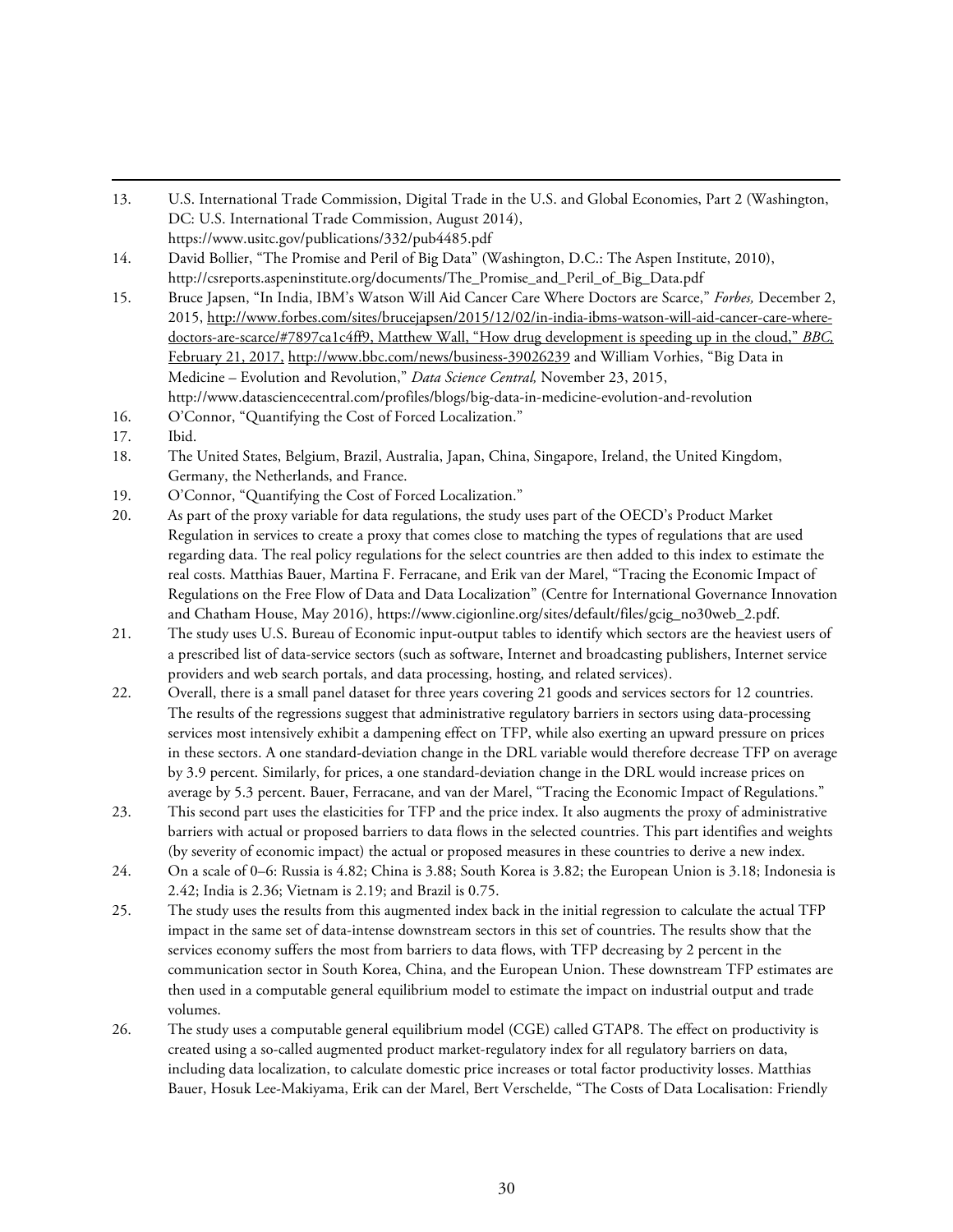Fire on Economic Recovery" (European Centre for International Political Economy, March 2014), [http://www.ecipe.org/app/uploads/2014/12/OCC32014\\_\\_1.pdf.](http://www.ecipe.org/app/uploads/2014/12/OCC32014__1.pdf)

1

- <span id="page-30-0"></span>27. See Table 1 on page 4 for the full details for which countries have which policies. Bauer et al., "Costs of Data Localisation."
- <span id="page-30-1"></span>28. For example, the telecommunications sector is very data intensive (with 31 percent of its inputs being data related) and should be more heavily affected by regulation; similarly, data processing is 5 to 7 percent of the total inputs used by business/ICT and financial services. Intensities of data services for each sector are based on US input/output use tables from the US Bureau of Economic Analysis. Data on TFP and prices for each sector are taken from EU KLEMS databases.
- <span id="page-30-2"></span>29. United States Trade Representative, *The 2016 National Trade Estimate report* (Washington, D.C.: United States Trade Representative), https://ustr.gov/sites/default/files/2016-NTE-Report-FINAL.pdf
- <span id="page-30-3"></span>30. Barbara Li, "China's New Telecom Catalogue Comes Into Force on March 1, 2016," *Norton Rose Fulbright*, February 2016, [http://www.nortonrosefulbright.com/knowledge/publications/137503/chinas-new-telecom](http://www.nortonrosefulbright.com/knowledge/publications/137503/chinas-new-telecom-catalogue-comes-into-force-on-march-1-2016)[catalogue-comes-into-force-on-march-1-2016;](http://www.nortonrosefulbright.com/knowledge/publications/137503/chinas-new-telecom-catalogue-comes-into-force-on-march-1-2016) Jacob Parker, "US-China Business Council Comments on the Draft Cybersecurity Law" (The US-China Business Council, August 4, 2016), [https://www.uschina.org/sites/default/files/USCBC%20Comments%20on%20Cybersecurity%20Law\\_EN.pdf;](https://www.uschina.org/sites/default/files/USCBC%20Comments%20on%20Cybersecurity%20Law_EN.pdf)  "China – Information and Communications Technology."
- <span id="page-30-4"></span>31. World Trade Organization Council for Trade in Services, "Computer and Related Services Background Note by the Secretariat S/C/W/45" (Geneva: World Trade Organization, July 14, 1998), https://www.wto.org/english/tratop\_e/serv\_e/w45.doc.
- <span id="page-30-5"></span>32. Stephen J. Ezell and Robert D. Atkinson, "False Promises: The Yawning Gap between China's WTO Commitments and Practices" (Information Technology and Innovation Foundation, September 2015), http://www2.itif.org/2015-false-promises-china.pdf.
- <span id="page-30-6"></span>33. United States Trade Representative, "2013 National Trade Estimate China" (Washington, DC: United States Trade Representative, 2014), [https://ustr.gov/sites/default/files/2013%20NTE%20China%20Final.pdf;](https://ustr.gov/sites/default/files/2013%20NTE%20China%20Final.pdf) Hogan Lovells, "Third Party Payment Licences in China - Are They Within the Grasp of Foreign Investors?" (London: Hogan Lovells, June 2014),

[http://www.hoganlovells.com/files/Uploads/Documents/14.06\\_Corporate\\_China\\_Alert\\_-](http://www.hoganlovells.com/files/Uploads/Documents/14.06_Corporate_China_Alert_-_Third_Party_Payment_Licences_in_China_-_Are_They_within_The_Grasp_of_Foreign_Investors_SHALIB01_1093411.pdf) [\\_Third\\_Party\\_Payment\\_Licences\\_in\\_China\\_-](http://www.hoganlovells.com/files/Uploads/Documents/14.06_Corporate_China_Alert_-_Third_Party_Payment_Licences_in_China_-_Are_They_within_The_Grasp_of_Foreign_Investors_SHALIB01_1093411.pdf)

[\\_Are\\_They\\_within\\_The\\_Grasp\\_of\\_Foreign\\_Investors\\_SHALIB01\\_1093411.pdf.](http://www.hoganlovells.com/files/Uploads/Documents/14.06_Corporate_China_Alert_-_Third_Party_Payment_Licences_in_China_-_Are_They_within_The_Grasp_of_Foreign_Investors_SHALIB01_1093411.pdf)

- <span id="page-30-7"></span>34. IBM, "Made in IBM Labs: IBM to Build First Cloud Computing Center in China," news release, February 1, 2008, [http://www-03.ibm.com/press/us/en/pressrelease/23426.wss;](http://www-03.ibm.com/press/us/en/pressrelease/23426.wss) Rebecca Blumenstein, "Microsoft's Partner Strategy in China," *The Wall Street Journal,* June 8, 2016, [http://www.wsj.com/articles/microsofts-partner](http://www.wsj.com/articles/microsofts-partner-strategy-in-china-1465421401)[strategy-in-china-1465421401;](http://www.wsj.com/articles/microsofts-partner-strategy-in-china-1465421401) SAP, "SAP and China Telecom Expand Strategic Partnership to Provide SAP Cloud Portfolio in China," news release, November 20, 2013, http://news.sap.com/sap-and-china-telecomexpand-strategic-partnership-to-provide-sap-cloud-portfolio-in-china/.
- <span id="page-30-8"></span>35. Leigh Ann Ragland et al., "Red Cloud Rising: Cloud Computing in China" (Washington, DC: U.S. Economic and Security Commission, September 5, 2013), [http://origin.www.uscc.gov/sites/default/files/Research/DGI\\_Red%20Cloud%20Rising\\_2014.pdf;](http://origin.www.uscc.gov/sites/default/files/Research/DGI_Red%20Cloud%20Rising_2014.pdf) United States Information Technology Office (USITO), "USITO Brief: Ministry of Science and Technology 12th Five Year Plan" (Washington, DC: USITO, August 5, 2011), http://www.semiconductors.org/clientuploads/directory/DocumentSIA/USITO%20Brief%20Ministry%20of %20Science%20and%20Technology%2012th%20Five%20Year%20Plan.pdf.
- <span id="page-30-9"></span>36. On March 31, 2016, the Indonesian Ministry of Communication and Information Technology issued Circular Letter Number 3 on "over-the-top (OTT)" services, which replicates the data localization requirement in Regulation 82/2012. Regulation 82/2012, in effect since 2012, includes requirements for source code surrender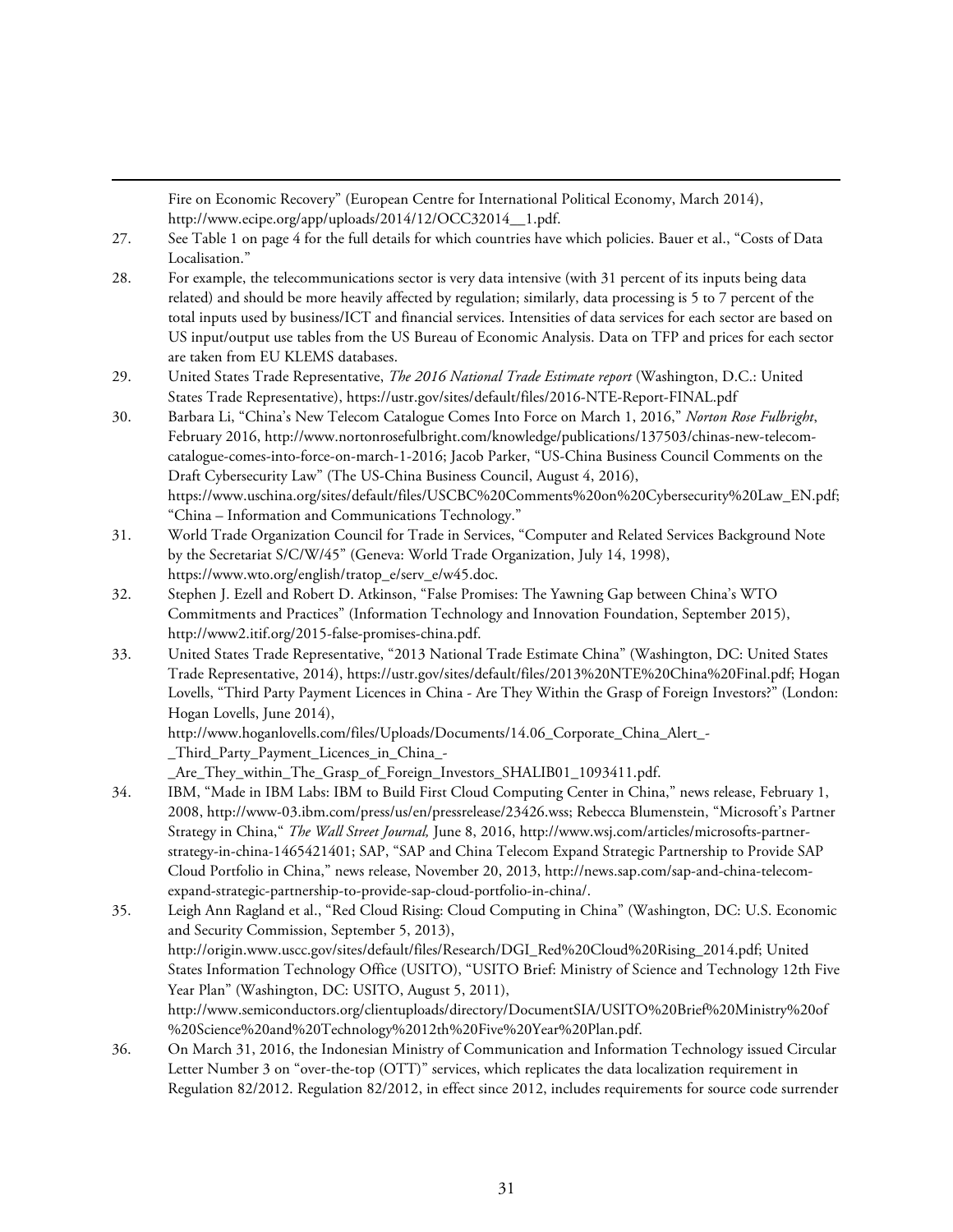as a condition for market access and a requirement for local storage of data. In mid-2015 MICT released additional draft implementation measures, which contain more detailed requirements for protecting personal data on electronic systems, including requirements to store personal data in primary and backup data centers in Indonesia. Information Technology Industry Council, "ITI Forced Localization Strategy Briefs" (brief, Information Technology Industry Council, July 2016), [https://www.itic.org/public](https://www.itic.org/public-policy/ITIForcedLocalizationStrategyBriefs.pdf)[policy/ITIForcedLocalizationStrategyBriefs.pdf.](https://www.itic.org/public-policy/ITIForcedLocalizationStrategyBriefs.pdf)

- <span id="page-31-0"></span>37. US-ASEAN Business Council and Informational Technology Industry Council, joint letter to Vietnamese Minister Son, Minister of Information and Communication, January 6, 2016, http://cloud.chambermaster.com/userfiles/UserFiles/chambers/9078/File/ICT/2015/VietnamOTTCircular-USABC-ITILetterFINAL.pdf.
- <span id="page-31-1"></span>38. "New Rules on OTT Services in the Offing," Assegaf Hamzah and Partners, accessed December 19, 2016, http://www.ahp.co.id/client-update-27-may-2016.
- <span id="page-31-2"></span>39. Grace D. Amianti, "BI Working on Integrated National Payment System," *The Jakarta Post,* December 14, 2015, http://www.thejakartapost.com/news/2015/12/14/bi-working-integrated-national-payment-system.html.
- <span id="page-31-3"></span>40. Van Ly, "Ministry Protects OTT Services," *The Saigon Times Daily,* October 25, 2016, https://www.vietnambreakingnews.com/2016/10/ministry-protects-ott-services/.
- <span id="page-31-4"></span>41. Van Oanh, "OTT Users Likely to Be Forced to Pay Fee," *The Saigon Times Daily,* October 25, 2016, https://www.vietnambreakingnews.com/2016/10/ott-users-likely-to-be-forced-to-pay-fee/.
- <span id="page-31-5"></span>42. Nivell Rayda, "When It Comes to Innovation, Joko's Ministers Need a 'Mental Revolution,'" *Jakarta Globe*, December 18, 2015, http://jakartaglobe.id/opinion/commentary-comes-innovation-jokos-ministers-needmental-revolution/.
- <span id="page-31-6"></span>43. "Indonesia Gives Netflix One Month to Get Permit, Office," *Jakarta Globe*, January 13, 2016, [http://jakartaglobe.id/technology-features/indonesia-gives-netflix-one-month-get-permit-office/;](http://jakartaglobe.id/technology-features/indonesia-gives-netflix-one-month-get-permit-office/) Resty Woro Yuniar, "Netflix Blocked by Indonesia's Top Telecom Provider," *The Wall Street Journal,* January 27, 2016, http://www.wsj.com/articles/netflix-blocked-by-indonesias-top-telecom-provider-1453896220.
- <span id="page-31-7"></span>44. "Telkom to Bring Netflix Rival to Indonesia," *The Jakarta Post,* March 28, 2016, http://www.thejakartapost.com/news/2016/03/28/telkom-bring-netflix-rival-indonesia.html.
- <span id="page-31-8"></span>45. Ibid., 68.

1

- <span id="page-31-9"></span>46. Ksenia Koroleva, "'Yarovaya' Law—New Data Retention Obligations for Telecom Providers and Arrangers in Russia," *Latham and Watkins Global Privacy and Security Compliance Law Blog,* July 29, 2016, http://www.globalprivacyblog.com/privacy/yarovaya-law-new-data-retention-obligations-for-telecom-providersand-arrangers-in-russia/.
- <span id="page-31-10"></span>47. "New Russian Legislation on Massive Telecoms Surveillance," *Jones Day Publications,* July 2016, http://www.jonesday.com/new-russian-legislation-on-massive-telecoms-surveillance-07-12-2016/.
- <span id="page-31-11"></span>48. Nigel Cory, "The Worst Innovation Mercantilist Policies of 2015" (Information Technology and Innovation Foundation, January 2016), http://www2.itif.org/2016-worst-innovation-mercantilists.pdf.
- <span id="page-31-12"></span>49. Laura Mills, "New Russian Data Laws Worry Rights Activists, Telecom Companies," *The Wall Street Journal,*  July 7, 2016, http://www.wsj.com/articles/new-russian-data-laws-worry-rights-activists-telecom-companies-1467905452.
- <span id="page-31-13"></span>50. Ibid.
- <span id="page-31-14"></span>51. OECD, OECD Science, Technology and Industry Scoreboard 2015: Innovation for Growth and Society (Paris: OECD, 2015), DOI: http://dx.doi.org/10.1787/sti\_scoreboard-2015-en.
- <span id="page-31-15"></span>52. Also, in past USITC surveys, U.S. digital content providers—software, music, movies, video games, and books—cite Internet piracy as the single greatest barrier to digital trade.
- <span id="page-31-16"></span>53. Adams Nager, "The Creative Cost of Piracy," Innovation Files, October 3, 2014, http://www.innovationfiles.org/the-creative-cost-of-piracy/; Adams Nager, "Yes, Piracy Costs Content Creators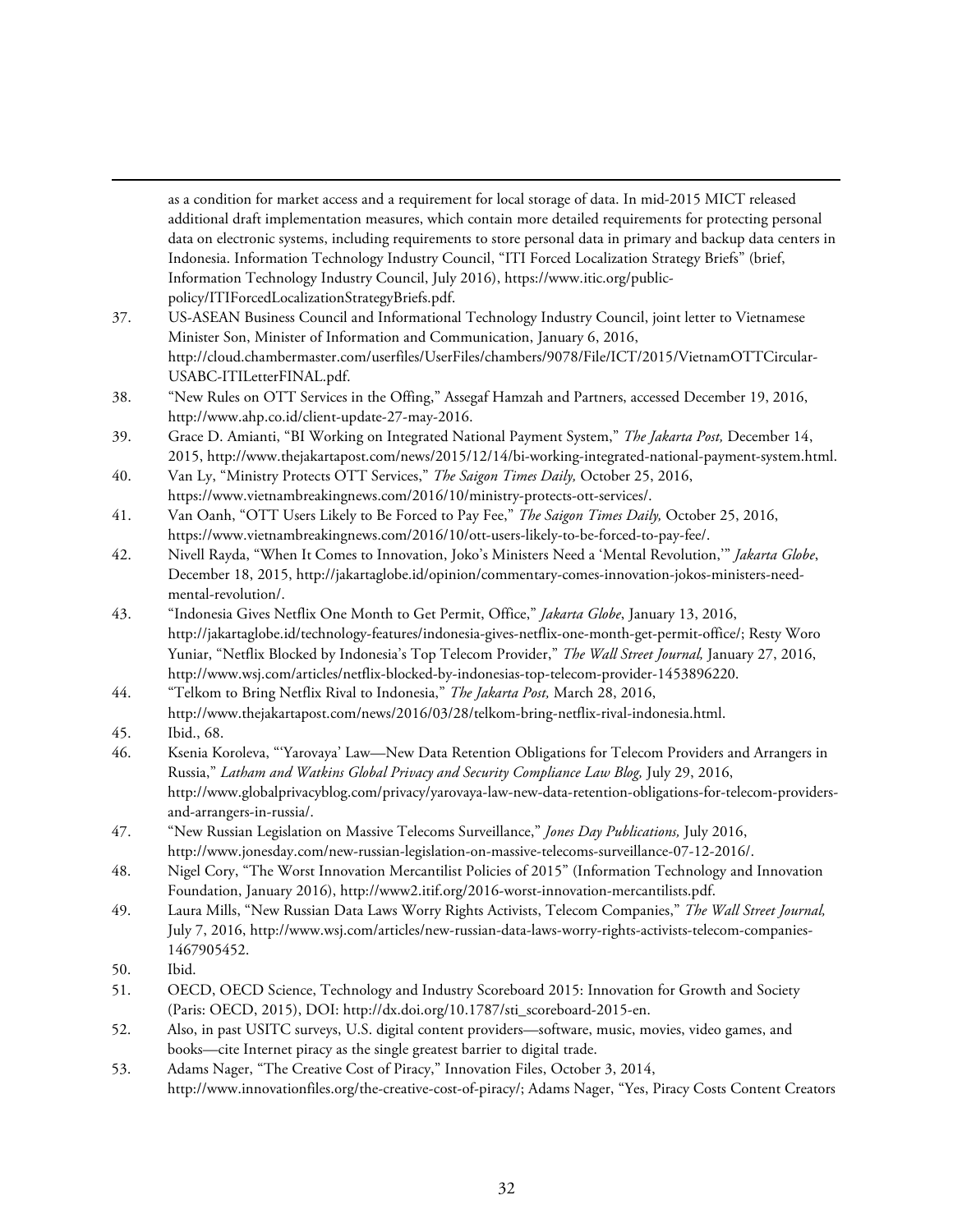a Fistful of Dollars," Innovation Files, October 8, 2015, http://www.innovationfiles.org/doespiracy-costcontent-creators-a-fistful-of-dollars/; Stephen Ezell, "Global IP Infringement's Significant Cost to the U.S. Economy," Innovation Files, February 26, 2015, http://www.innovationfiles.org/globalip-infringementssignificant-cost-to-the-u-s-economy/.

- <span id="page-32-0"></span>54. Carl Frey Benedikt and Michael A. Osbourne, ''The Future of Employment: How Susceptible Are Jobs to Computerisation?'' (paper, Oxford Martin School, University of Oxford, Oxford, September 17, 2013), http://www.oxfordmartin.ox.ac.uk/downloads/academic/The\_Future\_of\_Employment.pdf.
- <span id="page-32-1"></span>55. Ben Miller and Robert D. Atkinson, "Are Robots Taking Our Jobs? Or Making Them?" (Information Technology and Innovation Foundation, September 2013), http://www2.itif.org/2013-are-robots-takingjobs.pdf.
- <span id="page-32-2"></span>56. Ian Stewart, Debapratim De, and Alex Cole, ''Technology and People: The Great Job-Creating Machine'' (New York: Deloitte, 2015), http://www2.deloitte.com/content/dam/Deloitte/uk/Documents/finance/deloitte-uk-technologyandpeople.pdf.
- <span id="page-32-3"></span>57. Pedro Domingos, *The Master Algorithm: How the Quest for the Ultimate Learning Machine Will Remake Our World* (New York: Basic Books, 2015).
- <span id="page-32-4"></span>58. McKinsey Global Institute, "Internet Matters: The Net's Sweeping Impact on Growth, Jobs, and Prosperity," (McKinsey Global Institute, June 2011).
- <span id="page-32-5"></span>59. Organisation for Economic Co-operation and Development (OECD), ''Technology, Productivity and Job Creation: Best Policy Practices'' (Paris: OECD, 1998), 9, http://www.oecd.org/dataoecd/39/28/2759012.pdf.
- <span id="page-32-6"></span>60. "Technology and people: The great job-creating machine," Deloitte, August 2015, https://www2.deloitte.com/uk/en/pages/finance/articles/technology-and-people.html.
- <span id="page-32-7"></span>61. Robert D. Atkinson, ""It's Going to Kill Us!" and Other Myths About the Future of Artificial Intelligence," (Information Technology and Innovation Foundation, June 2016), http://www2.itif.org/2016-myths-machinelearning.pdf?\_ga=1.127410573.1806060799.1471894729.
- <span id="page-32-8"></span>62. Estudio Beccar Varela et al., "Data Protection in Argentina: Overview," Practical Law: A Thomson Reuters Legal Solution, accessed March 23, 2017, [http://uk.practicallaw.com/3-586-5566.](http://uk.practicallaw.com/3-586-5566)
- <span id="page-32-9"></span>63. Personally Controlled Electronic Health Records Act 2012, no. 63, Australia (2012). https://www.legislation.gov.au/Details/C2012A00063.
- <span id="page-32-10"></span>64. "EU Country Guide Data Localization & Access Restriction" (De Brauw Blackstone Westbroek, January 2013), http://www.verwal.net/wp/wp-content/uploads/2014/03/EU-Country-Guide-Data-Location-and-Access-Restrictions.pdf.
- <span id="page-32-11"></span>65. Ibid.

1

- <span id="page-32-12"></span>66. Paulo Trevisani and Loretta Chao, "Brazil Lawmakers Remove Controversial Provision in Internet Bill," *The Wall Street Journal,* March 19, 2014,
	- https://www.wsj.com/articles/SB10001424052702304026304579449730185773914.
- <span id="page-32-13"></span>67. Gambling Act, Bulgaria (2012), [http://www.dkh.minfin.bg/document/403.](http://www.dkh.minfin.bg/document/403)
- <span id="page-32-14"></span>68. Anupam Chander and Uyen P. Le, "Data Nationalism," *Emory Law Journal 64*, no. 3 (2015), https://ssrn.com/abstract=2577947.
- <span id="page-32-15"></span>69. United States Trade Representative, *The 2017 National Trade Estimate report* (Washington, D.C.: United States Trade Representative)[, https://ustr.gov/sites/default/files/files/reports/2017/NTE/2017%20NTE.pdf](https://ustr.gov/sites/default/files/files/reports/2017/NTE/2017%20NTE.pdf)
- <span id="page-32-16"></span>70. Stephen J. Ezell, Robert D. Atkinson, and Michelle A. Wein, *Localization Barriers to Trade: Threat to the Global Innovation Economy* (Information Technology and Innovation Foundation, September, 2013), http://www2.itif.org/2013-localization-barriers-to-trade.pdf.
- <span id="page-32-17"></span>71. Timothy Stratford and Yan Luo, "3 Ways Cybersecurity Law in China Is About to Change," Law360, May 2, 2016, https://www.law360.com/articles/791505/3-ways-cybersecurity-law-in-china-is-about-to-change.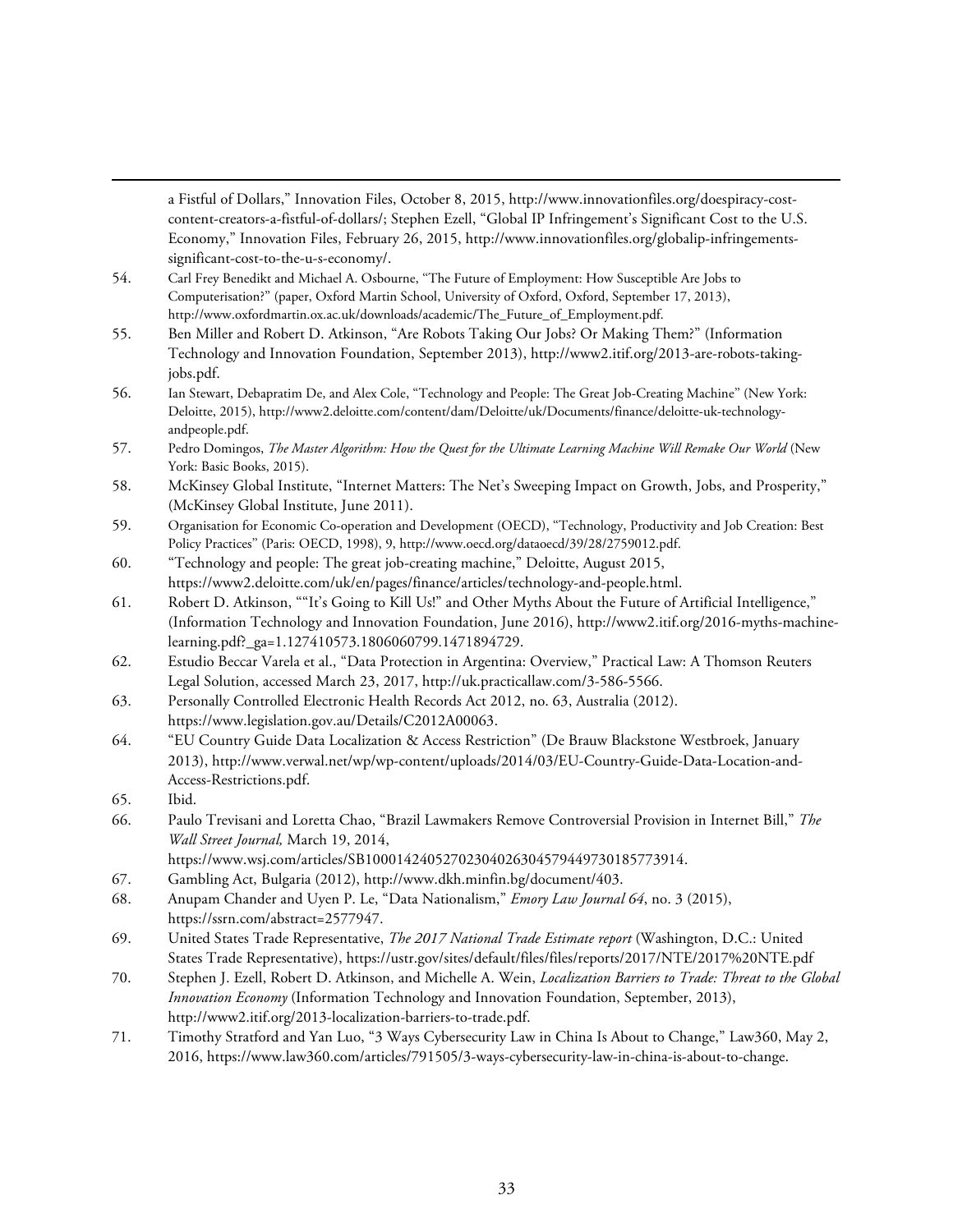- <span id="page-33-0"></span>72. "Notice of the People's Bank of China on Urging Banking Financial Institutions to Do a Good Job in Protecting Personal Financial Information," People's Bank of China, January 21, 2011, http://www.lawinfochina.com/display.aspx?lib=law&id=8837&CGid=.
- <span id="page-33-1"></span>73. Regulation on the Credit Reporting Industry, State Council 228th session, China (2013), http://www.pbccrc.org.cn/crc/jgyhfw/201309/1ca0f775b50744cabaf83538288d77a9/files/e8a8bf080ed64f489 14a652da1d8fdc3.pdf.
- <span id="page-33-2"></span>74. "Interpretation on Population Health Information Management Measures (Trial Implementation)," National Health and Family Planning Commission of the PRC, last updated June 15, 2014, http://en.nhfpc.gov.cn/2014-06/15/c\_46801\_2.htm.
- <span id="page-33-3"></span>75. Michael Martina, "Concern over China insurance rules ahead of talks with U.S.," *Reuters,* May 31, 2016, http://www.reuters.com/article/us-china-cyber-insurance-idUSKCN0YM0NN.
- <span id="page-33-4"></span>76. Ron Cheng, "Latest Developments on China's Cybersecurity Regulation," *Forbes,* June 30, 2016, https://www.forbes.com/sites/roncheng/2016/06/30/latest-developments-on-chinas-cybersecurityregulation/#7658dc6c3165
- <span id="page-33-5"></span>77. "Online Publishing Service Management Rules," China Copyright and Media website, last accessed March 23, 2017, https://chinacopyrightandmedia.wordpress.com/2016/02/04/online-publishing-service-managementrules/
- <span id="page-33-6"></span>78. "Protecting Data Flows in the US-China Bilateral Investment Treaty" (AmCham China, April, 2015), http://www.amchamchina.org/policy-advocacy/policy-spotlight/data-localization.
- <span id="page-33-7"></span>79. Nigel Cory, "The Worst Innovation Mercantilist Policies of 2016" (Information Technology and Innovation Foundation, January 2017), http://www2.itif.org/2017-worst-innovation-mercantilist-policies.pdf.
- <span id="page-33-8"></span>80. Ibid.

1

<span id="page-33-9"></span>81. "China Publishes Draft Measures for Security Assessments of Data Transfers," Hunton and Williams, April 11, 2017, [https://www.huntonprivacyblog.com/2017/04/11/china-publishes-draft-measures-security-assessments](https://www.huntonprivacyblog.com/2017/04/11/china-publishes-draft-measures-security-assessments-data-transfers/)[data-transfers/;](https://www.huntonprivacyblog.com/2017/04/11/china-publishes-draft-measures-security-assessments-data-transfers/) Translated: "Circular of the State Internet Information Office on the Public Consultation on the Measures for the Assessment of Personal Information and Important Data Exit Security (Draft for Soliciting Opinions)," China Copyright and Media, April 11, 2017,

[https://chinacopyrightandmedia.wordpress.com/2017/04/11/circular-of-the-state-internet-information-office](https://chinacopyrightandmedia.wordpress.com/2017/04/11/circular-of-the-state-internet-information-office-on-the-public-consultation-on-the-measures-for-the-assessment-of-personal-information-and-important-data-exit-security-draft-for-soliciting-opinions/)[on-the-public-consultation-on-the-measures-for-the-assessment-of-personal-information-and-important-data](https://chinacopyrightandmedia.wordpress.com/2017/04/11/circular-of-the-state-internet-information-office-on-the-public-consultation-on-the-measures-for-the-assessment-of-personal-information-and-important-data-exit-security-draft-for-soliciting-opinions/)[exit-security-draft-for-soliciting-opinions/.](https://chinacopyrightandmedia.wordpress.com/2017/04/11/circular-of-the-state-internet-information-office-on-the-public-consultation-on-the-measures-for-the-assessment-of-personal-information-and-important-data-exit-security-draft-for-soliciting-opinions/)

- <span id="page-33-10"></span>82. Translated: *Basic Digital Services* (Bogota, Colombia: Ministry of Information Communications Technology, 2016), [http://estrategia.gobiernoenlinea.gov.co/623/articles-18756\\_recurso\\_10.pdf.](http://estrategia.gobiernoenlinea.gov.co/623/articles-18756_recurso_10.pdf)
- <span id="page-33-11"></span>83. Matthias Bauer et al., "Unleashing Internal Data Flows in the EU: An Economic Assessment of Data Localisation Measures in the EU Member States" (European Centre for International Political Economy, March 2016), http://ecipe.org//app/uploads/2016/12/Unleashing-Internal-Data-Flows-in-the-EU.pdf.
- <span id="page-33-12"></span>84. Ibid.
- <span id="page-33-13"></span>85. Chander and Le, "Data Nationalism."
- <span id="page-33-14"></span>86. "EU Country Guide."
- <span id="page-33-15"></span>87. United States International Trade Commission (USITC), *Digital Trade in the U.S. and Global Economies, Part 2* (Washington, DC: USITC, August 2014), https://www.usitc.gov/publications/332/pub4485.pdf.
- <span id="page-33-16"></span>88. Jennifer Baker, "EU Commission Aims to Ban Forced Data Localization," *The Privacy Advisor,* October 24, 2016, https://iapp.org/news/a/eu-commission-aims-to-ban-forced-data-localization/.
- <span id="page-33-17"></span>89. "Commission Decisions on the Adequacy of the Protection of Personal Data in Third Countries," European Commission, last updated November 24, 2016, http://ec.europa.eu/justice/data-protection/internationaltransfers/adequacy/index\_en.htm.
- <span id="page-33-18"></span>90. Ibid.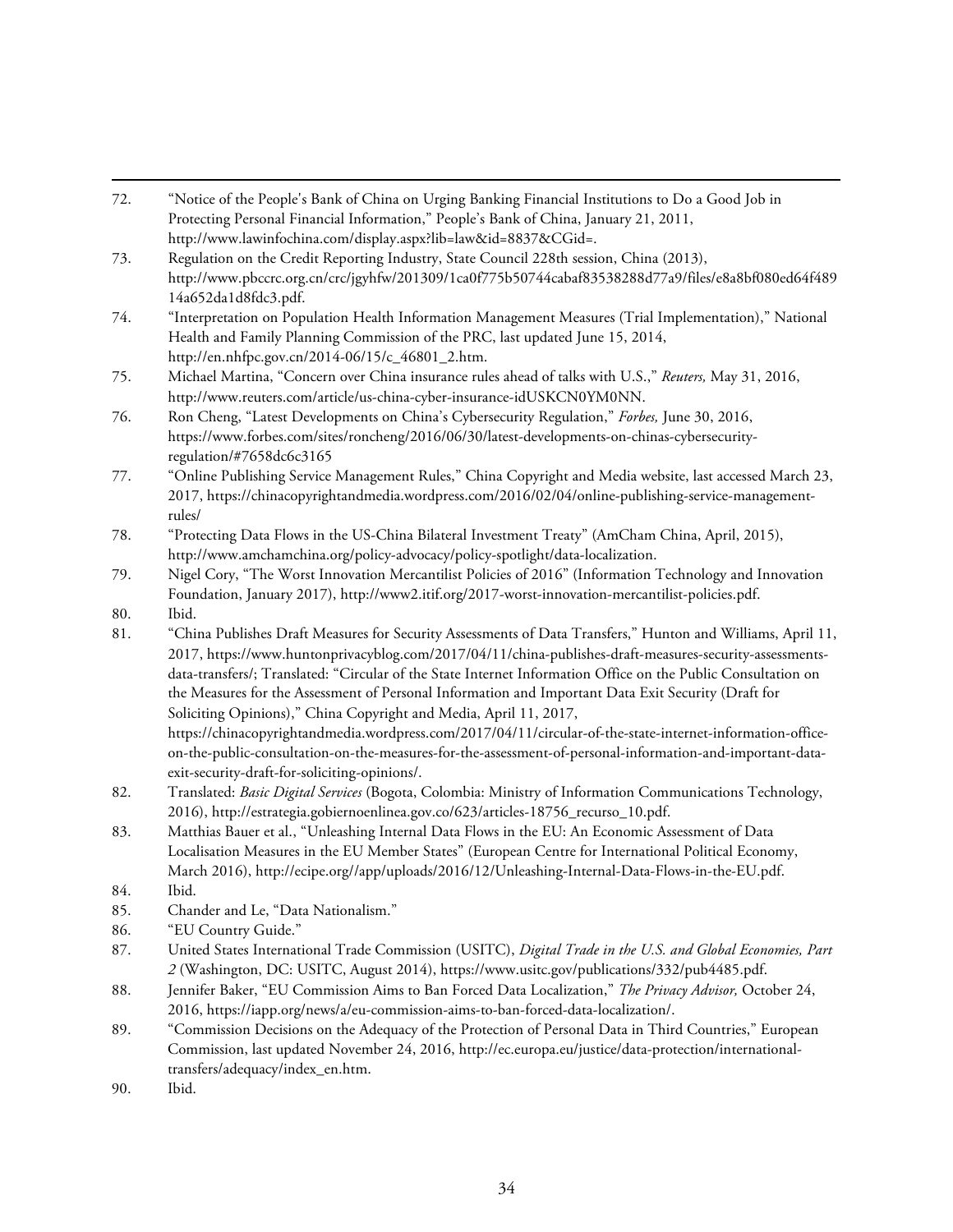- <span id="page-34-0"></span>91. "EU Country Guide"; Translated "Accounting Law (Finland)," accessed March 23, 2017, http://www.finlex.fi/fi/laki/ajantasa/1997/19971336#L2P9.
- <span id="page-34-1"></span>92. "Joint Statement: Free Flow of Data Is at the Essence of a True European Digital Single Market," Business Europe, Digital Europe; European Coordination Committee of the Radiological, Electromedical, and Healthcare IT Industry; European Automobile Manufacturers Association; and Alliance for Internet of Things Innovation, [https://www.businesseurope.eu/sites/buseur/files/media/public\\_letters/imco/2016-11-](https://www.businesseurope.eu/sites/buseur/files/media/public_letters/imco/2016-11-29_ffd_joint_statement.pdf) [29\\_ffd\\_joint\\_statement.pdf;](https://www.businesseurope.eu/sites/buseur/files/media/public_letters/imco/2016-11-29_ffd_joint_statement.pdf) Translated "April 5, 2016, Note Concerning Cloud Computing" (Paris: France, Ministry of the Interior and Ministry of Culture and Communication, April 5, 2016), http://circulaires.legifrance.gouv.fr/pdf/2016/05/cir\_40948.pdf.
- <span id="page-34-2"></span>93. Bertrand Liard, Caroline Lyannaz, and David Strelzyk-Herzog, "Discovery in the US Involving French Companies," White & Case, November 14, 2012, https://www.whitecase.com/publications/article/discoveryus-involving-french-companies.
- <span id="page-34-3"></span>94. Monika Kuschewsky, "Data Localization Requirements Through the Backdoor? Germany's 'Federal Cloud,' and New Criteria for the Use of Cloud Services by the German Federal Administration," *Inside Privacy*, September 15, 2016, https://www.insideprivacy.com/cloud-computing/germanys-criteria-for-federal-use-ofcloud-services/.
- <span id="page-34-4"></span>95. Robert Bond, Jose Manuel Cabello, Daniel Fernan, Moritz Godel, and Alexander Joshi, *Facilitating cross border data flow in the Digital Single Market* (the European Commission, 2016), ec.europa.eu/newsroom/document.cfm?doc\_id=41185.
- <span id="page-34-5"></span>96. Lothar Determann and Michaela Weigl, "Data Residency Requirements Creeping Into German Law," *Bloomberg BNA*, April 11, 2016, http://www.bna.com/data-residency-requirements-n57982069680/.
- <span id="page-34-6"></span>97. "Law for the Introduction of a Storage Obligation and a Maximum Storage Period for Traffic Data," Library of Germany's Parliament, December 10, 2015,
	- http://www.bundesgerichtshof.de/DE/Bibliothek/GesMat/WP18/V/Verkehrsdaten.html.
- <span id="page-34-7"></span>98. "Joint Statement: Free Flow of Data."
- <span id="page-34-8"></span>99. "EU Country Guide Data Localization & Access Restriction."
- <span id="page-34-9"></span>100. Ibid.

1

- <span id="page-34-10"></span>101. Stavros Karageorgiou and Maria Mouzaki, "Collection, Storage and Transfer of Data in Greece," *Lexology*, February 8, 2017, http://www.lexology.com/library/detail.aspx?g=58c33c75-7875-4444-8083-1887c19c1860.
- <span id="page-34-11"></span>102. Business Roundtable, "Promoting Economic Growth Through Smart Global Information Technology Policy: The Growing Threat of Local Data Server Requirements" (Business Roundtable, June 2012), 5, http://businessroundtable.org/uploads/studies-reports/downloads/Global\_IT\_Policy\_Paper\_final.pdf.
- <span id="page-34-12"></span>103. Chander and Le, "Data Nationalism."
- <span id="page-34-13"></span>104. India's Department of Science and Technology, "National Data Sharing and Accessibility Policy," http://www.dst.gov.in/sites/default/files/nsdi\_gazette\_0.pdf.
- <span id="page-34-14"></span>105. Thomas K. Thomas, "National Security Council Proposes 3-Pronged Plan to Protect Internet Users," *The Hindu Business Line,* February 13, 2014, http://www.thehindubusinessline.com/info-tech/nationalsecuritycouncil-proposes-3pronged-plan-to-protectinternet-users/article5685794.ece.
- <span id="page-34-15"></span>106. Stephen Mathias and Naqeeb Ahmed Kazia, "Collection, Storage and Transfer of Data in India," *Lexology,*  February 8, 2017, [http://www.lexology.com/library/detail.aspx?g=00e56cb6-b0ea-46b7-ab1b-1d52de3646d0;](http://www.lexology.com/library/detail.aspx?g=00e56cb6-b0ea-46b7-ab1b-1d52de3646d0)  "India Companies (Accounts) Rules 2014" (to be published in the *Gazette of India*, Government of India Ministry of Corporate Affairs, New Dehli, March 2014), http://perry4law.org/clii/wpcontent/uploads/2014/03/Companies-Accounts-Rules-2014.pdf.
- <span id="page-34-16"></span>107. USTR, *"*The 2017 National Trade Estimate report."
- <span id="page-34-17"></span>108. USTR, *"*The 2017 National Trade Estimate report."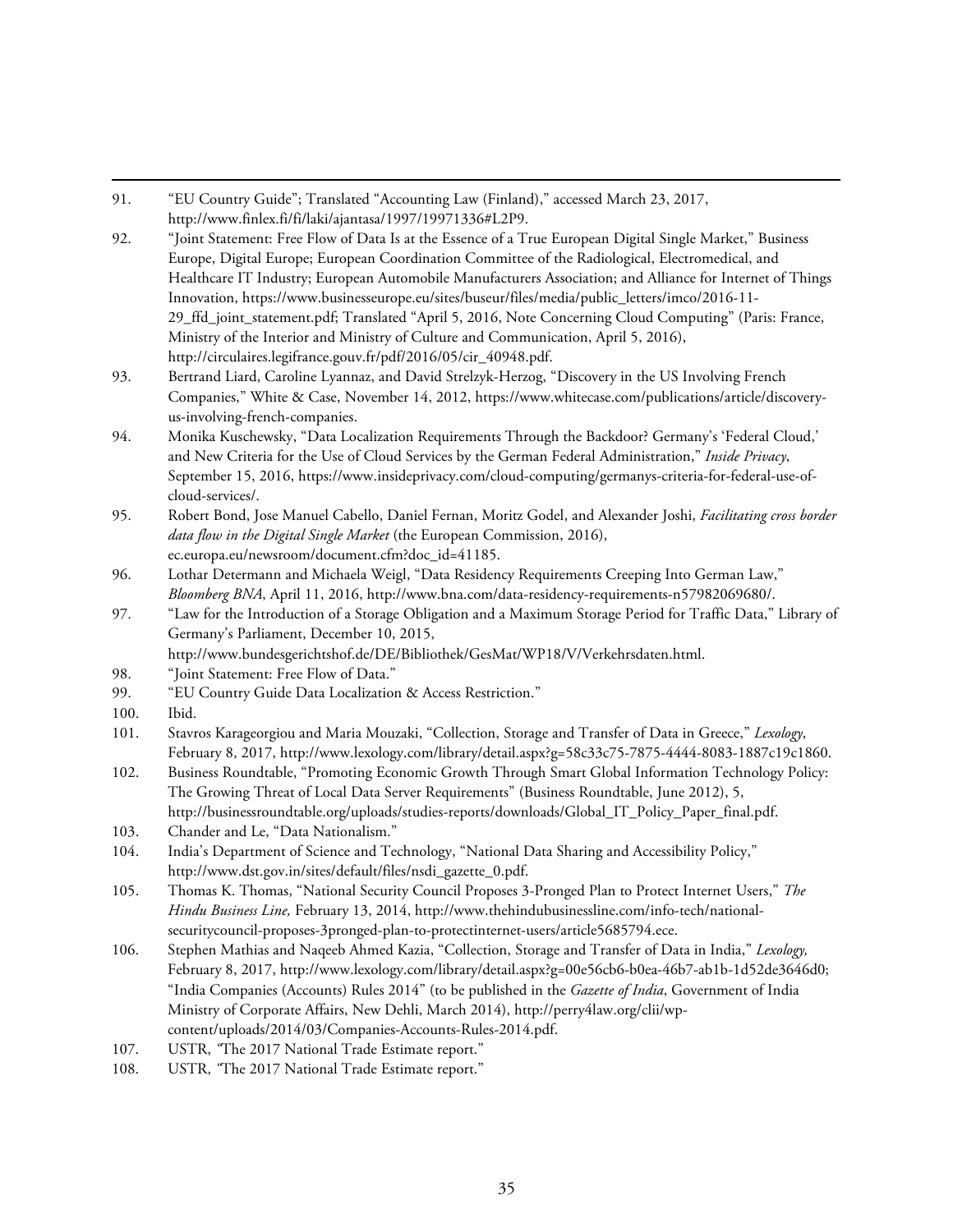- <span id="page-35-0"></span>1 109. Information Technology Industry Council (ITI), "ITI Forced Localization Strategy Briefs July 2016" (ITI, 2016), https://www.itic.org/public-policy/ITIForcedLocalizationStrategyBriefs.pdf.
- <span id="page-35-1"></span>110. Matthias Bauer et al., "The Costs of Data Localisation: Friendly Fire on Economic Recovery" (European Centre for International Political Economy, March 2014), http://www.ecipe.org/media/publication\_pdfs/OCC32014\_\_1.pdf.
- <span id="page-35-2"></span>111. "Indonesia May Force Web Giants to Build Local Data Centers," *Asia Sentinel,* January 17, 2014, http://www.asiasentinel.com/econ-business/indonesia-web-giants-local-data-centers/.
- <span id="page-35-3"></span>112. Eli Sugarman, "How Emerging Markets' Internet Policies Are Undermining Their Economic Recovery," *Forbes*, February 12, 2014, https://www.forbes.com/sites/elisugarman/2014/02/12/how-emerging-marketsinternet-policies-are-undermining-their-economic-recovery/#7446a9237932.
- <span id="page-35-4"></span>113. Matthias Bauer, Martina F. Ferracane, and Erik van der Marel, "Tracing the Economic Impact of Regulations on the Free Flow of Data and Data Localization" (Centre for International Governance Innovation and Chatham House, May 2016), https://www.cigionline.org/sites/default/files/gcig\_no30web\_2.pdf.
- <span id="page-35-5"></span>114. ITI, "ITI Forced Localization Strategy Briefs."
- <span id="page-35-6"></span>115. Kyle Bowen and James Marchant, "Internet Censorship in Iran: Preventative, Interceptive, and Reactive" (Small Media),

https://smallmedia.org.uk/revolutiondecoded/a/RevolutionDecoded\_Ch2\_InternetCensorship.pdf.

- <span id="page-35-7"></span>116. Sebastian Moss, "Iran Sets Up Its First Cloud Data Center," *Datacenter Dynamics,* August 15, 2016, http://www.datacenterdynamics.com/content-tracks/colo-cloud/iran-sets-up-its-first-cloud-datacenter/96770.fullarticle.
- <span id="page-35-8"></span>117. John Ribeiro, "Iran Orders Messaging Apps to Store Data of Local Users in the Country," *PCWorld,* May 29, 2016, http://www.pcworld.com/article/3076735/iran-orders-messaging-apps-to-store-data-of-local-users-inthe-country.html.
- <span id="page-35-9"></span>118. Chander and Le, "Data Nationalism."
- <span id="page-35-10"></span>119. Ravil Kassilgov, "Kazakhstan—Localization of Personal Data," *Lexology,* January 12, 2016, http://www.lexology.com/library/detail.aspx?g=303621d9-e5b7-4115-9d8c-2a5d1d40ed2c.
- <span id="page-35-11"></span>120. "Ministry of Information Communications and Technology: National Information and Communications Technology Policy June 2016," website last accessed, April 5, 2017, http://icta.go.ke/pdf/National-ICT-Policy-20June2016.pdf.
- <span id="page-35-12"></span>121. "Joint Statement: Free Flow of Data"; "Circular CSSF 12/552 as amended by Circulars CSSF 13/563 and CSSF 14/597" (Luxemborg: Commission de Surveillance du Secteur Financier, December 11, 2012), https://www.cssf.lu/fileadmin/files/Lois\_reglements/Circulaires/Hors\_blanchiment\_terrorisme/cssf12\_552eng\_ upd241114.pdf.
- <span id="page-35-13"></span>122. "Laws of Malaysia Act 709: Personal Data Protection Act" (Malaysia, 2010), http://www.kkmm.gov.my/pdf/Personal%20Data%20Protection%20Act%202010.pdf.
- <span id="page-35-14"></span>123. "Data Protection Laws of the World: Malaysia" (DLA Piper, April 9, 2017), https://www.dlapiperdataprotection.com/system/modules/za.co.heliosdesign.dla.lotw.data\_protection/functions /handbook.pdf?country-1=MY.
- <span id="page-35-15"></span>124. "Joint Statement: Free Flow of Data."
- <span id="page-35-16"></span>125. Nigerian Federal Ministry of Communication Technology, "Guidelines for Nigerian Content Development in Information and Communication Technology" (Nigeria: Nigerian Federal Ministry of Communication Technology, 2014), http:// http://onc.org.ng/wp-content/uploads/2014/06/ONC-Framework-2.pdf.
- <span id="page-35-17"></span>126. Central Bank of Nigeria, "Guidelines on Point of Sale (POS) Card Acceptance Services" (Nigeria: Central Bank of Nigeria, 2011),

http://www.cbn.gov.ng/cashless/POS\_GUIDELINES\_August2011\_FINAL\_FINAL%20(2).pdf.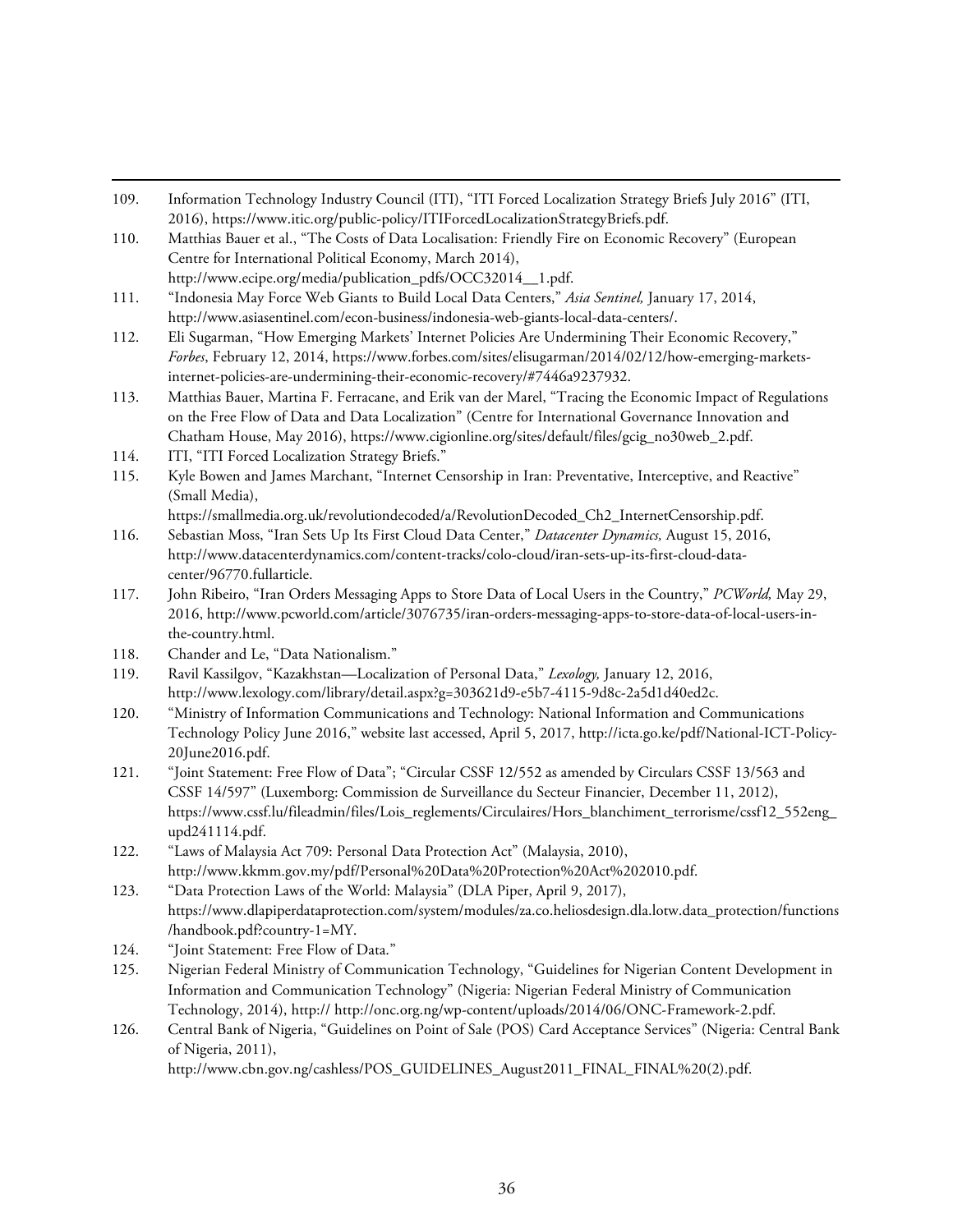- <span id="page-36-0"></span>127. "Revenue Alert RA 10/02," Inland Revenue, December 10, 2010, http://www.ird.govt.nz/technicaltax/revenue-alerts/revenue-alert-ra1002.html.
- <span id="page-36-1"></span>128. Anna Wietrzyńska-Ciolkowska, "Poland: Consequences of Proposed Amendment to Polish Gambling Act for Foreign Operators," DLA Piper, October 17, 2014, http://blogs.dlapiper.com/all-in/2014/11/17/polandconsequences-of-proposed-amendment-to-polish-gamblign-act-for-foreign-operators/.
- <span id="page-36-2"></span>129. Ana Maria Baciu and Oana Albu, "New Gambling Legislation—the Third Part: New Conditions That Remote (Online) Gambling Operators Must Fulfill," *Casino Inside* no. 53, https://www.nndkp.ro/articles/newlegislation-gaming-3/.
- <span id="page-36-3"></span>130. "Russia's Personal Data Localization Law Goes Into Effect" (Duane Morris, October 16, 2015), http://www.duanemorris.com/alerts/russia\_personal\_data\_localization\_law\_goes\_into\_effect\_1015.html?utm\_s ource=Mondaq&utm\_ medium=syndication&utm\_campaign=View-Original.
- <span id="page-36-4"></span>131. Alexander Winning, "LinkedIn Not Willing to Comply With Russian Data Law: Watchdog," *Reuters,* March 7, 2017, http://www.reuters.com/article/us-linkedin-russia-watchdog-idUSKBN16E1IQ.
- <span id="page-36-5"></span>132. Ksenia Koroleva, "'Yarovaya' Law—New Data Retention Obligations for Telecom Providers and Arrangers in Russia," *Latham and Watkins Global Privacy and Security Compliance Law Blog*, July 29, 2016, http://www.globalprivacyblog.com/privacy/yarovaya-law-new-data-retention-obligations-for-telecom-providersand-arrangers-in-russia/.
- <span id="page-36-6"></span>133. Anupam Chandler and Uyen P. Le, "Breaking the Web: Data Localization vs. the Global Internet" *Emory Law Journal* (April 2014), 40, https://papers.ssrn.com/sol3/papers.cfm?abstract\_id=2407858.
- <span id="page-36-7"></span>134. USTR, *"*The 2017 National Trade Estimate report."
- <span id="page-36-8"></span>135. Act on the Establishment, Management, etc. of Spatial Data (Korea: Gov. Body: Ministry of Land, Infrastructure and Transport, June 3, 2014),
	- http://elaw.klri.re.kr/eng\_service/lawView.do?hseq=32771&lang=ENG.
- <span id="page-36-9"></span>136. USTR, *"*The 2017 National Trade Estimate report."
- <span id="page-36-10"></span>137. "Joint Statement: Free Flow of Data."
- <span id="page-36-11"></span>138. "European Document Retention Guide" (De Brauw Blackstone Westbroek, October 2014) [http://www.debrauw.com/wp-content/uploads/2015/01/EU-Retention-Guide-2014.pdf;](http://www.debrauw.com/wp-content/uploads/2015/01/EU-Retention-Guide-2014.pdf) "EU Country Guide."
- <span id="page-36-12"></span>139. "EU Country Guide."

1

- <span id="page-36-13"></span>140. Personal Information Protection Act (promulgated by the Ministry of Justice, Taiwan, May 26, 2010), http://law.moj.gov.tw/Eng/LawClass/LawAll.aspx?PCode=I0050021.
- <span id="page-36-14"></span>141. "Law on Payment and Security Settlement Systems, Payment Services and Electronic Money Institutions," *Official Gazette*, June 27, 2013,

https://www.bddk.org.tr/websitesi/english/Legislation/129166493kanun\_ing.pdf.

- <span id="page-36-15"></span>142. USTR, *"*The 2017 National Trade Estimate report."
- <span id="page-36-16"></span>143. Courtney M. Bowman, "An Overview of Turkey's New Data Protection Law," *Proskauer Privacy Law Blog*, April 15, 2016, http://privacylaw.proskauer.com/2016/04/articles/international/an-overview-ofturkeys-newdata-protection-law/.
- <span id="page-36-17"></span>144. Companies Act 2006 Chapter 46, United Kingdom, 2006, http://www.legislation.gov.uk/ukpga/2006/46/pdfs/ukpga\_20060046\_en.pdf.
- <span id="page-36-18"></span>145. "Defense Federal Acquisition Regulation Supplement: Network Penetration Reporting and Contracting for Cloud Services (DFARS Case 2013-D018)" (Washington, DC: Defense Acquisition Regulations System, Department of Defense, August 26, 2015), https://www.federalregister.gov/documents/2015/08/26/2015- 20870/defense-federal-acquisition-regulation-supplement-network-penetration-reporting-and-contracting-for.
- <span id="page-36-19"></span>146. 'Vietnam: 2015 Country Reports on Human Rights Practices" (Washington, DC: U.S. Department of States, April 13, 2016), https://www.state.gov/j/drl/rls/hrrpt/2015/eap/252813.htm.